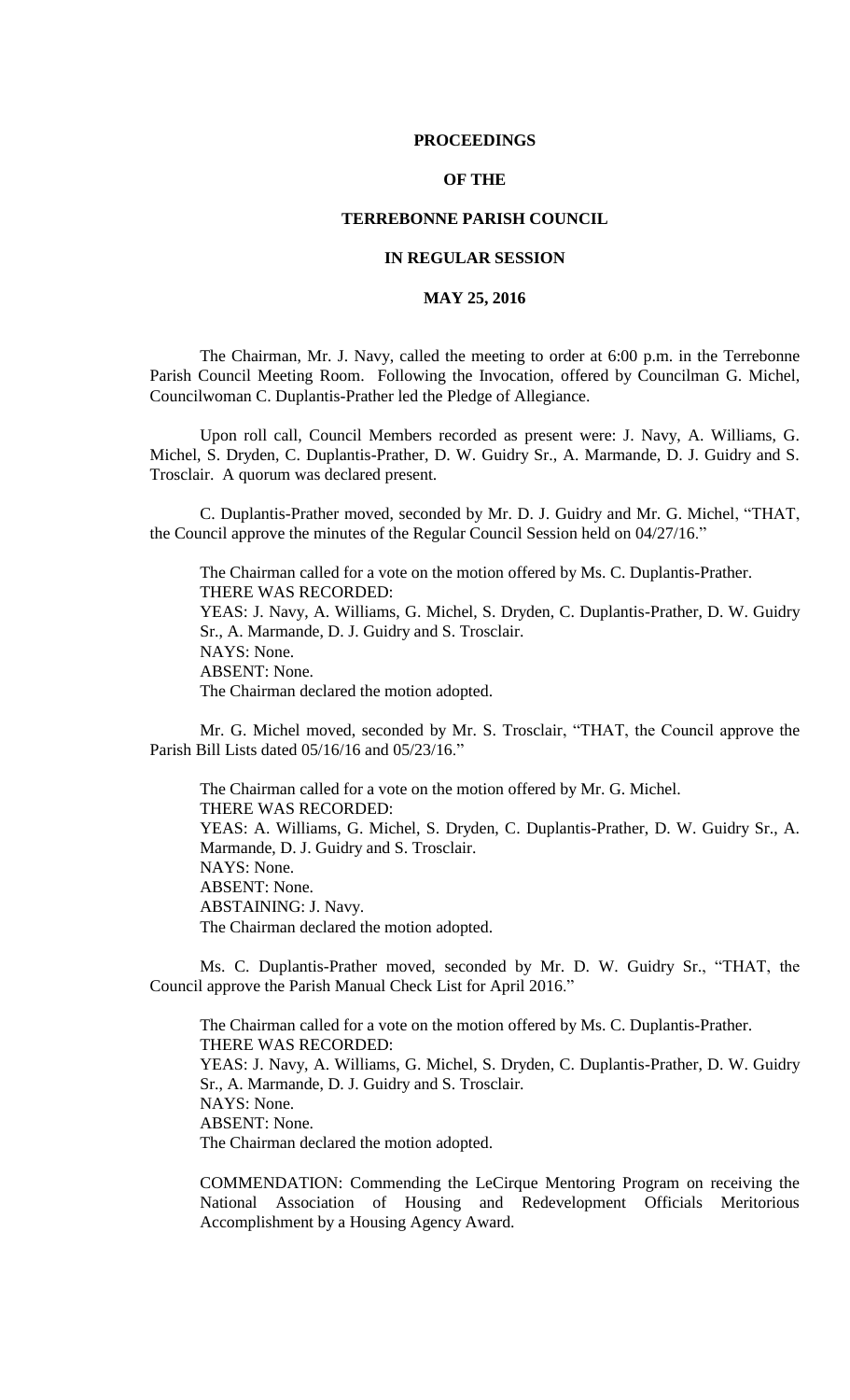Ms. A. Williams moved, seconded unanimously. The commendation was adopted.

Ms. Bernadette Smith accepted the commendation on behalf of the Le Cirque Mentoring Program.

Councilwoman A. Williams and Councilman J. Navy congratulated Ms. Smith for her time, passion and dedication for this great program.

The following resolution was offered by Mr. S. Trosclair and seconded by Ms. C. Duplantis-Prather:

# **RESOLUTION NO. 16-244**

A resolution approving the holding of an election in the Bayou Blue Fire Protection District of the Parishes of Terrebonne and Lafourche, State of Louisiana, on Tuesday, November 8, 2016, to authorize the levy of a special tax therein.

WHEREAS, the Board of Commissioners of the Bayou Blue Fire Protection District of the Parishes of Terrebonne and Lafourche, State of Louisiana (the "Governing Authority"), acting as the governing authority of the Bayou Blue Fire Protection District of the Parishes of Terrebonne and Lafourche, State of Louisiana (the "District"), plans to adopt a resolution on June 6, 2016, calling a special election in the District on Tuesday, November 8, 2016, to authorize the levy of a special tax therein; and

WHEREAS, the governing authority of the District has requested that this Parish Council, acting as the governing authority of the Parish of Terrebonne, State of Louisiana, give its consent and authority for the District to hold the aforesaid election, and in the event that the election carries, to continue to levy and collect the special tax provided for therein; and

WHEREAS, as required by Article VI, Section 15 of the Constitution of the State of Louisiana of 1974, it is now the desire of this Parish Council to approve the holding of said election and in the event that the election carries, to continue to levy and collect the special tax provided for therein;

NOW, THEREFORE, BE IT RESOLVED by the Parish Council of the Parish of Terrebonne, State of Louisiana, acting as the governing authority of said Parish, that:

SECTION 1. In compliance with the provisions of Article VI, Section 15 of the constitution of the State of Louisiana of 1974, and in accordance with the request of the Board of Commissioners of the Bayou Blue Fire Protection District of the Parishes of Terrebonne and Lafourche, State of Louisiana, this Parish Council hereby approves the holding of an election in the District, on Tuesday, November 8, 2016, at which election there will be submitted the following proposition, to-wit:

## IN-LIEU MILLAGE PROPOSITION

Shall the Bayou Blue Fire Protection District of the Parishes of Terrebonne and Lafourche, State of Louisiana (the "District"), levy a special twenty (20) mills tax on all property subject to taxation within the District (an estimated \$809,600 reasonably expected at this time to be collected from the levy of the tax for an entire year), for a period of ten (10) years, beginning with the year 2017 and ending with the year 2026, for the purpose of acquiring, constructing, improving, maintaining and operating facilities and equipment to provide fire protection and emergency medical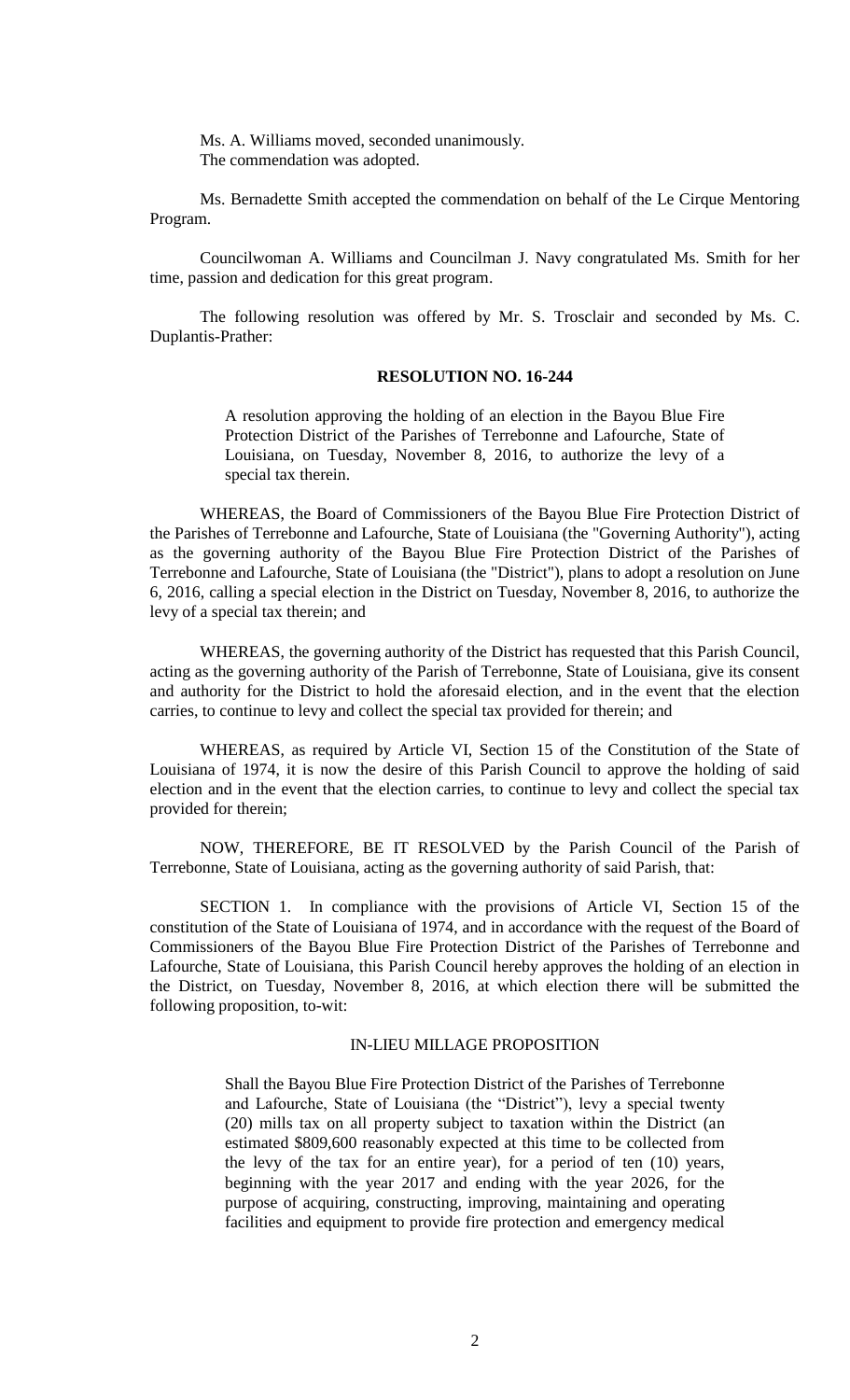services and paying the costs of obtaining water for fire protection purposes, including fire hydrants rentals and service, said tax to be in lieu of and replace a 10 mills tax authorized to be levied in the District through the year 2022, at an election held in said District on November 19, 2011?

SECTION 2. In the event the election carries, this Parish Council does hereby further consent to and authorize the District to continue to levy and collect the special tax provided for therein.

# THERE WAS RECORDED:

YEAS: S. Trosclair, J. Navy, A. Williams, G. Michel, S. Dryden, C. Duplantis-Prather and D.W. Guidry, Sr., A. Marmande, and D.J. Guidry. NAYS: None. ABSTAINING: None. ABSENT: None. The Chairman declared the resolution adopted on this the  $25<sup>th</sup>$  day of May 2016. **\*(Resolution adopted after discussion.)**

Mr. Jack Culhane, Chairman of the Bayou Blue Fire Protection District, explained that the reason they are asking for the aforementioned election is because Bayou Blue is expanding drastically and due to the downfall in the economy their volunteer force is decreasing. He stated that the money would go toward hiring and housing part time and/or full time fire fighters, two new fire stations and equipment and building maintenance. Mr. Culhane asked the Council to support the aforementioned election so that the voters can decide what they want to do with the expansion of Bayou Blue.

Councilman G. Michel thanked Mr. Culhane for his service on the Bayou Blue Fire Protection Board and expressed that it is a bad time to be asking for an increase in tax. Mr. Michel continued and explained that due to the growth in Bayou Blue the Bayou Blue Fire Protection District received a twenty-two percent increase in ad valorem tax revenue from 2011 thru 2015.

Mr. Jack Culhane agreed with Councilman G. Michel that it is not a good time to ask for said tax increase and further expressed that it has become a matter of having no-one show up at the fire houses and having to rely on surrounding fire departments for emergencies.

Several Council members thanked Mr. Culhane and all the firefighters for their hard work and expressed their support for the Bayou Blue Fire Protection District and their support to allow the voters to decide what is best for Bayou Blue.

#### \***The resolution was adopted.**

The following resolution was offered by Mr. D. J. Guidry and seconded by Mr. S.

Dryden:

### **RESOLUTION NO. 16-245**

A resolution approving the holding of an election in Fire Protection District No. 6 of the Parish of Terrebonne and Parish of Lafourche, State of Louisiana, on Tuesday, November 8, 2016, to authorize the renewal of a special tax therein.

WHEREAS, the Board of Commissioners of Fire Protection District No. 6 of the Parish of Terrebonne and Parish of Lafourche, State of Louisiana (the "Governing Authority"), acting as the governing authority of Fire Protection District No. 6 of the Parish of Terrebonne and Parish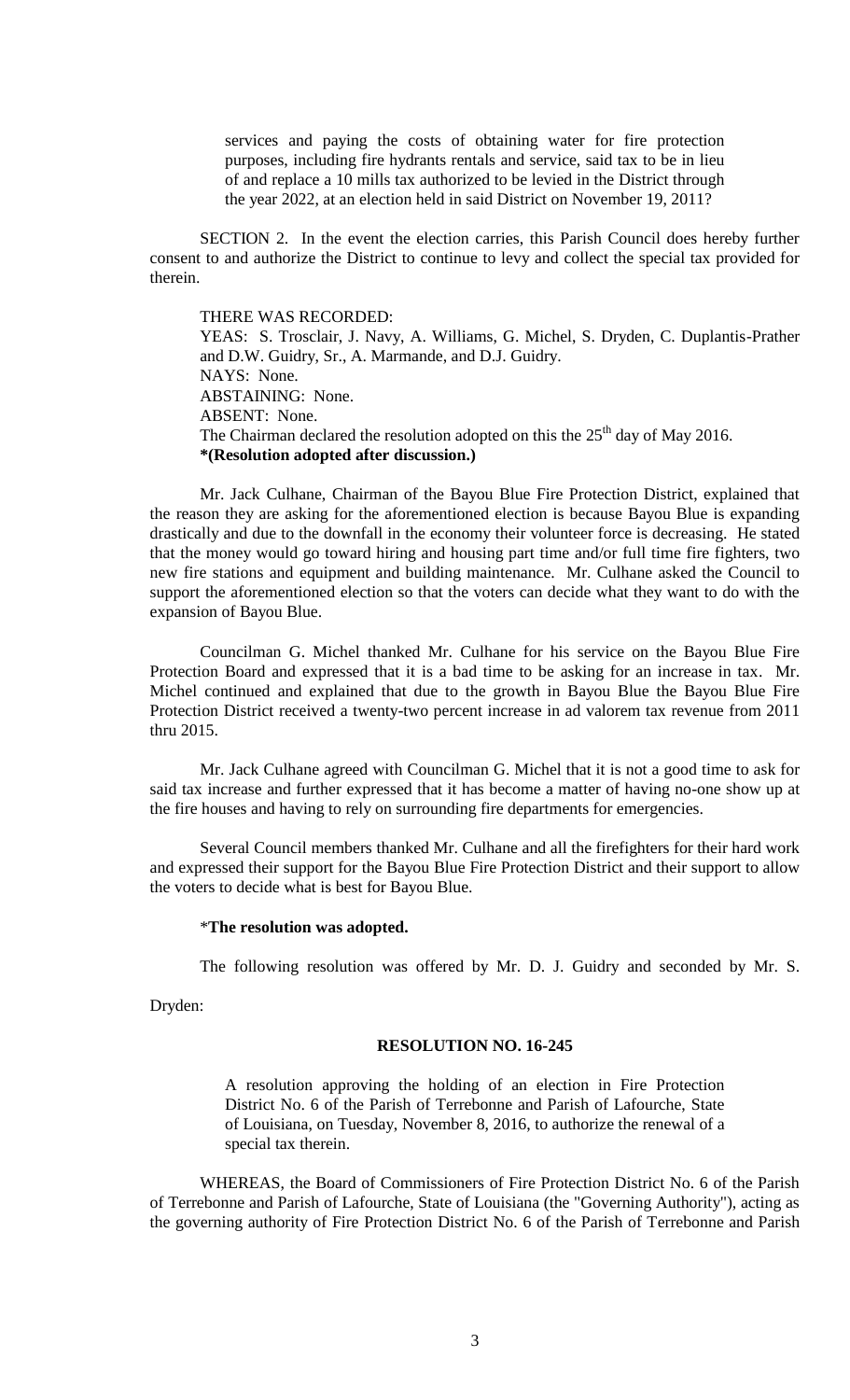of Lafourche, State of Louisiana (the "District"), adopted a resolution on May 23, 2016, calling a special election in the District on Tuesday, November 8, 2016, to authorize the renewal of a special tax therein; and

WHEREAS, the governing authority of the District has requested that this Parish Council, acting as the governing authority of the Parish of Terrebonne, State of Louisiana, give its consent and authority for the District to hold the aforesaid election, and in the event that the election carries, to continue to levy and collect the special tax provided for therein; and

WHEREAS, as required by Article VI, Section 15 of the Constitution of the State of Louisiana of 1974, it is now the desire of this Parish Council to approve the holding of said election and in the event that the election carries, to continue to levy and collect the special tax provided for therein;

NOW, THEREFORE, BE IT RESOLVED by the Parish Council of the Parish of

Terrebonne, State of Louisiana, acting as the governing authority of said Parish, that:

SECTION 1. In compliance with the provisions of Article VI, Section 15 of the constitution of the State of Louisiana of 1974, and in accordance with the request of the Board of Commissioners of Fire Protection District No. 6 of the Parish of Terrebonne and Parish of Lafourche, State of Louisiana, this Parish Council hereby approves the holding of an election in the District, on Tuesday, November 8, 2016, at which election there will be submitted the following proposition, to-wit:

# FIRE DISTRICT NO. 6 MILLAGE RENEWAL PROPOSITION

Shall Fire Protection District No. 6 of the Parish of Terrebonne and the Parish of Lafourche, State of Louisiana (the "District"), levy a sixteen (16) mills tax on all property subject to taxation in said District (an estimated \$1,469,120 reasonably expected at this time to be collected from the levy of the tax for an entire year), for a period of ten (10) years, beginning with the year 2018 and ending with the year 2027, for the purpose of acquiring, constructing, maintaining and operating the District's fire protection and emergency medical services facilities, for purchasing fire trucks and other fire fighting or emergency medical service equipment and paying the cost of obtaining water for fire protection purposes including charges for fire hydrant rentals and service?

SECTION 2. In the event the election carries, this Parish Council does hereby further consent to and authorize the District to continue to levy and collect the special tax provided for therein.

> THERE WAS RECORDED: YEAS: S. Trosclair, J. Navy, A. Williams, G. Michel, S. Dryden, C. Duplantis-Prather and D.W. Guidry, Sr., A. Marmande, and D.J. Guidry. NAYS: None. ABSTAINING: None. ABSENT: None. The Chairman declared the resolution adopted on this the  $25<sup>th</sup>$  day of May 2016.

The Chairman explained that Item 1D - A commendation commending Mr. Gerald Schouest for his service as Chairman of the Coastal Zone Management & Restoration Advisory Committee and the citizens of Terrebonne Parish is being deferred until the next Council meeting.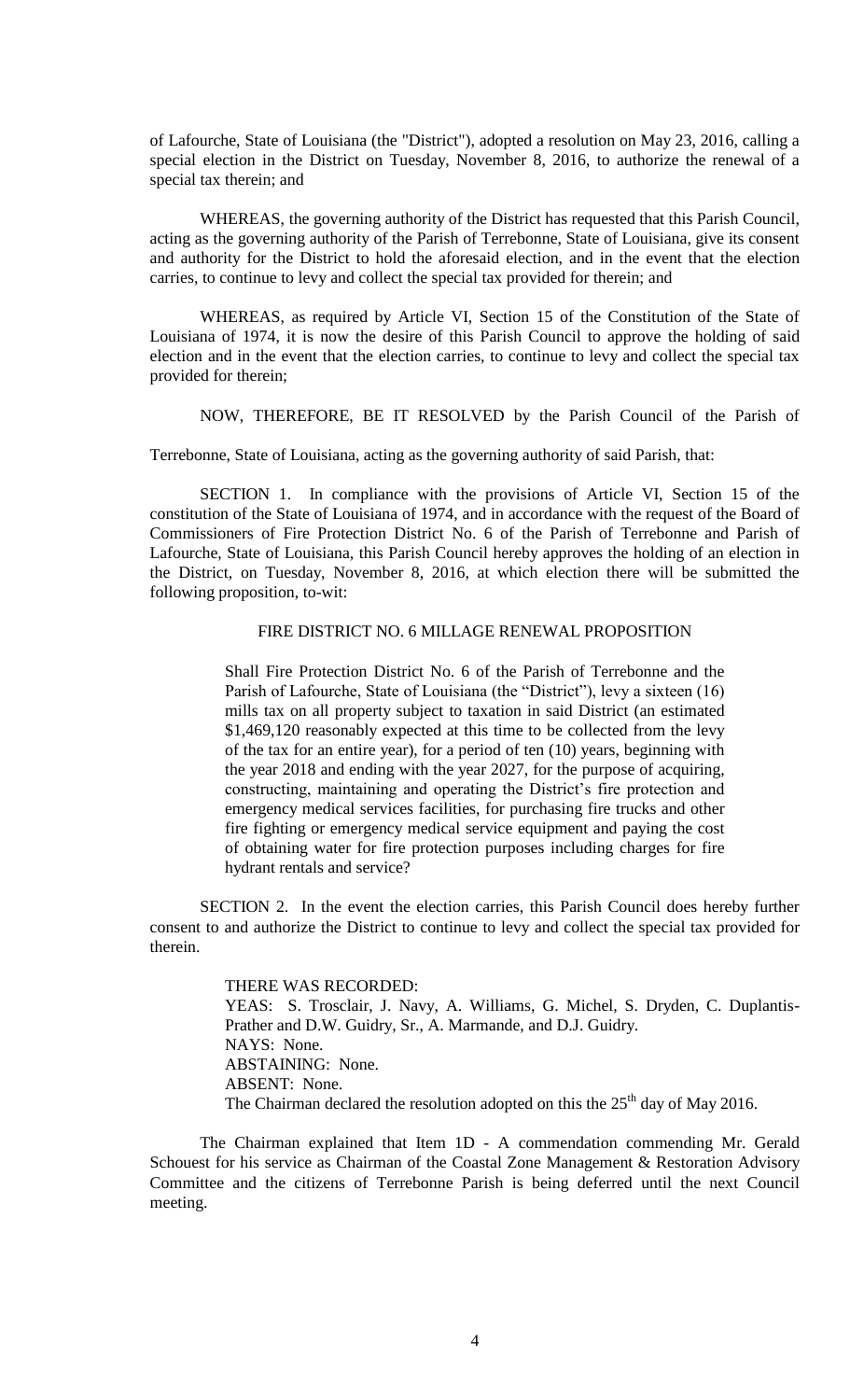The Chairman called for a report on the Public Services Committee meeting held on 05/23/16, whereupon the Committee Chairwoman rendered the following:

#### PUBLIC SERVICES COMMITTEE

## MAY 23, 2016

The Chairwoman, C. Duplantis-Prather, called the Public Services Committee meeting to order at 5:30 p. m. in the Terrebonne Parish Council Meeting Room with an Invocation offered by Committee member D. W. Guidry, Sr. and the Pledge of Allegiance led by Committee member A. Williams. Upon roll call, Committee Members recorded as present were: J. Navy, A. Williams, G. Michel, S. Dryden, C. Duplantis-Prather, D. W. Guidry, Sr., A. Marmande, D. J. Guidry and S. Trosclair. A quorum was declared present.

| OFFERED BY:         | MR. D. J. GUIDRY |
|---------------------|------------------|
| <b>SECONDED BY:</b> | MR. S. TROSCLAIR |

#### **RESOLUTION NO. 16-246**

A Resolution authorizing Parish President Gordon Dove to enter into an Intergovernmental Agreement between Terrebonne Parish Consolidated Government and Terrebonne Levee and Conservation District.

**WHEREAS**, Terrebonne Parish Consolidated Government is desirous of assisting Terrebonne Levee and Conservation District with the construction of the Lower Reach I Levee Repair Project, and

**WHEREAS**, Terrebonne Parish Consolidated Government (TPCG) will provide the use of a driver and dump truck (EQUIPMENT) owned by the TPCG to assist Terrebonne Levee and Conservation District (TLCD) with its efforts to construct said levee repairs, and

**WHEREAS**, Terrebonne Parish Consolidated Government and Terrebonne Levee and Conservation District and residents of Terrebonne Parish will mutually benefit by the temporary use of TPCG equipment, and

**WHEREAS,** Terrebonne Parish Consolidated Government and Terrebonne Levee and Conservation District wish to memorialize the particular arrangements of such an agreement.

**NOW THEREFORE, BE IT RESOLVED,** that Parish President, Gordon Dove, on behalf of the Terrebonne Parish Consolidated Government and the Terrebonne Parish Council be and hereby is authorized to enter into an Intergovernmental Agreement and working cooperatively with Terrebonne Levee and Conservation District in support of repairing said levees.

## THERE WAS RECORDED:

YEAS: J. Navy, A. Williams, G. Michel, S. Dryden, C. Duplantis-Prather, D. W. Guidry, Sr., A. Marmande, D. J. Guidry, and S. Trosclair. NAYS: None. ABSTAINING: None. ABSENT: None. The Chairwoman declared the resolution adopted on this the 23rd day of May 2016.

Upon questioning from Committee member G. Michel, Parish Manager A. Levron explained that Terrebonne Parish and the Terrebonne Parish Levee Board have "overlapping" mission statements stating that in this type of situation it is not mandatory that the parish request reimbursement; noting that in this instance, the parish did not request reimbursement.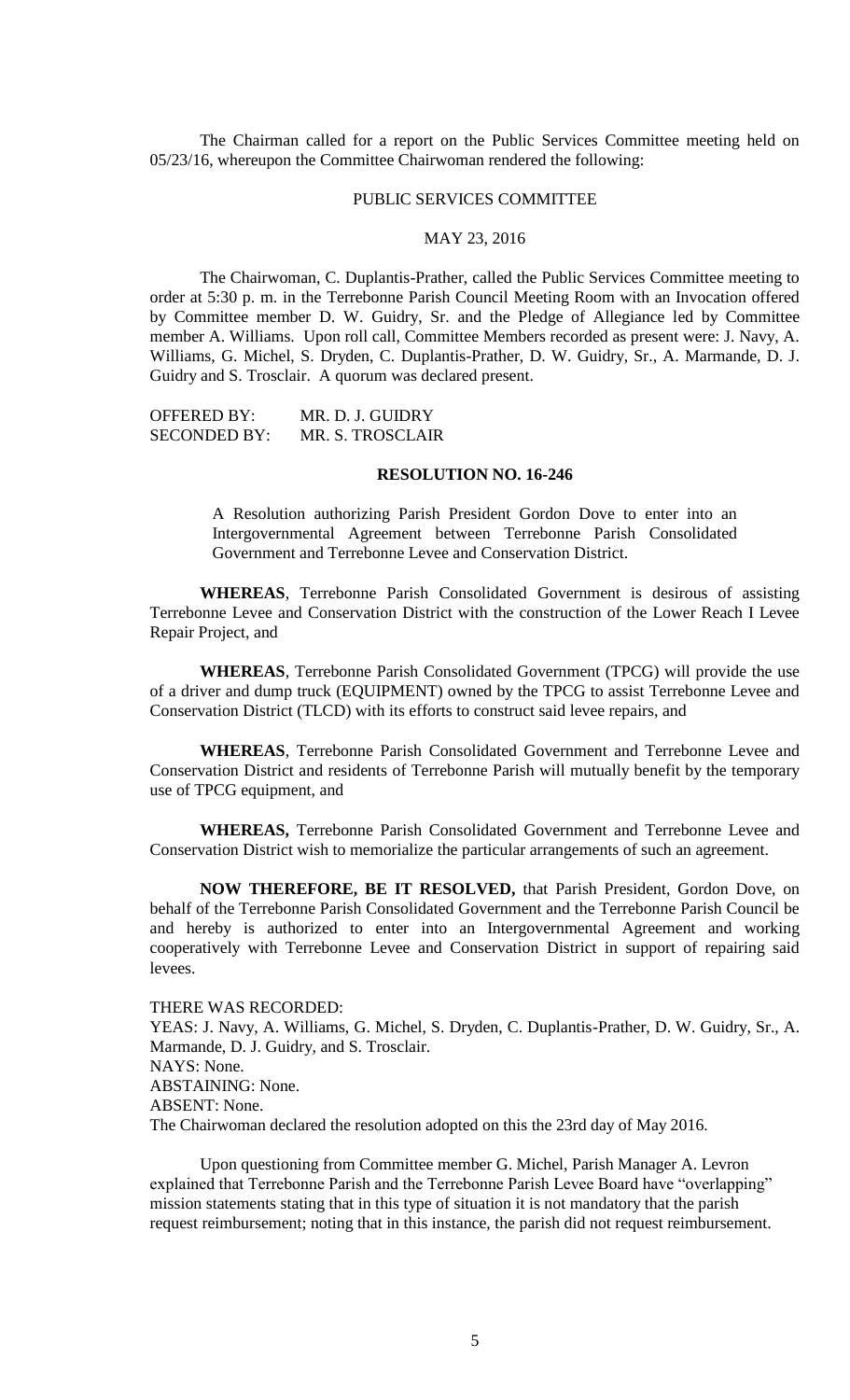| <b>OFFERED BY:</b>  | MR. A. MARMANDE  |
|---------------------|------------------|
| <b>SECONDED BY:</b> | MR. D. J. GUIDRY |

#### **RESOLUTION NO. 16-247**

A Resolution authorizing Parish President Gordon Dove to enter into an Intergovernmental Agreement between Terrebonne Parish Consolidated Government and Terrebonne Levee and Conservation District.

**WHEREAS**, Terrebonne Parish Consolidated Government is desirous of assisting Terrebonne Levee and Conservation District with the construction of the Lower Dularge East Levee Repair Project, and

**WHEREAS**, Terrebonne Parish Consolidated Government (TPCG) will provide the use of two (2) drivers and two (2) dump trucks (EQUIPMENT) owned by the TPCG to assist Terrebonne Levee and Conservation District (TLCD) with its efforts to construct said levee repairs, and

**WHEREAS**, Terrebonne Parish Consolidated Government and Terrebonne Levee and Conservation District and residents of Terrebonne Parish will mutually benefit by the temporary use of TPCG equipment, and

**WHEREAS,** Terrebonne Parish Consolidated Government and Terrebonne Levee and Conservation District wish to memorialize the particular arrangements of such an agreement.

**NOW THEREFORE, BE IT RESOLVED,** that Parish President, Gordon Dove, on behalf of the Terrebonne Parish Consolidated Government and the Terrebonne Parish Council be and hereby is authorized to enter into an Intergovernmental Agreement and working cooperatively with Terrebonne Levee and Conservation District in support of repairing said levees.

#### THERE WAS RECORDED:

YEAS: J. Navy, A. Williams, G. Michel, S. Dryden, C. Duplantis-Prather, D. W. Guidry, Sr., A. Marmande, D. J. Guidry, and S. Trosclair. NAYS: None. ABSTAINING: None.

ABSENT: None.

The Chairwoman declared the resolution adopted on this the 23rd day of May 2016.

| <b>OFFERED BY:</b>  | MS. A. WILLIAMS       |
|---------------------|-----------------------|
| <b>SECONDED BY:</b> | MR. D. W. GUIDRY, SR. |

#### **RESOLUTION NO. 16-248**

A RESOLUTION AUTHORIZING THE PARISH PRESIDENT TO EXECUTE AMENDMENT NUMBER 4 TO THE DISPOSAL AGREEMENT FOR LANDFILL SERVICES BETWEEN TERREBONNE PARISH CONSOLIDATED GOVERNMENT AND RIVER BIRCH, LLC (FORMERLY, RIVER BIRCH INCORPORATED)

**WHEREAS,** Louisiana Revised Statute 33:1324 provides that any parish or political subdivision of the state may make agreements between or among themselves to engage jointly in the acquisition or improvement of any public project or improvement provided that at least one of the participants to the agreement is authorized under a provision of law to perform such activity for completion of the undertaking; and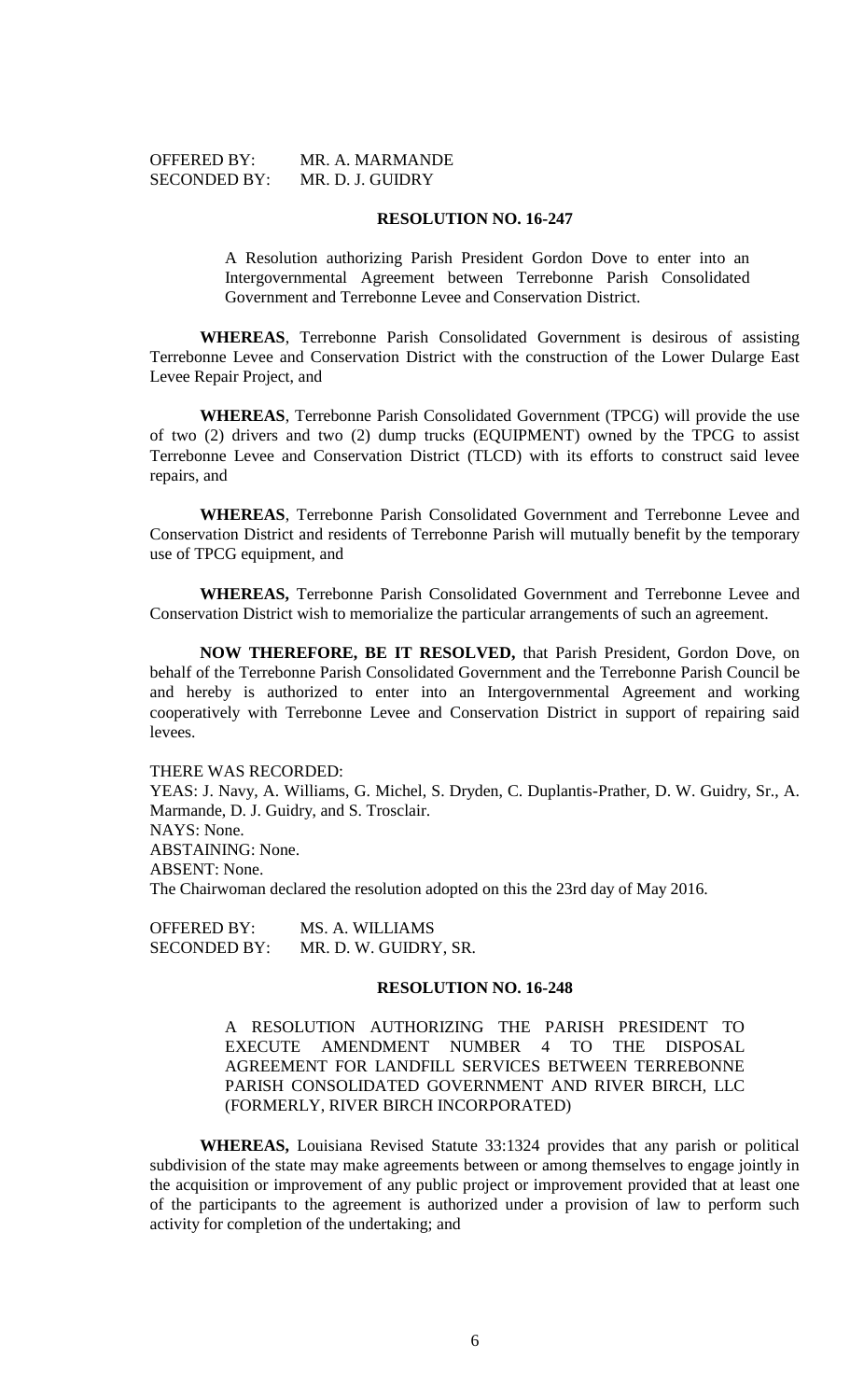**WHEREAS**, the Parish and River Birch, LLC (formerly River Birch Incorporated) are parties to a certain agreement for solid waste disposal service, dated August 1, 2004, as amended February 16, 2007, July 20, 2010, and March 25, 2013, which contract and amendments are of record with the Terrebonne Parish Clerk of Court at Entry Nos. 1189492, 1259805, 1352294, and 1423780, respectively; and

**WHEREAS**, the Parish desires to satisfy its responsibility to assure the continued proper management and handling of solid wastes generated within its jurisdiction; and

**WHEREAS**, River Birch has proposed to continue to provide the Parish with a properly permitted, environmentally secure location to dispose of non-hazardous solid waste; and

**WHEREAS**, the current contract term for these services expires on July 31, 2016; and

**WHEREAS**, the parties desire to amend their existing agreement providing for terms and conditions of extension;

**NOW THEREFORE, BE IT RESOLOVED** by the Terrebonne Parish Council on behalf of Terrebonne Parish Consolidated Government that the Parish President, Gordon E. Dove, is hereby authorized to execute Amendment No. 4 to the Disposal Agreement for Landfill Services Between the TPCG and River Birch, LLC, containing substantially the same terms as those contained within attached agreement.

THERE WAS RECORDED:

YEAS: J. Navy, A. Williams, G. Michel, S. Dryden, C. Duplantis-Prather, D. W. Guidry, Sr., A. Marmande, D. J. Guidry, and S. Trosclair. NAYS: None. ABSTAINING: None. ABSENT: None. The Chairwoman declared the resolution adopted on this the 23rd day of May 2016.

OFFERED BY: MR. A. MARMANDE SECONDED BY: MR. D. J. GUIDRY

## **RESOLUTION NO. 16-249**

A resolution authorizing the execution of Change Order No. 4 for the Construction Agreement for Parish Project No. 12-CDBG-32, Falgout Canal Pontoon Bridge Replacement (CDBG), Terrebonne Parish, Louisiana.

**WHEREAS**, the Terrebonne Parish Consolidated Government entered into a contract dated June 9, 2015 with Sealevel Construction, Inc., Recordation Number 1482070, for Parish Project No. 12-CDBG-32, Falgout Canal Pontoon Bridge Replacement (CDBG), Terrebonne Parish, Louisiana, and

**WHEREAS**, the Parish requested to move the closure of the navigation canal after shrimp season, and

**WHEREAS**, the Contractor requested additional Builder's Risk Insurance to cover the cost of moving the closure of the navigation canal after shrimp season, and

**WHEREAS**, this change order will increase the overall contract price by Four Thousand, Three Hundred and Eighty-Three Dollars and No Cents (\$4,383.00), and

**WHEREAS**, Change Order No. 4 have been reviewed and approved by OCD, and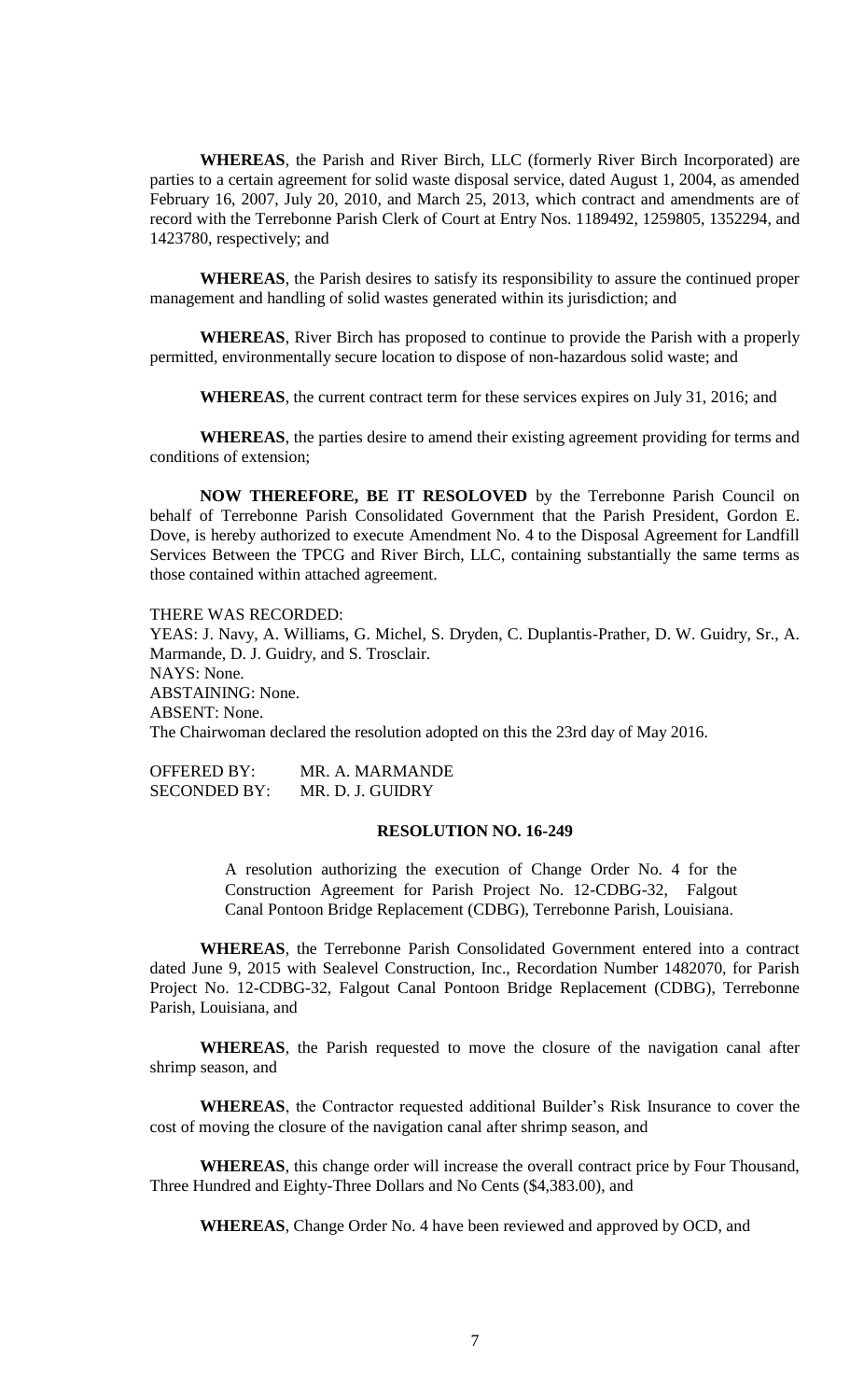**WHEREAS**, this Change Order No. 4 had been recommended by the Engineer, Providence/GSE Associates, LLC, for this project.

**NOW, THEREFORE BE IT RESOLVED** that the Terrebonne Parish Council on behalf of the Terrebonne Parish Consolidated Government, does hereby approve and authorize the execution by Terrebonne Parish President Gordon E. Dove of Change Order No. 4 to the construction agreement with Sealevel Construction, Inc. for Parish Project No. 12-CDBG-32, Falgout Canal Pontoon Bridge Replacement (CDBG), Terrebonne Parish, Louisiana, for an increase to the contract amount in the amount of Four Thousand, Three Hundred and Eighty-Three Dollars and No Cents (\$4,383.00), and

**BE IT FURTHER RESOLVED** that a certified copy of the resolution be forwarded to Engineer, Providence/GSE Associates, LLC.

THERE WAS RECORDED:

YEAS: J. Navy, A. Williams, G. Michel, S. Dryden, C. Duplantis-Prather, D. W. Guidry, Sr., A. Marmande, D. J. Guidry, and S. Trosclair. NAYS: None. ABSTAINING: None. ABSENT: None. The Chairwoman declared the resolution adopted on this the 23rd day of May 2016.

| <b>OFFERED BY:</b>  | MR. G. MICHEL   |
|---------------------|-----------------|
| <b>SECONDED BY:</b> | MS. A. WILLIAMS |

## **RESOLUTION NO. 16-250**

A resolution authorizing the execution of Change Order No. 4 for the Construction Agreement for Parish Project No. 12-JUVCDBG-38, Juvenile Justice Complex, Terrebonne Parish, Louisiana.

**WHEREAS**, the Terrebonne Parish Consolidated Government entered into a contract dated September 4, 2014 with Thompson Construction Co., Inc., Recordation Number 1462200, for Parish Project No. 12-JUVCDBG-38, Juvenile Justice Complex, Terrebonne Parish, Louisiana, and

**WHEREAS**, TPCG is desirous of completing the construction of the Juvenile Justice Complex Project, and

**WHEREAS**, TPCG requested changes to various items as stated in Change Order No. 4 backup, and

**WHEREAS**, TPCG requested two (2) additional security cameras in the file storage room, and

**WHEREAS**, a credit will be issued due to an unused provisionary allowance, and

**WHEREAS**, the change order will decrease the current contract amount by Seventy-One Thousand, One Hundred and Twenty Dollars and Seventy-Six Cents (\$71,120.76), and

**WHEREAS**, Change Order No. 4 have been reviewed and approved by OCD, and

**WHEREAS**, this Change Order No. 4 have been recommended by the Engineer, Duplantis Design Group, PC, for this project.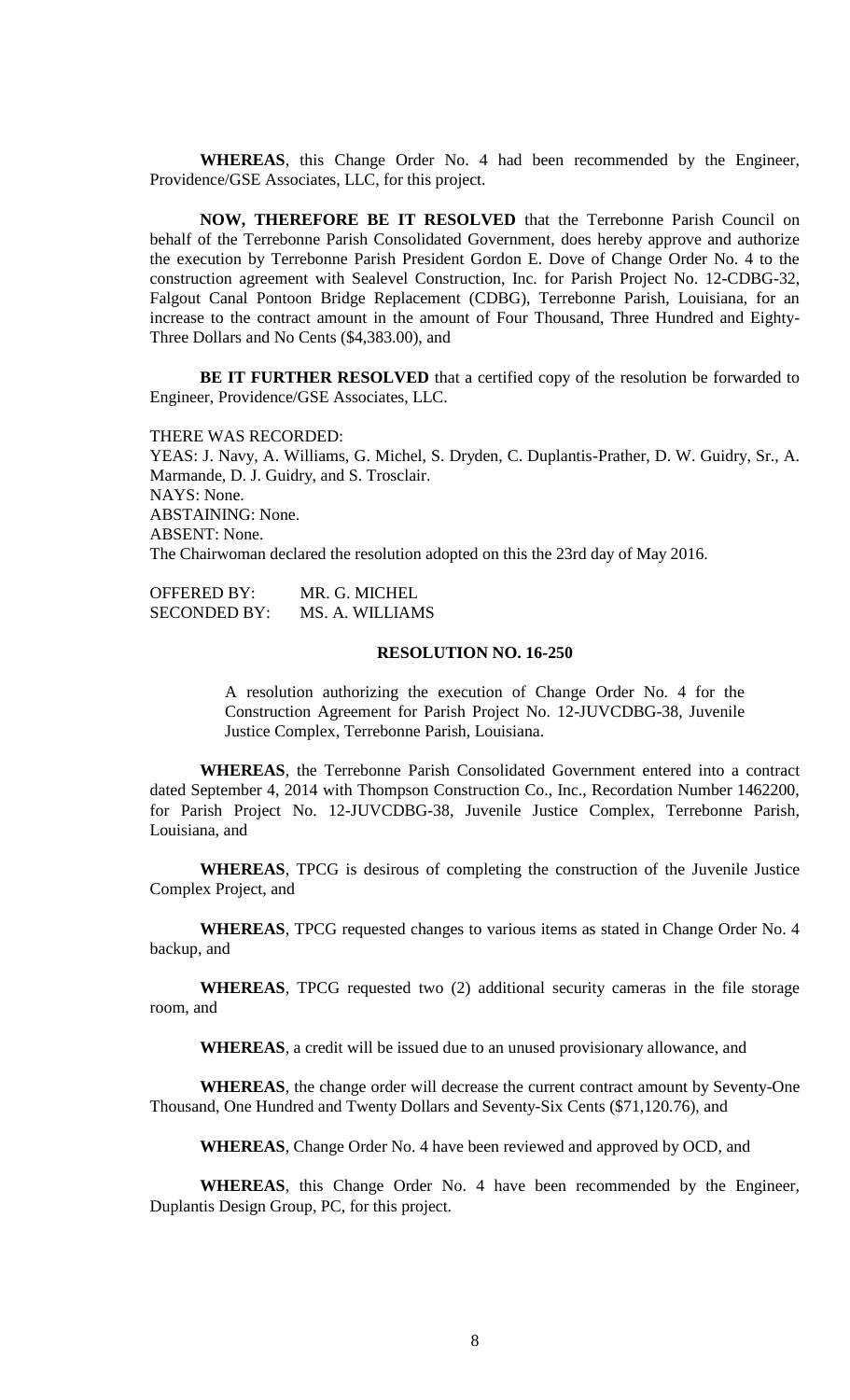**NOW, THEREFORE BE IT RESOLVED** that the Terrebonne Parish Council on behalf of the Terrebonne Parish Consolidated Government, does hereby approve and authorize the execution by Terrebonne Parish President Gordon E. Dove of Change Order No. 4 to the construction agreement with Thompson Construction Co., Inc. for Parish Project No. 12- JUVCDBG-38, Juvenile Justice Complex, Terrebonne Parish, Louisiana, for an decrease of Seventy-One Thousand, One Hundred and Twenty Dollars and Seventy-Six Cents (\$71,120.76) to the contract, and

**BE IT FURTHER RESOLVED** that a certified copy of the resolution be forwarded to Engineer, Duplantis Design Group, PC.

THERE WAS RECORDED:

YEAS: J. Navy, A. Williams, G. Michel, S. Dryden, C. Duplantis-Prather, D. W. Guidry, Sr., A. Marmande, D. J. Guidry, and S. Trosclair. NAYS: None. ABSTAINING: None. ABSENT: None. The Chairwoman declared the resolution adopted on this the 23rd day of May 2016.

OFFERED BY: MR. D. W. GUIDRY, SR. SECONDED BY: MR. G. MICHEL

#### **RESOLUTION NO. 16-251**

A resolution rejecting all bids for Parish Project No. 14-HMGP-26, Critical Facilities Hardening – Courthouse Annex, Terrebonne Parish, Louisiana.

**WHEREAS**, the Terrebonne Parish Consolidated Government did receive construction bids on Parish Project No. 14-HMGP-26, Critical Facilities Hardening – Courthouse Annex, Terrebonne Parish, Louisiana, and,

**WHEREAS**, the bids received have come in over budget, and

**WHEREAS**, the Parish Administration has recommended that all bids received for the Critical Facilities Hardening – Courthouse Annex, be rejected.

**NOW, THEREFORE, BE IT RESOLVED** by the Terrebonne Parish Council, on behalf of the Terrebonne parish Consolidated Government, that the recommendation of the Parish Administration be approved and that all bids received for the Critical Facilities Hardening – Courthouse Annex, be rejected.

THERE WAS RECORDED: YEAS: J. Navy, A. Williams, G. Michel, S. Dryden, C. Duplantis-Prather, D. W. Guidry, Sr., A. Marmande, D. J. Guidry, and S. Trosclair. NAYS: None. ABSTAINING: None. ABSENT: None. The Chairwoman declared the resolution adopted on this the 23rd day of May 2016.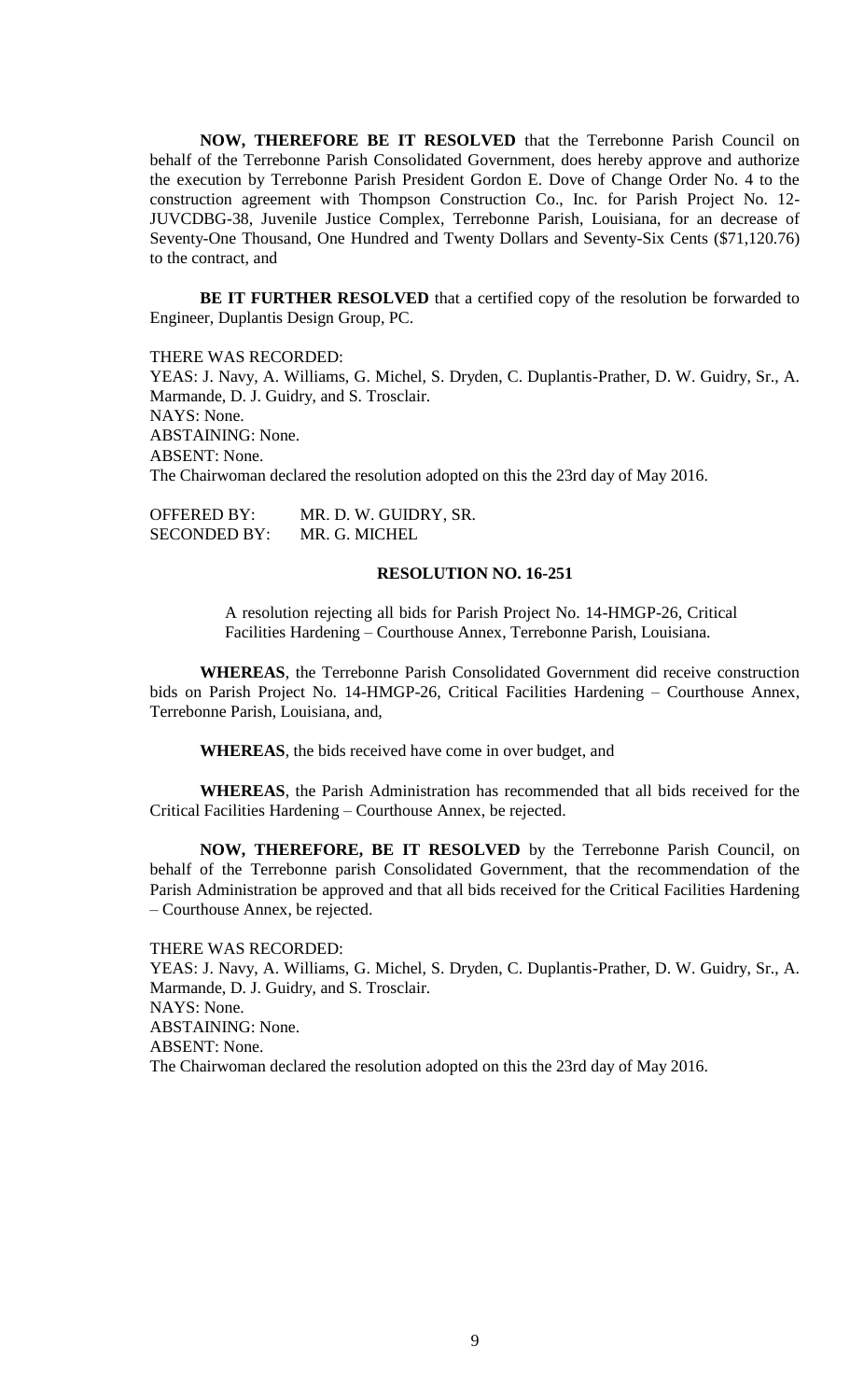| <b>OFFERED BY:</b>  | MS. A. WILLIAMS |
|---------------------|-----------------|
| <b>SECONDED BY:</b> | MR. G. MICHEL   |

#### **RESOLUTION NO. 16-252**

A resolution authorizing the execution of Change Order No. 3 for the Construction Agreement for Parish Project No. 14-EOC-03, Terrebonne Parish Emergency Operations Center, Terrebonne Parish, Louisiana.

**WHEREAS**, the Terrebonne Parish Consolidated Government entered into a contract dated December 28, 2015 with Lamar Contractors, LLC, Recordation Number 1497482, for Parish Project No.14-EOC-03, Terrebonne Parish Emergency Operations Center, Terrebonne Parish, Louisiana, and

**WHEREAS**, adverse weather stopped the Contractor from working, and

**WHEREAS**, additional contract time will need to be added to the contract due to the weather in the month of March, and

**WHEREAS**, this change order will add eight (8) calendar days to the contract as a result of Change Order No. 3, and

**WHEREAS**, this Change Order No. 1 has been recommended by the Architect, Houston J. Lirette, Jr, APAC, for this project.

**NOW, THEREFORE, BE IT RESOLVED** that the Terrebonne Parish Council on behalf of the Terrebonne Parish Consolidated Government, does hereby approve and authorize the execution by Terrebonne Parish President Gordon E. Dove of Change Order No. 3 to the construction agreement with Lamar Contractors, LLC for Parish Project No. 14-EOC-03, Terrebonne Parish Emergency Operations Center, Terrebonne Parish, Louisiana, for an increase of Eight (8) calendar days to the construction contract, and

**BE IT FURTHER RESOLVED**, that a certified copy of the resolution be forwarded to Architect, Houston J. Lirette, Jr., APAC.

THERE WAS RECORDED:

YEAS: J. Navy, A. Williams, G. Michel, S. Dryden, C. Duplantis-Prather, D. W. Guidry, Sr., A. Marmande, D. J. Guidry, and S. Trosclair. NAYS: None. ABSTAINING: None. ABSENT: None. The Chairwoman declared the resolution adopted on this the 23rd day of May 2016.

OFFERED BY: MR. D. J. GUIDRY SECONDED BY: MR. S. TROSCLAIR

#### **RESOLUTION NO. 16-253**

A Resolution authorizing the execution of Change Order No. 2 to the Construction Agreement with Global Industrial Contractors, Inc., for Parish Project No. 14-SEW-25, Gum Street Sewer Lift Station Improvements, Terrebonne Parish, Louisiana.

WHEREAS, the Terrebonne Parish Consolidated Government has entered into a contract dated October 22, 2015, with Global Industrial Contractors, Inc. for the Gum Street Sewer Lift Station Improvements, Parish Project No. 14-SEW-25, Terrebonne Parish, Louisiana, and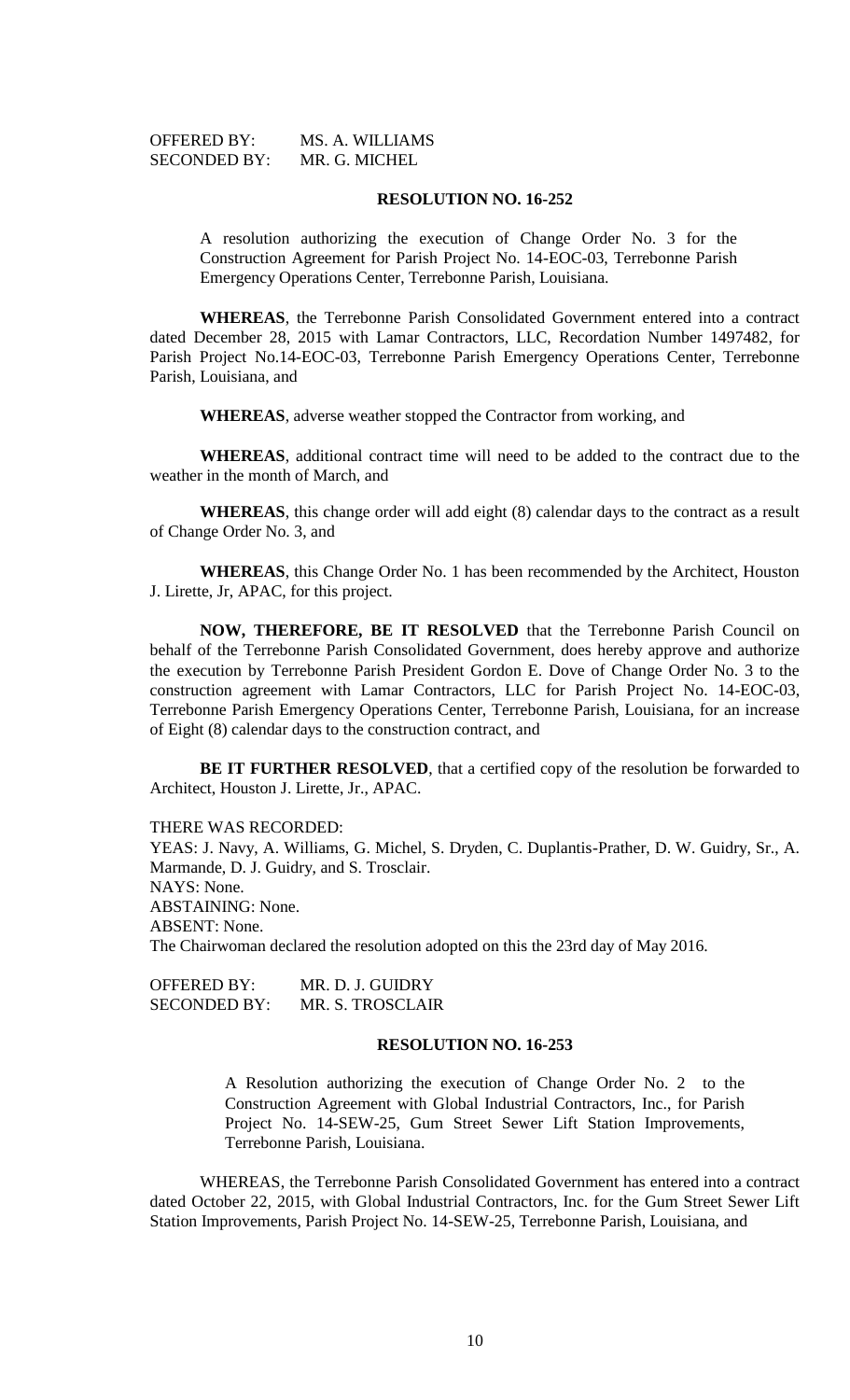WHEREAS, Providence/GSE Associates, LLC, the Project Engineer has recommended Change Order No. 2 to provide two (2) Hoffman wall mount Type 4X enclosures to provide splicing point for pump power and control cables, which will result in an increase in the contract amount by \$7,790.15, and no additional contract days.

NOW THEREFORE BE IT RESOLVED, by the Terrebonne Parish Council (Public Services Committee), on behalf of the Terrebonne Parish Consolidated Government, does hereby approve and authorize the execution of Change Order No. 2 by Terrebonne Parish President Gordon E. Dove, for Parish Project No. 14-SEW-25, Gum Street Sewer Lift Station Improvements.

BE IT FURTHER RESOLVED that a certified copy of the resolution be forwarded to the Engineer, Providence/GSE Associates, LLC.

THERE WAS RECORDED:

YEAS: J. Navy, A. Williams, G. Michel, S. Dryden, C. Duplantis-Prather, D. W. Guidry, Sr., A. Marmande, D. J. Guidry, and S. Trosclair. NAYS: None. ABSTAINING: None. ABSENT: None. The Chairwoman declared the resolution adopted on this the 23rd day of May 2016.

OFFERED BY: MR. D. W. GUIDRY, SR. SECONDED BY: MR. G. MICHEL

#### **RESOLUTION NO. 16-254**

A resolution authorizing the execution of Change Order No. 1 to the Construction Agreement for Parish Project No. 14-SEW-21, North Wastewater Treatment Plant Electrical Improvements, Terrebonne Parish, Louisiana.

WHEREAS, the Terrebonne Parish Consolidated Government entered into a construction agreement April 15, 2016, with E-3 Electrical, Inc., Recordation Number 1505280, for Parish Project No. 14-SEW-21, North Wastewater Treatment Plant Electrical Improvements, Terrebonne Parish, Louisiana, and

WHEREAS, TPCG is desirous of installing additional conduit and circuits required to repower the existing contactor panel for the aerator tank lighting, and

WHEREAS, this change order will increase the contract price in the amount of \$4,238.00, and increase the calendar days by 64 contract days for additional lead time for equipment fabrication, and

WHEREAS, this Change Order No. 1 has been recommended by the Engineer, Providence/GSE Associates, LLC, for this project.

NOW, THEREFORE BE IT RESOLVED that the Terrebonne Parish Council on behalf of the Terrebonne Parish Consolidated Government, does hereby approve and authorize the execution by Terrebonne Parish President Gordon E. Dove of Change Order No. 1 to the construction agreement with E-3 Electrical, Inc., for Parish Project No. 14-SEW-21, North Wastewater Treatment Plant Electrical Improvements, Terrebonne Parish, Louisiana for an increase in the contract amount of \$4,238.00, and an increase of 64 calendar days, and

BE IT FURTHER RESOLVED that a certified copy of the resolution be forwarded to the Engineer, Providence/GSE Associates, LLC.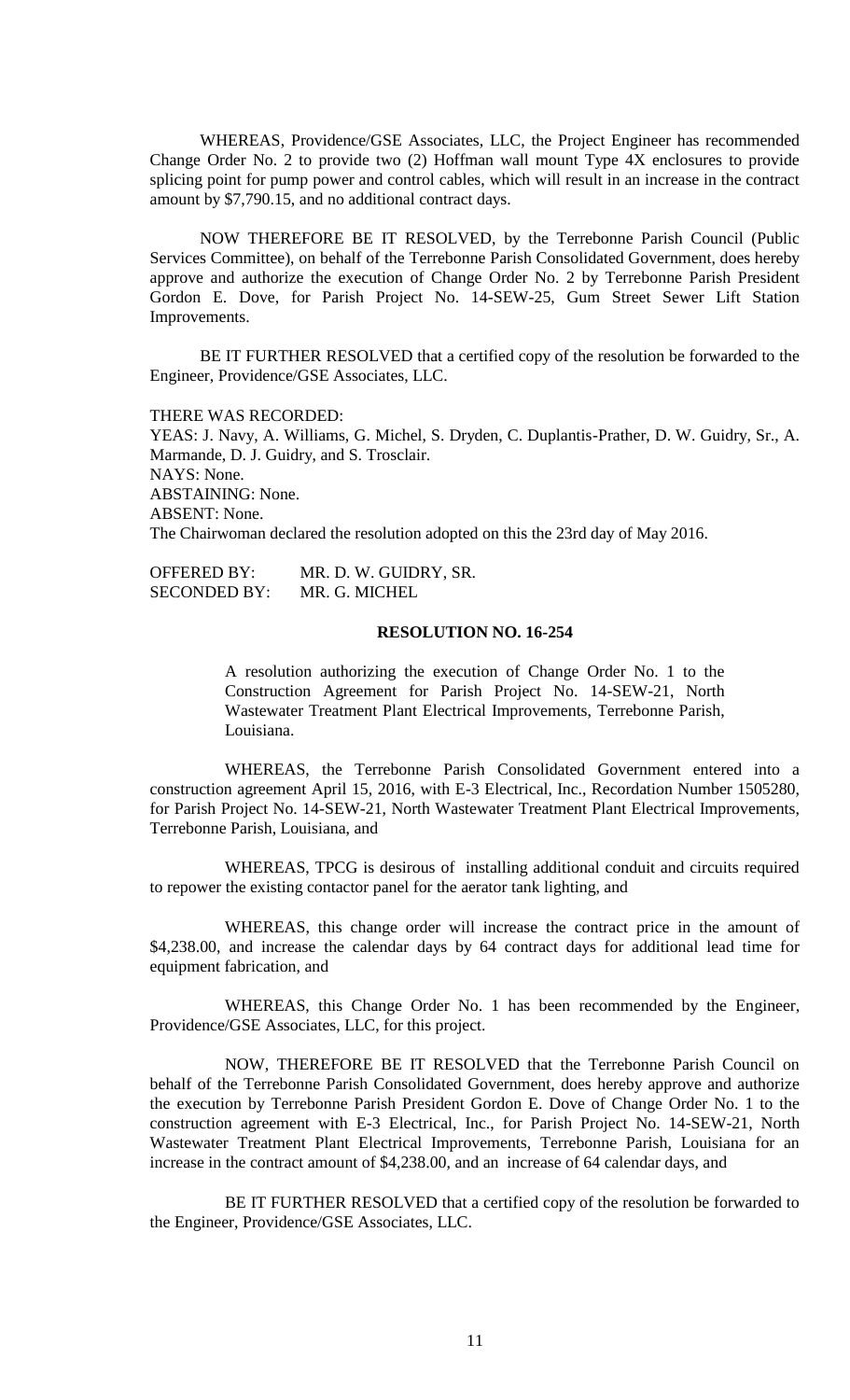THERE WAS RECORDED: YEAS: J. Navy, A. Williams, G. Michel, S. Dryden, C. Duplantis-Prather, D. W. Guidry, Sr., A. Marmande, D. J. Guidry, and S. Trosclair. NAYS: None. ABSTAINING: None. ABSENT: None. The Chairwoman declared the resolution adopted on this the 23rd day of May 2016.

OFFERED BY: MS. A. WILLIAMS SECONDED BY: MR. G. MICHEL

#### **RESOLUTION NO. 16-255**

A Resolution authorizing the execution of Change Order No. 3 for Parish Project No.12-ANSLT-CDBG-61, FP&C Project No. 50- J55-14-05, Terrebonne Parish Animal Shelter Facility Project, Terrebonne Parish, Louisiana.

**WHEREAS,** the Terrebonne Parish Consolidated Government entered into a contract dated July 8, 2015, with B.E.T Construction, Inc., for Parish Project No. 12-ANSLT-CDBG-61, FP&C Project No. 50-J55-14-05, Terrebonne Parish Animal Shelter Facility Project, Terrebonne Parish, Louisiana, and

**WHEREAS,** it is necessary to cover costs associated with ACO workbench modifications, interior signage, canopy modifications, cabinet modifications, addition of heavy duty trench drain covers, addition of downspout conductor heads and limestone pads, change from limestone parking to concrete parking, and dumpster relocation and enclosure, and

**WHEREAS**, it is necessary to increase construction time by 39 calendar days due to the additional work for a total of Thirty-Nine (39) days, and

**WHEREAS**, this change order will increase the contract by \$156,448.07, and

**WHEREAS**, this Change Order No. 3 has been recommended by the ARCHITECT for this project, Perez, APC and

**NOW, THEREFORE BE IT RESOLVED** that the Terrebonne Parish Council, on behalf of the Terrebonne Parish Consolidated Government, does hereby approve and authorize the execution by Terrebonne Parish President Gordon E. Dove of Change Order No. 3 to the construction agreement with B.E.T Construction, Inc., increases the construction time by Thirty-Nine (39) calendar days and increases the contract amount by One Hundred Fifty-Six Thousand Four Hundred Forty-Eight Dollars and Seven Cents (\$156,448.07), and

**BE IT FURTHER RESOLVED**, that a certified copy of this resolution be forwarded to the Architect, Perez, APC.

THERE WAS RECORDED:

YEAS: J. Navy, A. Williams, G. Michel, S. Dryden, C. Duplantis-Prather, D. W. Guidry, Sr., A. Marmande, D. J. Guidry, and S. Trosclair. NAYS: None. ABSTAINING: None. ABSENT: None. The Chairwoman declared the resolution adopted on this the 23rd day of May 2016.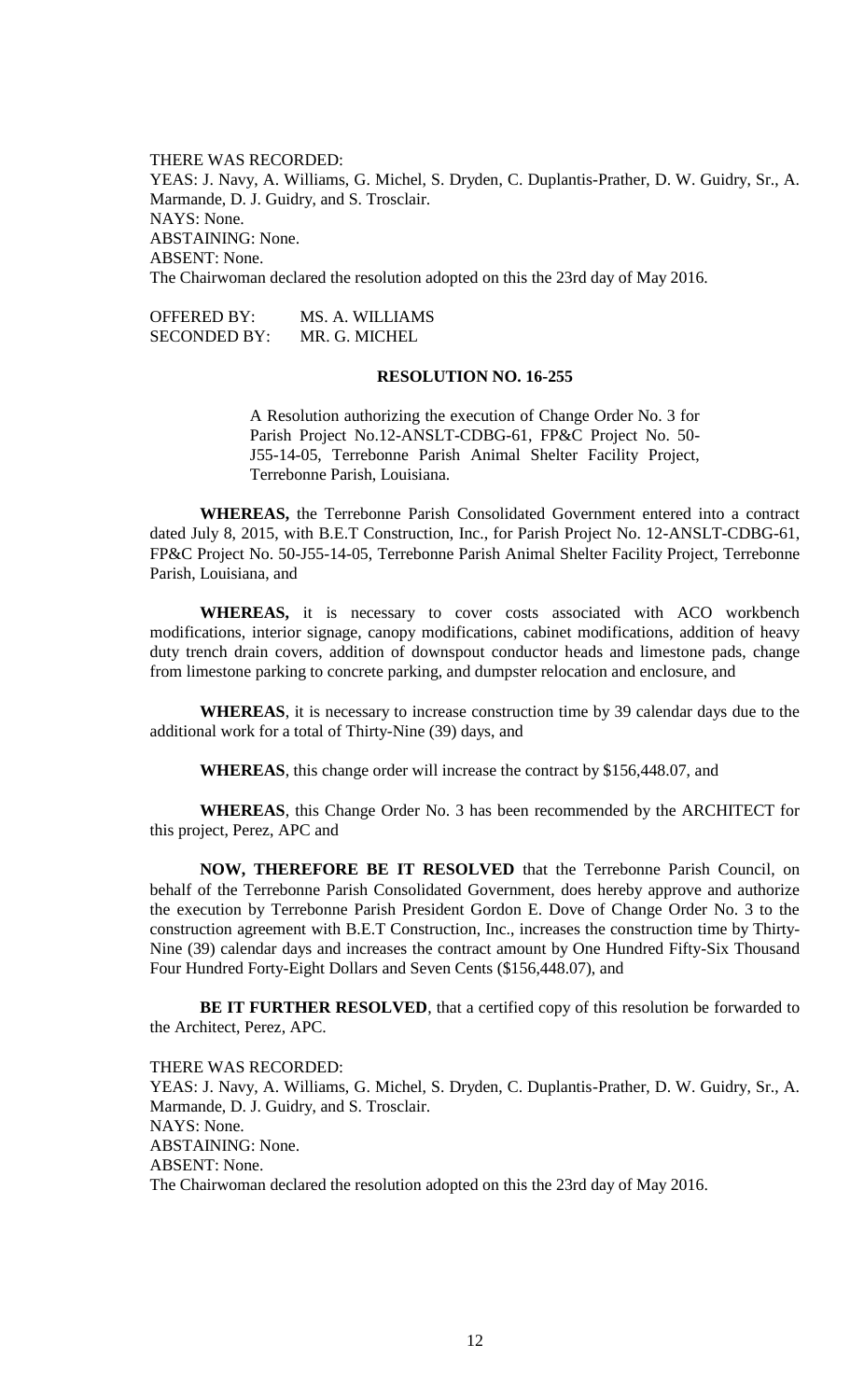| <b>OFFERED BY:</b>  | MR. G. MICHEL |
|---------------------|---------------|
| <b>SECONDED BY:</b> | MR. S. DRYDEN |

#### **RESOLUTION NO. 16-256**

A resolution awarding Bid #12-ANSLT-CDBG-61 (D) Purchase and Installation of Laundry Equipment to Jim Welsh, Inc., for Parish Project No.12-ANSLT-CDBG-61, FP&C Project No. 50- J55-14-05, Terrebonne Parish Animal Shelter Facility Project, Terrebonne Parish, Louisiana.

**WHEREAS,** the Terrebonne Parish Consolidated Government did receive bids on May 12, 2016, for Bid #12-ANSLT-CDBG-61 (D) Purchase and Installation of Laundry Equipment, and

**WHEREAS,** the lowest, responsive and responsible bid was that submitted by Jim Welsh, Inc., in the amount of Seventeen Thousand Six Hundred Seventy-five Dollars and Zero Cents \$17,675.00, and

**WHEREAS**, the Utilities Department/Animal Shelter Division along with the Public Works/Engineering Division has recommended that the award of the bid be made to Jim Welsh, Inc., and

**WHEREAS**, the Parish Administration has concurred with the recommendation that the bid of Jim Welsh, Inc., is the lowest responsive bid for Bid #12-ANSLT-CDBG-61 (D) Purchase and Installation of Laundry Equipment as per the attached bid forms.

**NOW, THEREFORE BE IT RESOLVED** that the Terrebonne Parish Council, on behalf of the Terrebonne Parish Consolidated Government, does hereby accept the lowest, responsive and responsible bid as per attached bid forms, for the aforementioned purchase.

#### THERE WAS RECORDED:

YEAS: J. Navy, A. Williams, G. Michel, S. Dryden, C. Duplantis-Prather, D. W. Guidry, Sr., A. Marmande, D. J. Guidry, and S. Trosclair. NAYS: None. ABSTAINING: None. ABSENT: None. The Chairwoman declared the resolution adopted on this the 23rd day of May 2016.

The Committee Chairwoman announced that Item No. 13 - Awarding BID # 12-ANSLT-CDBG-61 (C) Purchase and Installation of Cat Colony Climbing Structure to B.E.T. Construction, Inc. for Parish Project No. 12-ANSLT-CDBG-61, FP&C Project No. 50-J55-14- 05, Terrebonne Parish, Louisiana has been pulled from the agenda per Administration.

OFFERED BY: MR. S. TROSCLAIR SECONDED BY: MR. D. W. GUIDRY, SR.

## **RESOLUTION NO. 16-257**

A resolution rejecting all bids submitted and to re-advertise as soon as possible for Bid #12-ANSLT-CDBG-61 (E) Purchase of Specialty Lighting for Veterinary Clinic Area for Parish Project No.12-ANSLT-CDBG-61, FP&C Project No. 50-J55-14-05, Terrebonne Parish Animal Shelter Facility Project, Terrebonne Parish, Louisiana.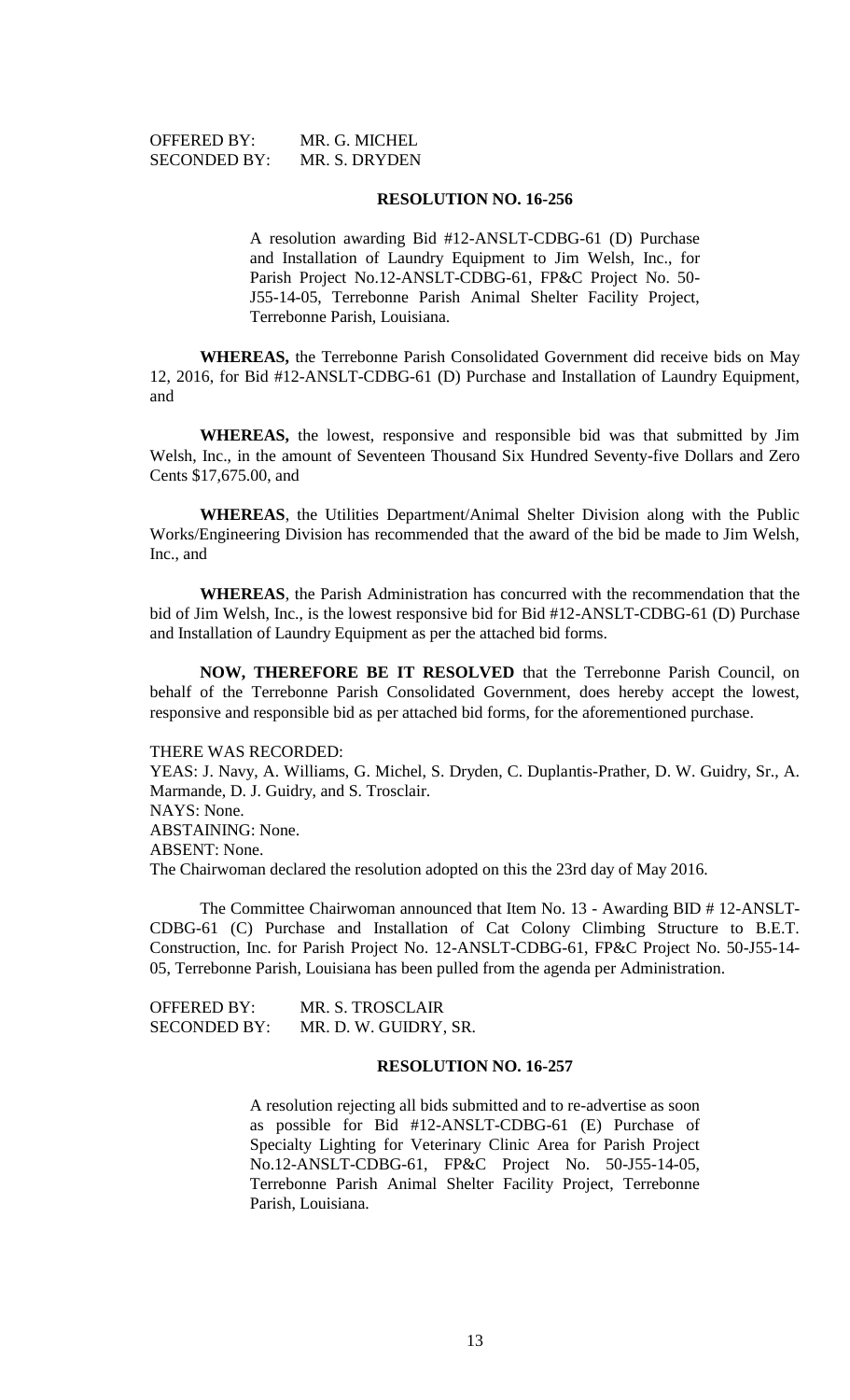**WHEREAS**, the Terrebonne Parish Consolidated Government did receive bids on May 13, 2016, for Bid #12-ANSLT-CDBG-61 (E) Purchase of Specialty Lighting for Veterinary Clinic Area, and

**WHEREAS**, the bid of Bayou Black Electric should be rejected for failure to submit technical specifications with the bid, the bid of Schroer (Shor-Line) Manufacturing Company should be rejected for failure to submit pricing on the Light Handle Covers, which is a part of the lighting system, and

**WHEREAS,** the Utilities Department/Animal Shelter Division along with the Public Works/Engineering Division has recommended the rejection of all bids and re-advertise as soon as possible, and

**WHEREAS,** the Parish Administration has concurred with the recommendation that all bids submitted should be rejected for just cause and re-advertise as soon as possible for Bid #12- ANSLT-CDBG-61 (E) Purchase of Specialty Lighting for Veterinary Clinic Area, as per the attached bid forms.

**NOW, THEREFORE BE IT RESOLVED** by the Terrebonne Parish Council, on behalf of the Terrebonne Parish Consolidated Government, does hereby reject all bids and agree to readvertisement of bids as soon as possible, as per attached bid forms.

THERE WAS RECORDED:

YEAS: J. Navy, A. Williams, G. Michel, S. Dryden, C. Duplantis-Prather, D. W. Guidry, Sr., A. Marmande, D. J. Guidry, and S. Trosclair. NAYS: None. ABSTAINING: None.

ABSENT: None.

The Chairwoman declared the resolution adopted on this the 23rd day of May 2016.

OFFERED BY: MS. A. WILLIAMS SECONDED BY: MR. G. MICHEL

## **RESOLUTION NO. 16-258**

A resolution rejecting all bids submitted and to re-advertise as soon as possible for Bid #12-ANSLT-CDBG-61 (F) Purchase and Installation of Commercial Dishwasher for Parish Project No.12- ANSLT-CDBG-61, FP&C Project No. 50-J55-14-05, Terrebonne Parish Animal Shelter Facility Project, Terrebonne Parish, Louisiana.

**WHEREAS**, the Terrebonne Parish Consolidated Government did receive bids on May 12, 2016, for Bid #12-ANSLT-CDBG-61 (F) Purchase and Installation of a Commercial Dishwasher, and

**WHEREAS**, the bid of Richard's Restaurant should be rejected for failure to submit the Official Bid Form, Section "A" (signature page), the bids of NOLA Restaurant and ALACK should be rejected for failure to submit evidence of signature authorization, and

**WHEREAS**, Sealand Mechanical, LLC, has withdrawn the bid submitted due to an error in submission, and

**WHEREAS,** the Utilities Department/Animal Shelter Division along with the Public Works/Engineering Division has recommended the rejection of all bids and re-advertise as soon as possible, and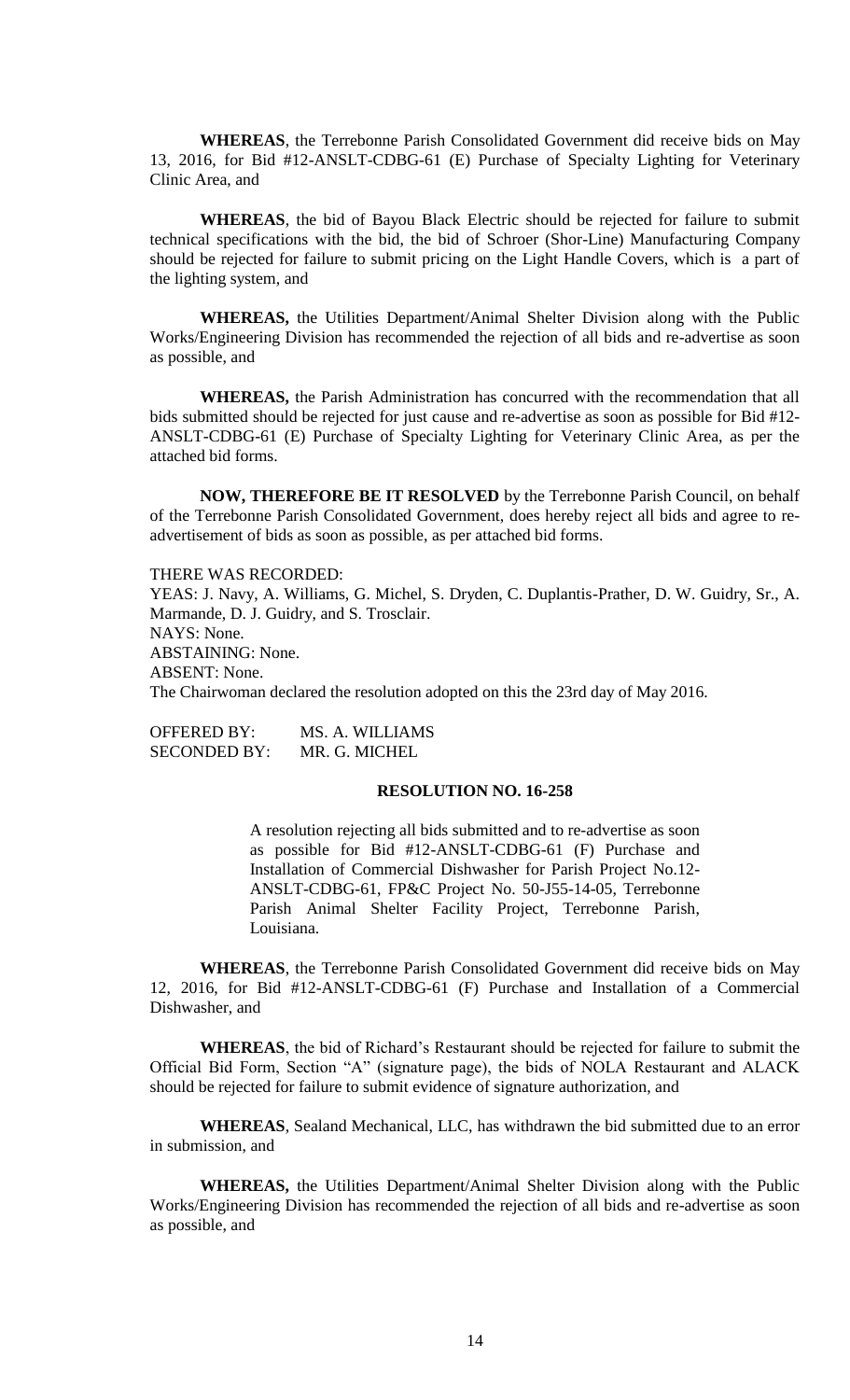**WHEREAS,** the Parish Administration has concurred with the recommendation that all bids submitted should be rejected for just cause and re-advertise as soon as possible for Bid #12- ANSLT-CDBG-61 (F) Purchase and Installation of a Commercial Dishwasher, as per the attached bid forms.

**NOW, THEREFORE BE IT RESOLVED** by the Terrebonne Parish Council, on behalf of the Terrebonne Parish Consolidated Government, does hereby reject all bids and agree to readvertisement of bids as soon as possible, as per attached bid forms.

THERE WAS RECORDED:

YEAS: J. Navy, A. Williams, G. Michel, S. Dryden, C. Duplantis-Prather, D. W. Guidry, Sr., A. Marmande, D. J. Guidry, and S. Trosclair. NAYS: None. ABSTAINING: None. ABSENT: None. The Chairwoman declared the resolution adopted on this the 23rd day of May 2016.

OFFERED BY: MR. D. J. GUIDRY SECONDED BY: MR. S. TROSCLAIR

## **RESOLUTION NO. 16-259**

A resolution awarding Bid #12-ANSLT-CDBG-61 (A) Purchase of Kennel Specialties to Suburban Surgical Company, Inc. and Schroer Manufacturing Company for Parish Project No.12- ANSLT-CDBG-61, FP&C Project No. 50-J55-14-05, Terrebonne Parish Animal Shelter Facility Project, Terrebonne Parish, Louisiana.

**WHEREAS,** the Terrebonne Parish Consolidated Government did receive bids on May 11, 2016, for Bid #12-ANSLT-CDBG-61 (A) Purchase of Kennel Specialties and Equipment, and

**WHEREAS,** after careful review by the Utilities Department/Animal Shelter Division it has been determined that the lowest qualified bids of Suburban Surgical Company in the amount of Two Hundred Eight Thousand, Two Hundred Seven Dollars and Forty Four Cents (\$208,207.44) for items #s 1-23 and #s 26-28 and Schroer Manufacturing Company in the amount of Thirteen Thousand Five Hundred Sixty Dollars and Zero Cents (\$13,560.00) for items #s 24-25 and #29 should be accepted, and

**WHEREAS,** In the event a greater or lesser quantity is needed, the TPCG reserves the right to increase or decrease the amount, at the unit price stated in the bid. The TPCG does not obligate itself to contract for or accept more than their actual requirements during the period of this agreement, as determined by actual needs and availability of appropriated funds.

**WHEREAS,** the Utilities Department/Animal Shelter Division has recommended that the award of the bid be made to Suburban Surgical Company, Inc, and Schroer Manufacturing Company, and

**WHEREAS,** the Parish Administration has concurred with the recommendation that the bid of Suburban Surgical Company, Inc., and Schroer Manufacturing Company are the lowest responsive bids for Bid #12-ANSLT-CDBG-61 (A) Purchase of Kennel Specialties and Equipment, as per the attached bid forms.

**NOW, THEREFORE BE IT RESOLVED** that the Terrebonne Parish Council, on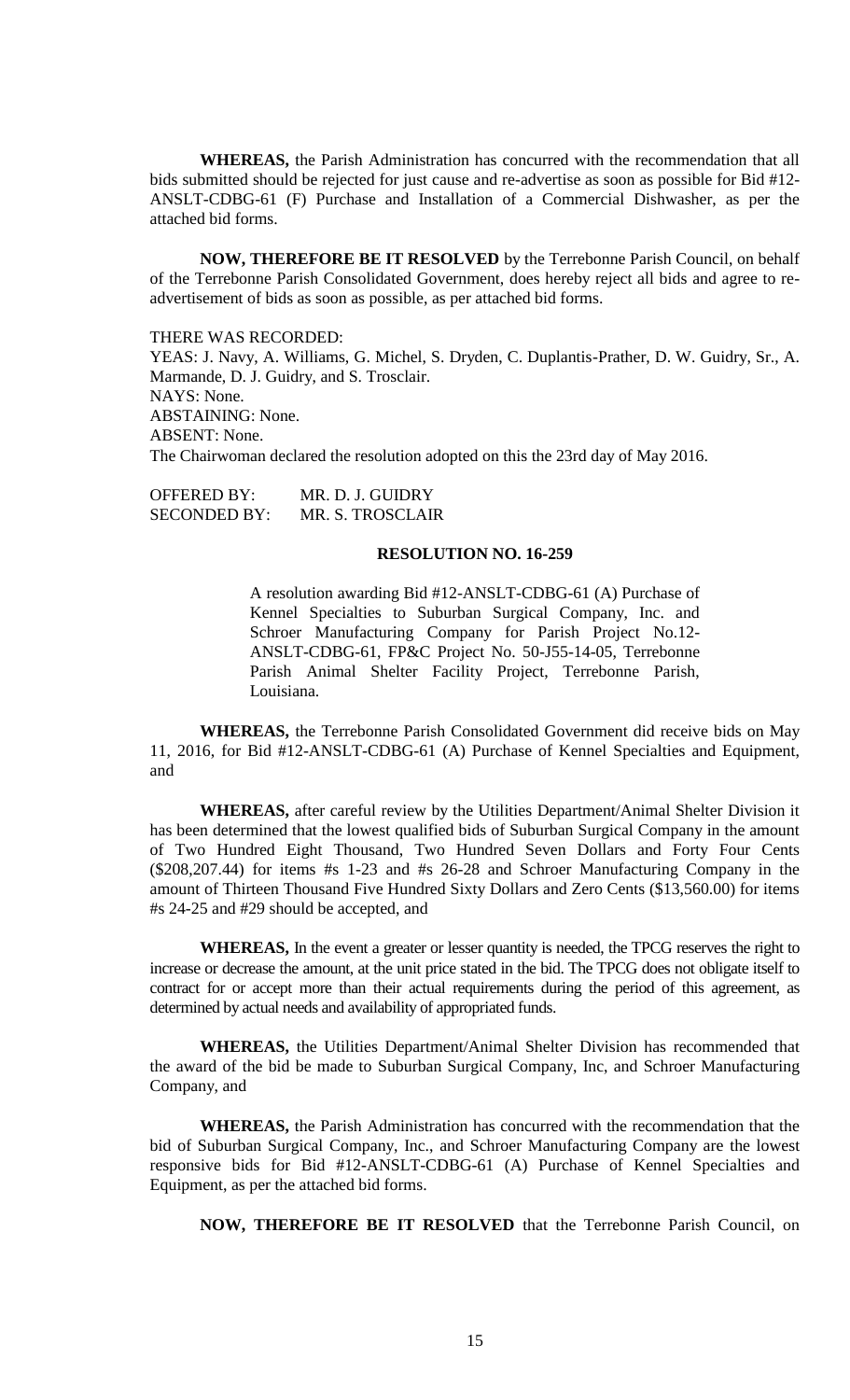behalf of the Terrebonne Parish Consolidated Government, does hereby accept the lowest, responsive and responsible bids as per attached bid forms, for the aforementioned purchase.

THERE WAS RECORDED: YEAS: J. Navy, A. Williams, G. Michel, S. Dryden, C. Duplantis-Prather, D. W. Guidry, Sr., A. Marmande, D. J. Guidry, and S. Trosclair. NAYS: None. ABSTAINING: None. ABSENT: None. The Chairwoman declared the resolution adopted on this the 23rd day of May 2016.

OFFERED BY: MR. G. MICHEL SECONDED BY: MR. D. W. GUIDRY, SR.

#### **RESOLUTION NO. 16-260**

A resolution awarding Bid #12-ANSLT-CDBG-61 (B) Purchase and Installation of a Walk-in Freezer to Alack Refrigeration for Parish Project No.12-ANSLT-CDBG-61, FP&C Project No. 50- J55-14-05, Terrebonne Parish Animal Shelter Facility Project, Terrebonne Parish, Louisiana.

**WHEREAS,** the Terrebonne Parish Consolidated Government did receive bids on May 11, 2016, for Bid #12-ANSLT-CDBG-61 (B) Purchase and Installation of a Walk-in Freezer, and

**WHEREAS,** the lowest, responsive and responsible bid was that submitted by Alack Refrigeration in the amount of Fifteen Thousand Nine Hundred Five Dollars and Zero Cents, (\$15,905.00), and

**WHEREAS**, the Utilities Department/Animal Shelter Division along with the Public Works/Engineering Division has recommended that the award of the bid be made to Alack Refrigeration, and

**WHEREAS**, the Parish Administration has concurred with the recommendation that the bid of Alack Refrigeration is the lowest responsive bid for Bid #12-ANSLT-CDBG-61 (B) Purchase and Installation of Walk in Freezer as per the attached bid forms.

**NOW, THEREFORE BE IT RESOLVED** that the Terrebonne Parish Council, on behalf of the Terrebonne Parish Consolidated Government, does hereby accept the lowest, responsive and responsible bid as per attached bid forms, for the aforementioned purchase.

THERE WAS RECORDED: YEAS: J. Navy, A. Williams, G. Michel, S. Dryden, C. Duplantis-Prather, D. W. Guidry, Sr., A. Marmande, D. J. Guidry, and S. Trosclair. NAYS: None. ABSTAINING: None. ABSENT: None. The Chairwoman declared the resolution adopted on this the 23rd day of May 2016.

OFFERED BY: MR. S. DRYDEN SECONDED BY: MR. G. MICHEL

## **RESOLUTION NO. 16-261**

A resolution authorizing the execution of Change Order No. 2 for the Construction Agreement for Parish Project No. 07-EXT-22;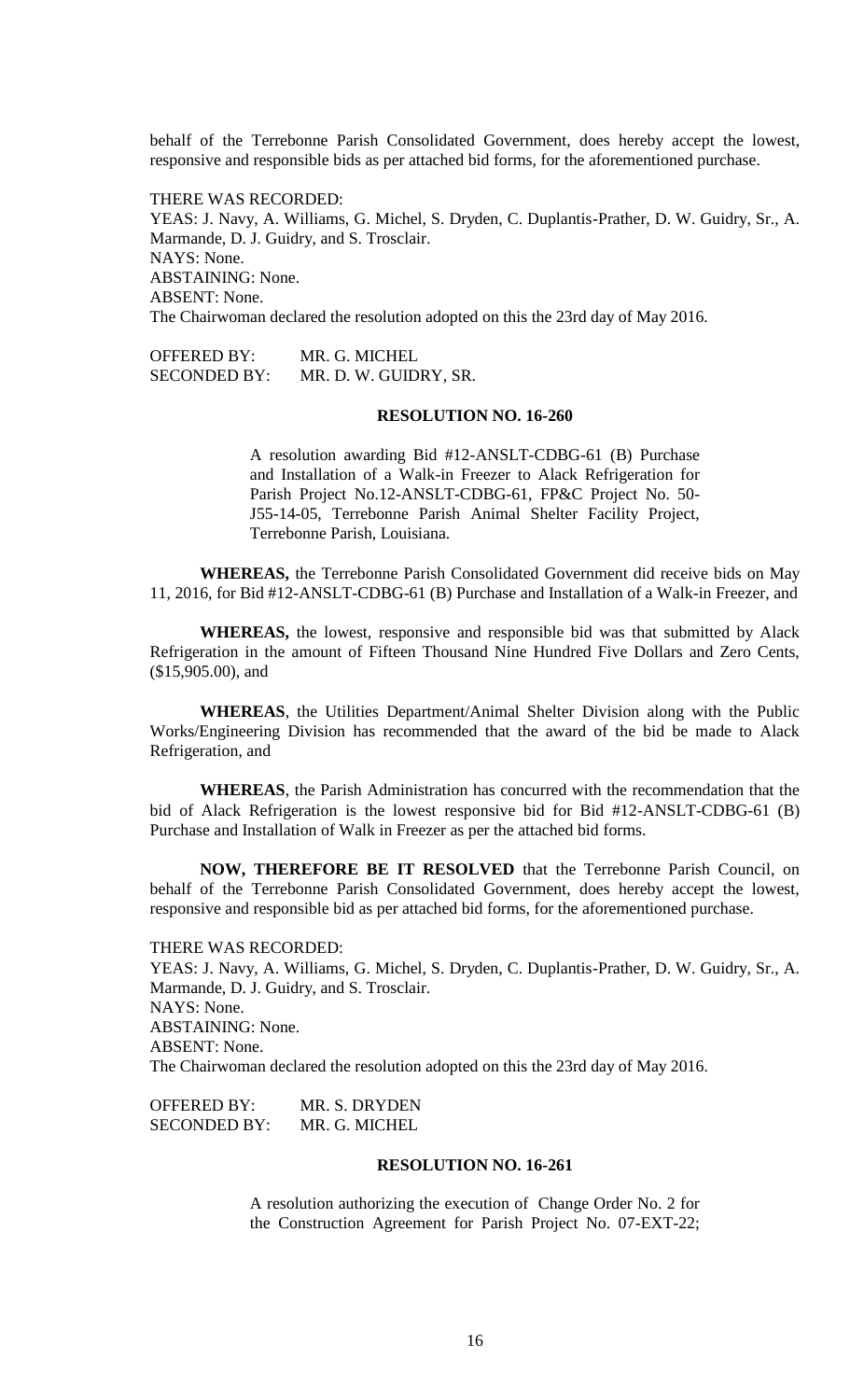Bayou Gardens Boulevard Extension (Coteau to Bayou Blue Road), Terrebonne Parish, Louisiana.

**WHEREAS**, the Terrebonne Parish Consolidated Government entered into a contract dated September 30, 2015, with LA Contracting Enterprise, LLC, for Bayou Gardens Boulevard Extension Project (Coteau to Bayou Blue Road), Parish Project No. 07-EXT-22, Terrebonne Parish, Louisiana, and

**WHEREAS**, it is necessary to cover costs associated with additional deadman assembly units, waterline offset, and exploratory digging for potential sewer force main relocation, and

**WHEREAS**, it is necessary to receive credit for changes lime and cement quantities used, and

**WHEREAS**, this change order will increase the contract by \$5,943.49 with no increase in contract time, and

**WHEREAS**, this Change Order No. 2 has been recommended by the ENGINEER for this project, T. Baker Smith, LLC, and

**NOW, THEREFORE BE IT RESOLVED** that the Terrebonne Parish Council, on behalf of the Terrebonne Parish Consolidated Government, does hereby approve and authorize the execution by Terrebonne Parish President Gordon E. Dove of Change Order No. 2 to the construction agreement with LA Contracting Enterprise, LLC for Bayou Gardens Boulevard Extension Project (Coteau to Bayou Blue Road) for an increase of Five Thousand Nine Hundred Forty-Three Dollars and Forty-Nine Cents (\$5,943.49), and no increase in Contract Time, and

BE IT FURTHER RESOLVED that a certified copy of the resolution be forwarded to the Engineer, T. Baker Smith, LLC.

#### THERE WAS RECORDED:

YEAS: J. Navy, A. Williams, G. Michel, S. Dryden, C. Duplantis-Prather, D. W. Guidry, Sr., A. Marmande, D. J. Guidry, and S. Trosclair. NAYS: None. ABSTAINING: None. ABSENT: None. The Chairwoman declared the resolution adopted on this the 23rd day of May 2016.

OFFERED BY: MR. D. J. GUIDRY SECONDED BY: MS. A. WILLIAMS

## **RESOLUTION NO. 16-262**

A resolution authorizing a one year extension of the pre-positioned contract with Thompson Consulting Services, LLC for Emergency Program Management and Monitoring Services.

**WHEREAS**, Terrebonne Parish Consolidated Government (TPCG) and Thompson Consulting Services, LLC (Thompson) entered into a pre-positioned contract dated May 10, 2012 for Emergency Program Management and Monitoring Services, and

**WHEREAS,** the current term of the agreement as amended expired on May 9, 2016, unless further amended by mutual agreement, and

**WHEREAS,** Thompson has expressed its desire to extend the agreement under the same commercial terms and prices, and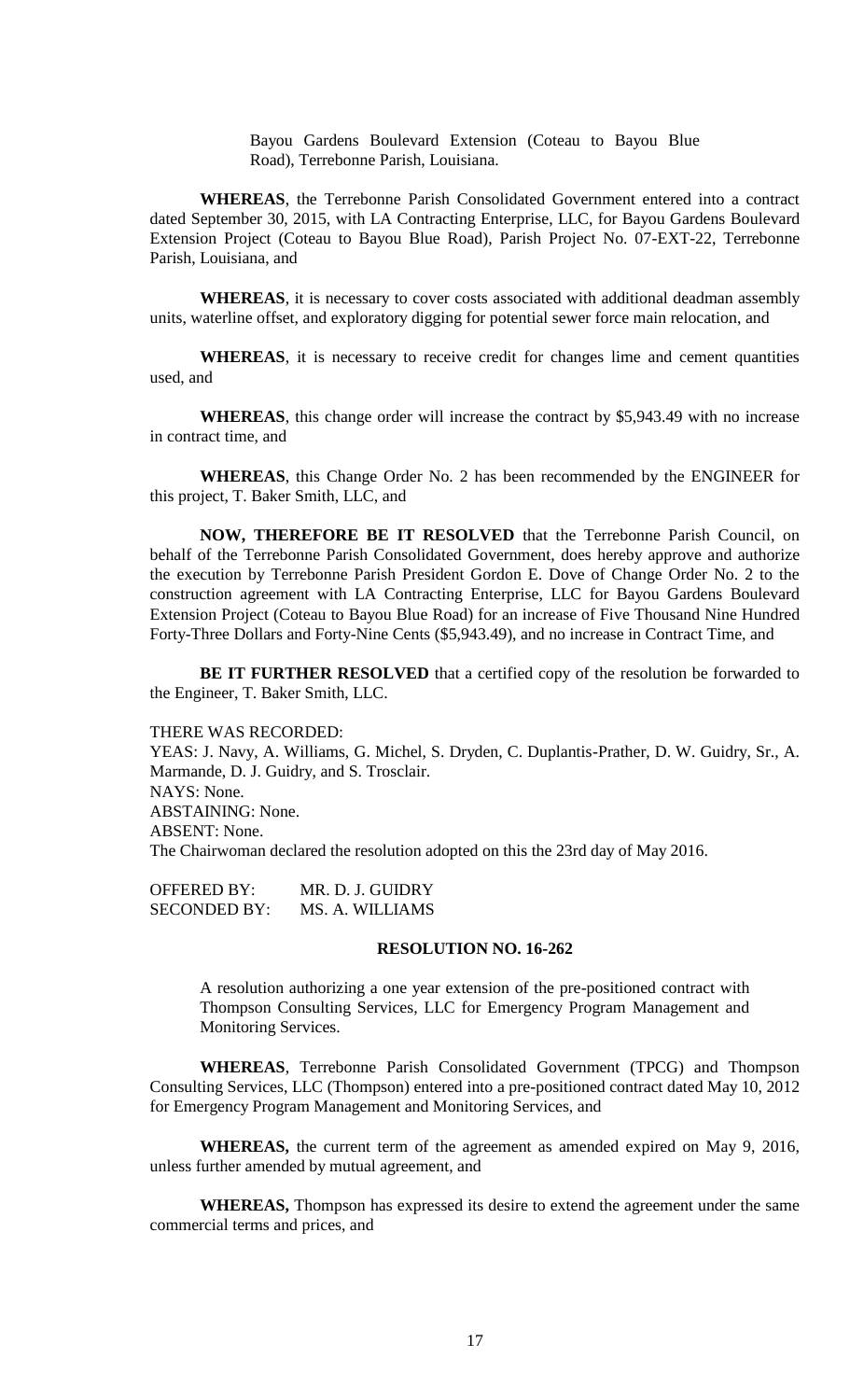**WHEREAS,** TPCG Solid Waste Division and Administration recommend the contract term be extended as proposed, in order to have contracts in place prior to start of hurricane season,

**NOW THEREFORE BE IT RESOLVED**, by the Terrebonne Parish Council (Public Services Committee), on behalf of the Terrebonne Parish Consolidated Government, that the Parish President is authorized to execute any and all document necessary to amend the Agreement for Emergency Program Management and Monitoring Services with Thompson Consulting Services, LLC extending the term for one year, and

**BE IT FURTHER RESOLVED**, that the Legal Department is directed to prepare the necessary contract documents, as authorized herein.

THERE WAS RECORDED: YEAS: J. Navy, A. Williams, G. Michel, S. Dryden, C. Duplantis-Prather, D. W. Guidry, Sr., A. Marmande, D. J. Guidry, and S. Trosclair. NAYS: None. ABSTAINING: None. ABSENT: None. The Chairwoman declared the resolution adopted on this the 23rd day of May 2016.

| <b>OFFERED BY:</b>  | MS. A. WILLIAMS       |
|---------------------|-----------------------|
| <b>SECONDED BY:</b> | MR. D. W. GUIDRY, SR. |

#### **RESOLUTION NO. 16-263**

A resolution authorizing a one-year extension of the pre-positioned contract with Phillips & Jordan, Inc. for Disaster Recovery Debris Management and Removal Services.

**WHEREAS,** the Terrebonne Parish Consolidated Government (TPCG) and Phillips & Jordan, Inc. entered into a pre-positioned contract dated May 22, 2012 for Disaster Recovery Debris Management and Removal Services, and

**WHEREAS,** the current agreement as amended will expire on May 21, 2016, unless further amended by mutual agreement to further extend the term, and

**WHEREAS,** Phillips & Jordan, Inc. has expressed its desire to extend the agreement under the same commercial terms with a 3.02% CPI adjustment to current contract fee schedule, and

**WHEREAS,** TPCG Solid Waste Division and Administration recommend the contract term be extended with a 3.02% CPI adjustment to current contract fee schedule.

**NOW THEREFORE BE IT RESOLVED**, that the Legal Department is directed to prepare the necessary contract documents, as authorized herein.

THERE WAS RECORDED:

YEAS: J. Navy, A. Williams, G. Michel, S. Dryden, C. Duplantis-Prather, D. W. Guidry, Sr., A. Marmande, D. J. Guidry, and S. Trosclair. NAYS: None. ABSTAINING: None. ABSENT: None. The Chairwoman declared the resolution adopted on this the 23rd day of May 2016.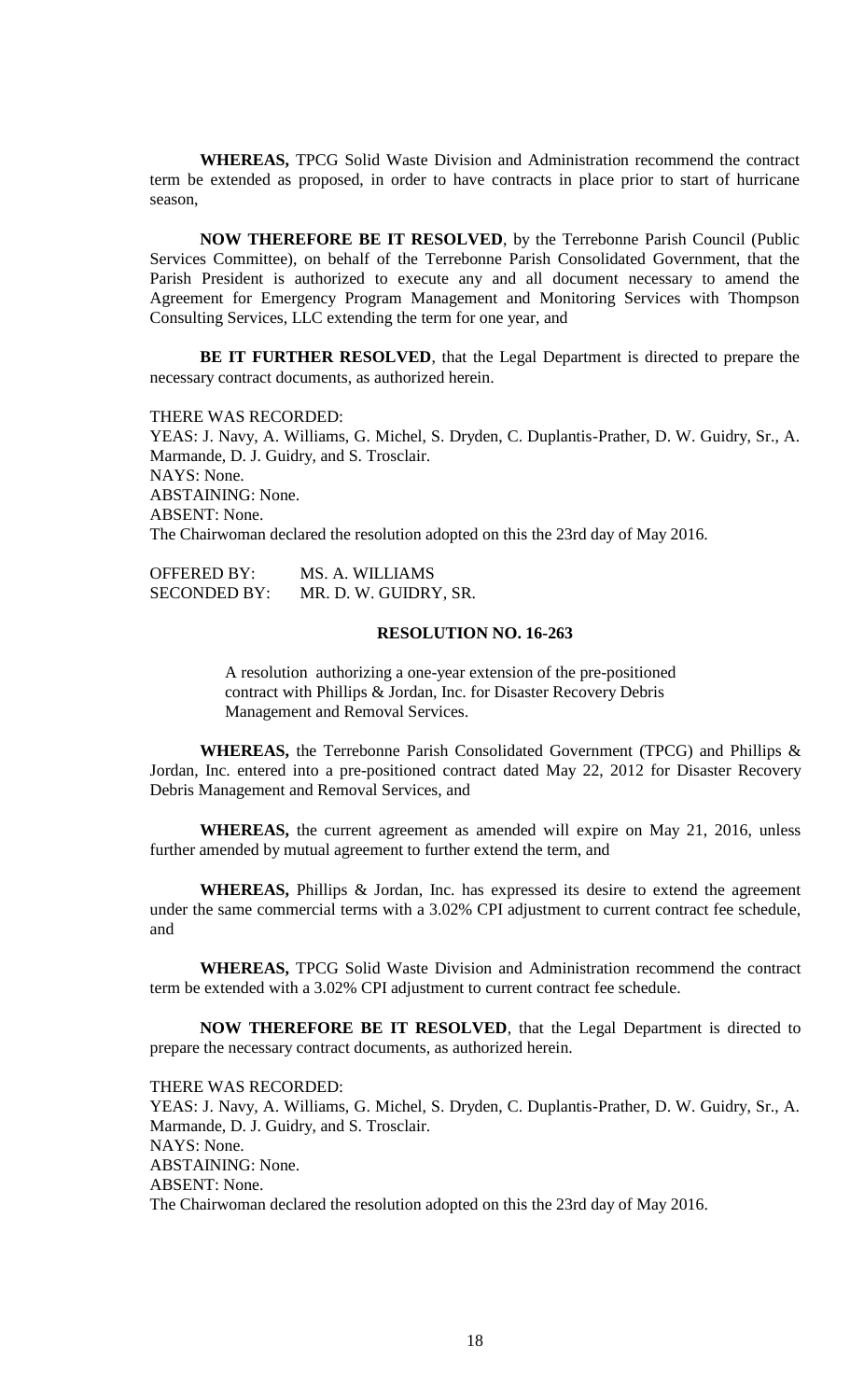Mr. G. Michel moved, seconded by Mr. S. Trosclair, "THAT, there being no further business to come before the Public Services Committee, the meeting be adjourned."

The Chairwoman called for the vote on the motion offered by Mr. G. Michel. THERE WAS RECORDED: YEAS: J. Navy, A. Williams, G. Michel, S. Dryden, C. Duplantis-Prather, D. W. Guidry, Sr., A. Marmande, D. J. Guidry and S. Trosclair. NAYS: None. ABSENT: None. The Chairwoman declared the motion adopted and the meeting was adjourned at 5:40 p.m.

Christa Duplantis-Prather, Chairwoman

Tammy E. Triggs, Minute Clerk

Ms. C. Duplantis-Prather moved, seconded by Ms. A. Williams, "THAT, the Council accept and ratify the minutes of the Public Services Committee meeting held on 05/23/16."

The Chairman called for a vote on the motion offered by Ms. C. Duplantis-Prather. THERE WAS RECORDED:

YEAS: J. Navy, A. Williams, G. Michel, S. Dryden, C. Duplantis-Prather, D. W. Guidry Sr., A. Marmande, D. J. Guidry and S. Trosclair. NAYS: None. ABSENT: None.

The Chairman declared the motion adopted.

The Chairman called for a report on the Community Development and Planning Committee meeting held on 05/23/16, whereupon the Committee Chairman noting ratification of minutes calls a public hearing on June 8, 2016 at 6:30 p.m., rendered the following:

#### COMMUNITY DEVELOPMENT & PLANNING COMMITTEE

#### MAY 23, 2016

The Chairman, Dirk Guidry, called the Community Development & Planning Committee meeting to order at 5:43 p. m. in the Terrebonne Parish Council Meeting Room with an Invocation offered by Committee member S. Trosclair and the Pledge of Allegiance by Committee member A. Marmande. Upon roll call, Committee Members recorded as present were: J. Navy, A. Williams, G. Michel, S. Dryden, C. Duplantis-Prather, D. W. Guidry, Sr., A. Marmande, D. J. Guidry and S. Trosclair. A quorum was declared present.

OFFERED BY: MR. A. MARMANDE SECONDED BY: MR. S. TROSCLAIR

#### **RESOLUTION NO. 16-264**

**WHEREAS,** Terrebonne Parish Consolidated Government executed a Project Partnership Agreement with the Department of the Army, represented by the U.S. Army Engineer, New Orleans District for the construction of the Continuing Authorities Program Section 206 Aquatic Ecosystem Restoration Project from Canal Mile 28.0 to Mile 23.4 in the Houma Navigation Canal on August 31, 2015; and,

**WHEREAS,** the Corps of Engineers, New Orleans District, Acquisition Branch, has requested the Parish to secure a Grant of Particular Use as required by the Louisiana State Land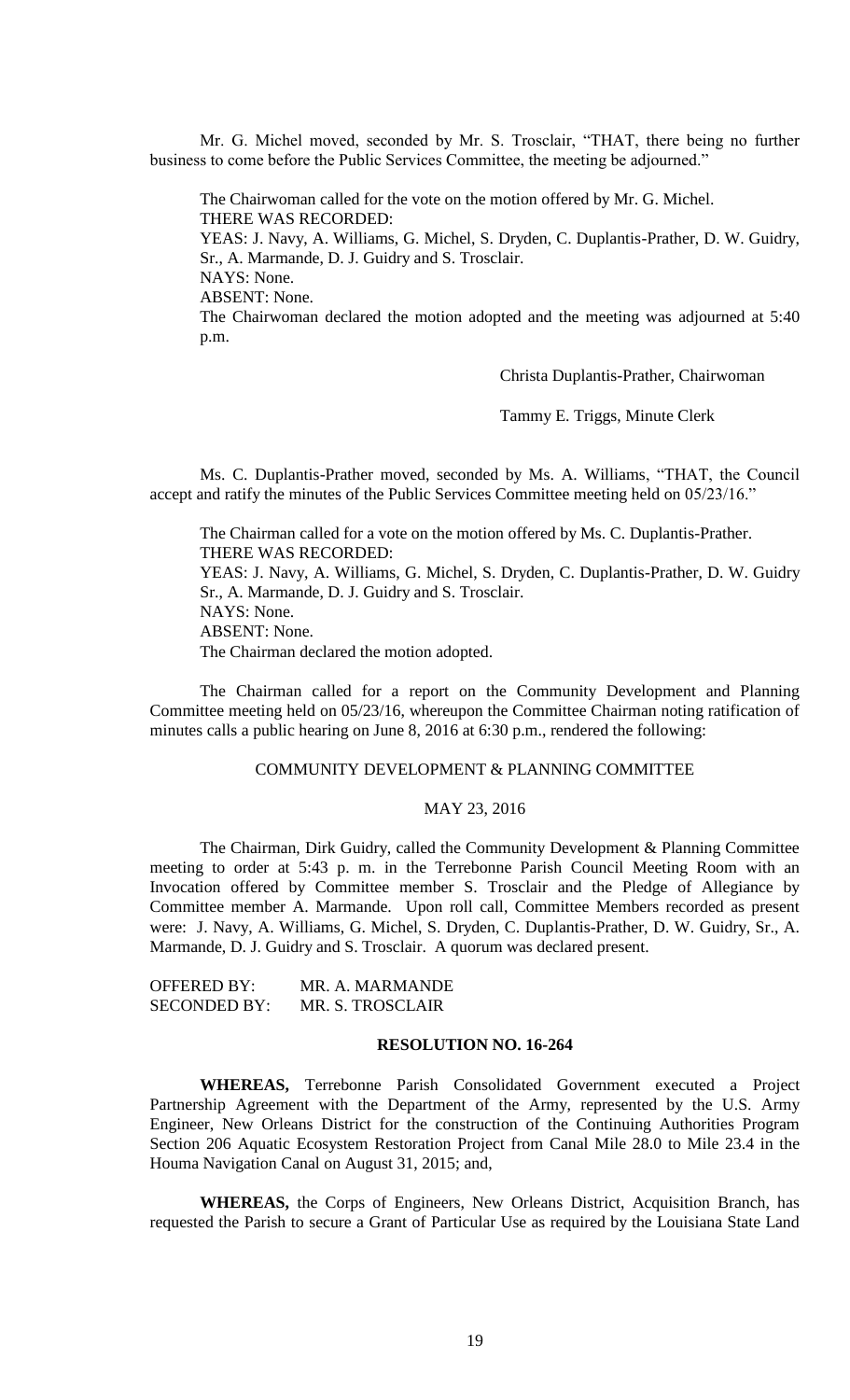Office and grant the United States of America a right of entry to a clear and unobstructed rightof-way, along with the right of ingress and egress to perform construction in connection with the CAP, Section 206 Shoreline Projection project along the Houma Navigation Canal; and,

**WHEREAS,** Terrebonne Parish Consolidated Government intends to utilize its initial allocation of RESTORE Act funds to meet the local match obligations set forth in the Project Partnership Agreement with the Corps of Engineers; and,

**WHEREAS,** this shoreline protection project has been included in Terrebonne Parish's Multiyear Implementation Plan which is to be submitted to the U.S. Treasury Department after a public comment period as required by the RESTORE Act.

**NOW, THEREFORE, BE IT RESOLVED** by the Terrebonne Parish Council that the Parish President, Gordon E. Dove, duly authorized to secure the Grant of Particular Use from the Louisiana State Land Office and submit it and the required Authorization For and Right of Entry for Construction, both of which shall be valid through December 31, 2017, to the Corps of Engineers, New Orleans District, for the Continuing Authority Program Section 206, Houma Navigation Canal Shoreline Protection Project.

#### THERE WAS RECORDED:

YEAS: J. Navy, A. Williams, G. Michel, S. Dryden, C. Duplantis-Prather, D. W. Guidry, Sr., A. Marmande, D. J. Guidry, and S. Trosclair. NAYS: None. ABSTAINING: None. ABSENT: None. The Chairman declared the resolution adopted on this the 23rd day of May 2016.

| <b>OFFERED BY:</b>  | MR. S. TROSCLAIR         |
|---------------------|--------------------------|
| <b>SECONDED BY:</b> | MS. C. DUPLANTIS-PRATHER |

## **RESOLUTION NO. 16-265**

**A RESOLUTION OBLIGATING THE NECESSARY FUNDING UNDER THE TERREBONNE PARISH FLOOD HAZARD MITIGATION GRANT PROGRAM/HURRICANE RITA, PROJECT NO 1603c-109-0010 TO COMPLETE THE STRUCTURE ELEVATION OF 209 SOUTH CENTRAL BOULEVARD.**

WHEREAS, **the Terrebonne Parish Consolidated Government has been formally notified by FEMA that the Hurricane Rita Flood Hazard Mitigation Grant Program (HMGP), Project No. 1603c-109-0010, can proceed with the mitigation of the following property:**

**Address:** 209 South Central Boulevard Chauvin, LA 70344

**Owned by:** Corree Eschete;

WHEREAS, **under the administrative guidance of Higher Ground Flood Protection Services, the required "elevation packet" has been prepared and executed for the property owner and elevation is recommended.**

NOW, THEREFORE, BE IT RESOLVED, **by the Terrebonne Parish Council that, upon administrative clearance by the Governor's Office of Homeland Security and Emergency Preparedness, the necessary funding under the Terrebonne Parish Flood**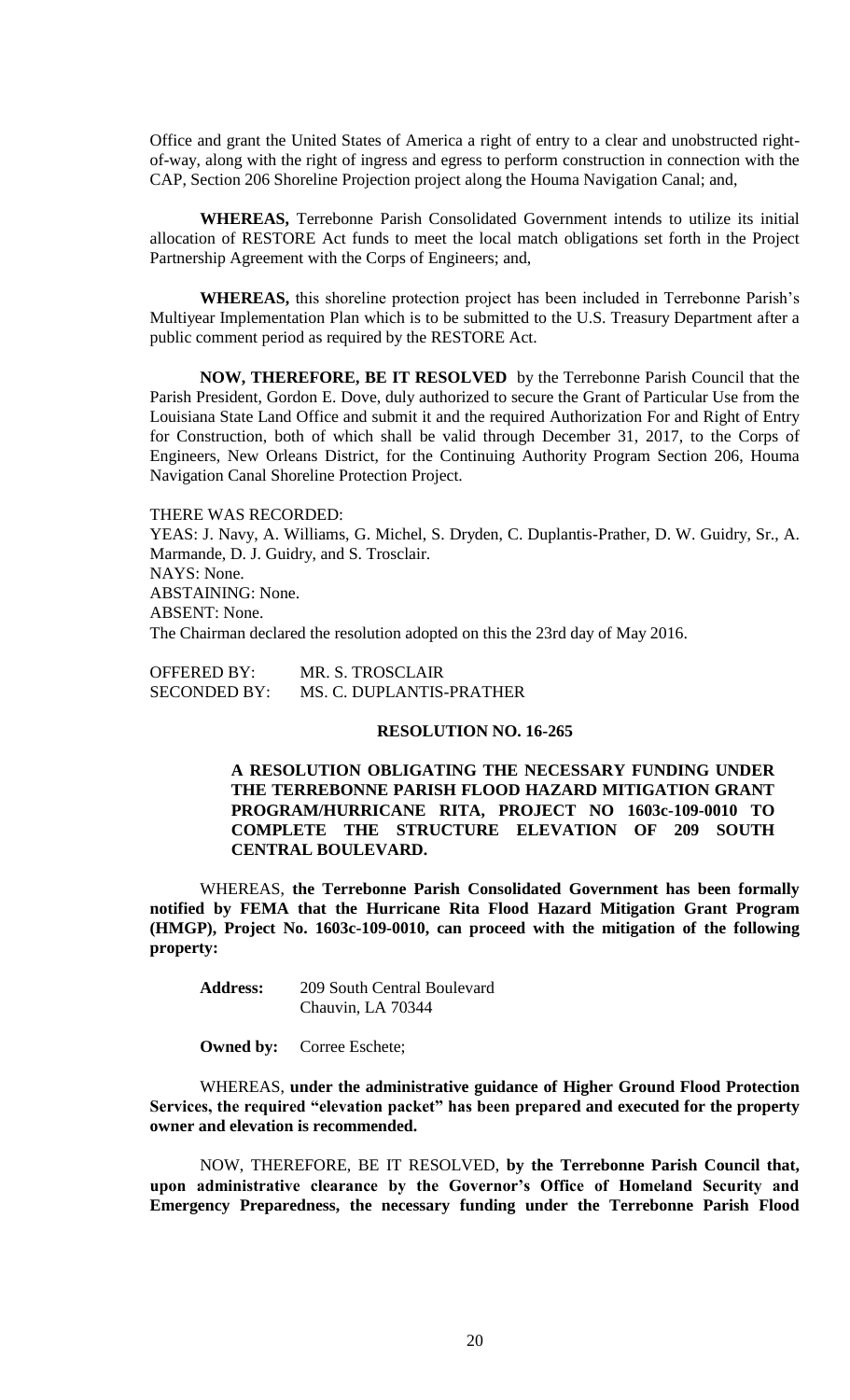**Hazard Mitigation Grant Program/Hurricane Rita, Project No. 1603c-109-0010 be hereby obligated to mitigate the property above.**

THERE WAS RECORDED: YEAS: J. Navy, A. Williams, G. Michel, S. Dryden, C. Duplantis-Prather, D. W. Guidry, Sr., A. Marmande, D. J. Guidry, and S. Trosclair. NAYS: None. ABSTAINING: None. ABSENT: None. The Chairman declared the resolution adopted on this the 23rd day of May 2016.

OFFERED BY: MR. S. TROSCLAIR SECONDED BY: MS. A. WILLIAMS

# **RESOLUTION NO. 16-266**

**A RESOLUTION OBLIGATING THE NECESSARY FUNDING UNDER THE TERREBONNE PARISH FLOOD HAZARD MITIGATION GRANT PROGRAM PROJECT NO. FMA-PJ-LA-2014-001 TO COMPLETE THE STRUCTURE ELEVATION OF 1054 WEST TUNNEL BOULEVARD, HOUMA, LA 70364.**

WHEREAS, **the Terrebonne Parish Consolidated Government has been formally notified by FEMA that the Flood Hazard Mitigation Grant Program, Project No. FMA-PJ-LA-2014-001, can proceed with the mitigation of the following property:**

| <b>Address:</b> | 1054 West Tunnel Boulevard |
|-----------------|----------------------------|
|                 | Houma, LA 70360            |

**Owned by:** Eddie Pullaro;

WHEREAS, **under the administrative guidance of Solutient, the required "elevation packet" has been prepared and executed for the property owner recommending elevation through the FMA program.**

NOW, THEREFORE, BE IT RESOLVED, **by the Terrebonne Parish Council that the necessary funding under the Terrebonne Parish FEMA funded Flood Mitigation Assistance Program, Project No FMA-PJ-LA-2014- 001 be hereby obligated to mitigate the property above.**

THERE WAS RECORDED: YEAS: J. Navy, A. Williams, G. Michel, S. Dryden, C. Duplantis-Prather, D. W. Guidry, Sr., A. Marmande, D. J. Guidry, and S. Trosclair. NAYS: None. ABSTAINING: None. ABSENT: None. The Chairman declared the resolution adopted on this the 23rd day of May 2016.

OFFERED BY: MR. S. DRYDEN SECONDED BY: MR. S. TROSCLAIR

## **RESOLUTION NO. 16-267**

A RESOLUTION OBLIGATING THE NECESSARY FUNDING UNDER THE TERREBONNE PARISH FLOOD HAZARD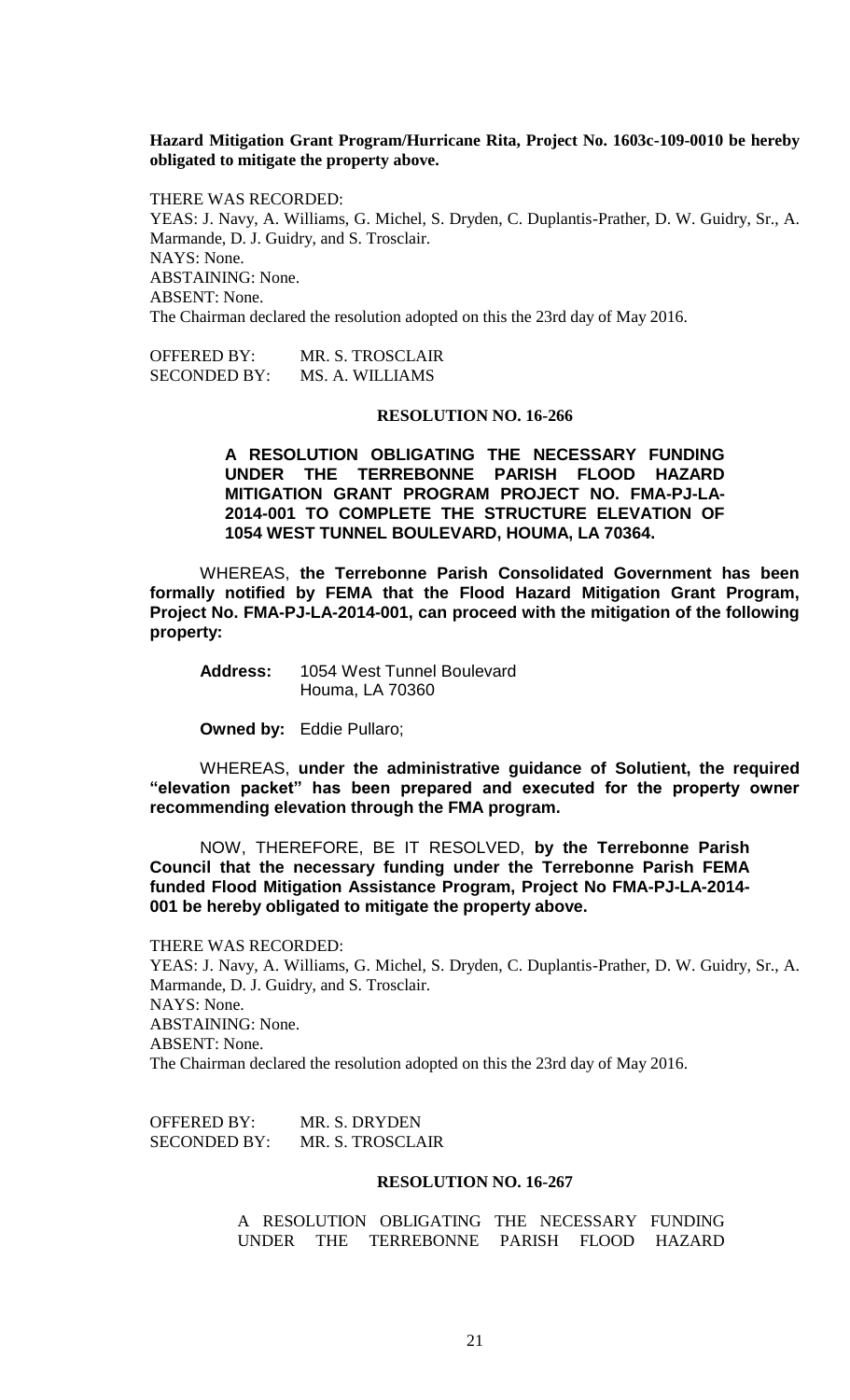# MITIGATION GRANT PROGRAM/HURRICANE GUSTAV, PROJECT NO. 1786-109-0001 TO COMPLETE THE STRUCTURE ELEVATION OF 503 WOOODSIDE DRIVE, HOUMA, LA 70363

**WHEREAS,** the Terrebonne Parish Consolidated Government has been formally notified by FEMA that the Hurricane Gustav Flood Hazard Mitigation Grant Program (HMGP), Project No. 1786-109-0001, can proceed with the mitigation of the following property.

# Address: **503 Woodside Drive Houma, LA 70363**

#### Owned by: **Luke and Vella Sevin;**

**WHEREAS,** under the Administrative guidance of Solutient, the required "elevation packet" has been prepared and executed for the property owner recommending elevation through the HMGP Program.

**NOW, THEREFORE, BE IT RESOLVED**, by the Terrebonne Parish Council that the necessary funding under the Terrebonne Parish Flood Hazard Mitigation Grant Program/Hurricane Gustav, Project No. 1786-109-0001 be hereby obligated to mitigate the property above.

THERE WAS RECORDED: YEAS: J. Navy, A. Williams, G. Michel, S. Dryden, C. Duplantis-Prather, D. W. Guidry, Sr., A. Marmande, D. J. Guidry, and S. Trosclair. NAYS: None. ABSTAINING: None. ABSENT: None. The Chairman declared the resolution adopted on this the 23rd day of May 2016.

OFFERED BY: MS. C. DUPLANTIS-PRATHER SECONDED BY: MR. G. MICHEL

## **RESOLUTION NO. 16-268**

**WHEREAS,** the Terrebonne Parish Consolidated Government has been formally notified by FEMA that the Pre-disaster Mitigation (PDM) Grant Program, Project No. PDM-06-LA-2014-002, can proceed with the mitigation of the following property:

| Address: | <b>608 Westview Drive</b> |
|----------|---------------------------|
|          | <b>Houma, LA 70364</b>    |

## Owner: **April Masciarelli;**

**WHEREAS,** under the Administrative guidance of Solutient, the required "elevation packet" has been prepared and executed for the property owner recommending elevation through the Hazard Mitigation Assistance PDM program.

**NOW, THEREFORE, BE IT RESOLVED**, by the Terrebonne Parish Council that the necessary funding under the Terrebonne Parish Pre-disaster Mitigation Grant Program, Project No. PDM-06-LA-2014-002 be hereby obligated to mitigate the property above.

## THERE WAS RECORDED:

YEAS: J. Navy, A. Williams, G. Michel, S. Dryden, C. Duplantis-Prather, D. W. Guidry, Sr., A. Marmande, D. J. Guidry, and S. Trosclair. NAYS: None.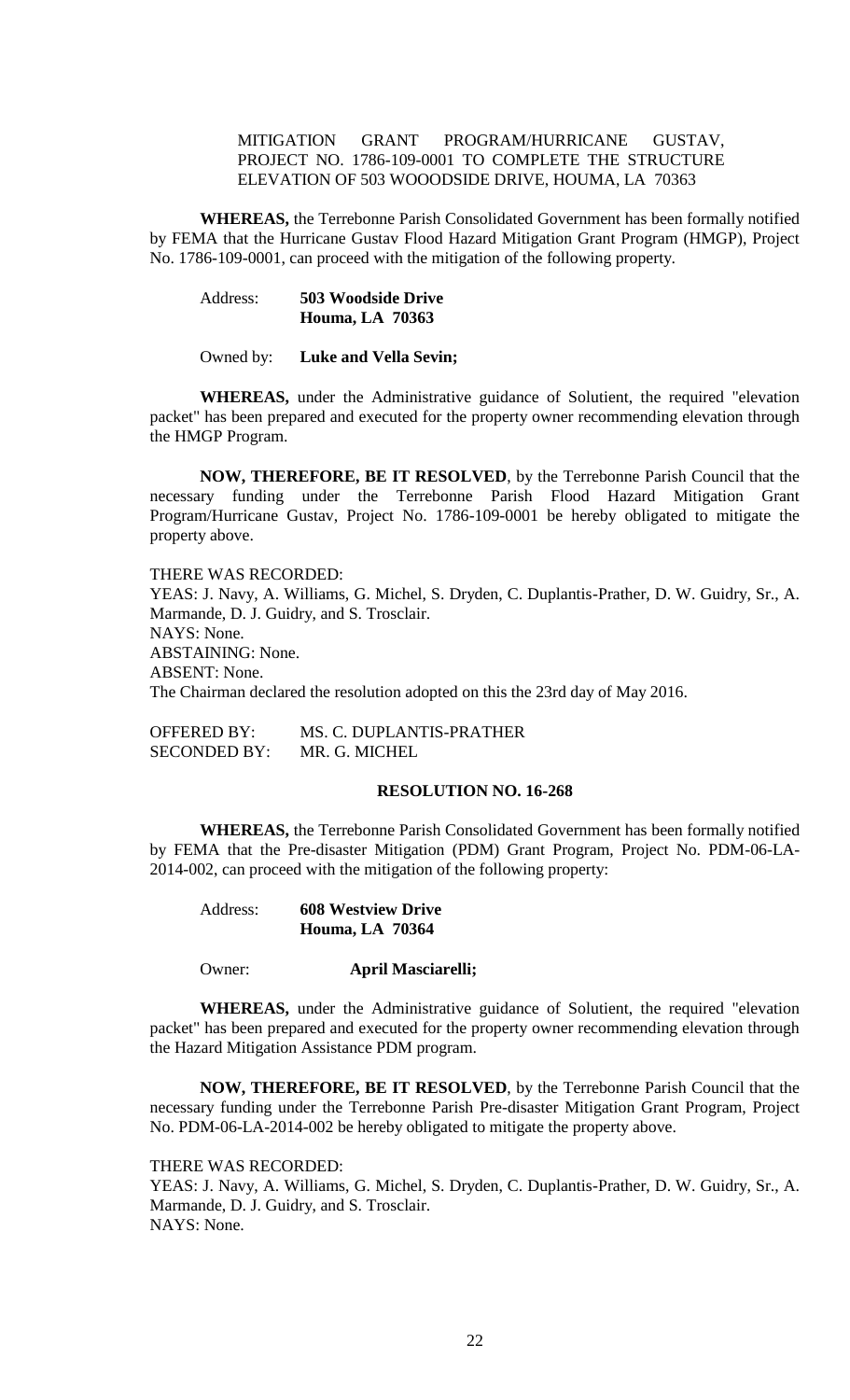ABSTAINING: None. ABSENT: None. The Chairman declared the resolution adopted on this the 23rd day of May 2016.

OFFERED BY: MR. S. TROSCLAIR SECONDED BY: MR. A. MARMANDE

# **RESOLUTION NO. 16-269**

**A RESOLUTION OBLIGATING THE NECESSARY FUNDING UNDER THE TERREBONNE PARISH FLOOD HAZARD MITIGATION GRANT PROGRAM/HURRICANE GUSTAV, PROJECT NO 1786-109-0006 TO COMPLETE THE STRUCTURE ELEVATION OF 218 LEVE STREET, CHAUVIN, LA 70344.**

WHEREAS, **the Terrebonne Parish Consolidated Government has been formally notified by FEMA that the Hurricane Gustav Flood Hazard Mitigation Grant Program (HMGP), Project No. 1786-109-0006, can proceed with the mitigation of the following property:**

**Address:** 218 Leve Street Chauvin, LA 70344

**Owned by:** Paul and Kristie Babin**;**

WHEREAS, **under the administrative guidance of Solutient, the required "elevation packet" has been prepared and executed for the property owner recommending elevation through the HMGP program.**

**NOW, THEREFORE, BE IT RESOLVED, by the Terrebonne Parish Council that the necessary funding under the Terrebonne Parish Flood Hazard Mitigation Grant Program/Hurricane Gustav, Project No. 1786-109-0006 be hereby obligated to mitigate the property above.**

THERE WAS RECORDED:

YEAS: J. Navy, A. Williams, G. Michel, S. Dryden, C. Duplantis-Prather, D. W. Guidry, Sr., A. Marmande, D. J. Guidry, and S. Trosclair. NAYS: None. ABSTAINING: None. ABSENT: None. The Chairman declared the resolution adopted on this the 23rd day of May 2016.

OFFERED BY: MR. S. TROSCLAIR SECONDED BY: MR. S. DRYDEN

## **RESOLUTION NO. 16-270**

**A RESOLUTION GIVING NOTICE OF INTENT TO ADOPT AN ORDINANCE TO APPROVE THE ISSUANCE OF A CERTIFICATE OF PUBLIC CONVENIENCE AND NECESSITY TO B & J's CAB LLC.**

WHEREAS, **the Terrebonne Parish Consolidated Government has been formally notified by B & J's Cab LLC that a Certificate of Public Convenience and Necessity is desired:**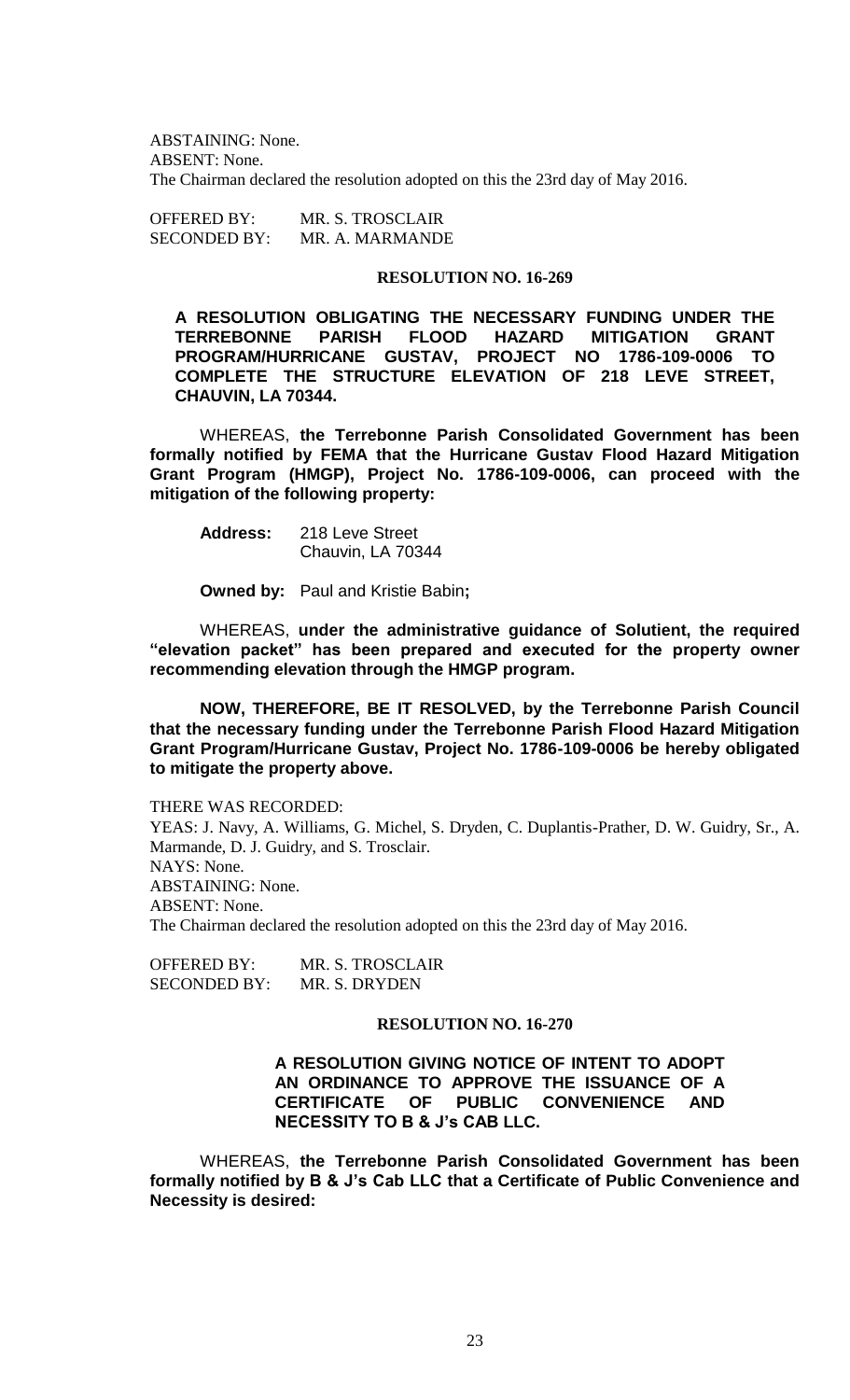NOW, THEREFORE, BE IT RESOLVED, **by the Terrebonne Parish Council (Community Development and Planning Committee), on behalf of the Terrebonne Parish Consolidated Government, that Notice of Intent is given for adopting an Ordinance to approve the issuance of a Certificate of Public Convenience and Necessity to the service of B & J's Cab, LLC.**

# **BE IT FURTHER RESOLVED that a public hearing on said Ordinance be called for Wednesday, June 8, 2016 at 6:30 p.m.**

## THERE WAS RECORDED:

YEAS: J. Navy, A. Williams, G. Michel, S. Dryden, C. Duplantis-Prather, D. W. Guidry, Sr., A. Marmande, D. J. Guidry, and S. Trosclair. NAYS: None. ABSTAINING: None. ABSENT: None. The Chairman declared the resolution adopted on this the 23rd day of May 2016.

Mr. S. Dryden moved, seconded by Mr. J. Navy, "THAT, the Community Development and Planning Committee approve the co-sponsorship of an event that was held at Dumas Auditorium on May 22, 2016 awarding and recognizing local graduating seniors in academics and community service by Benjamin and Sadie Charles Vision."

The Chairman called for the vote on the motion offered by Mr. S. Dryden. THERE WAS RECORDED: YEAS: J. Navy, G. Michel, S. Dryden, C. Duplantis-Prather, D. W. Guidry, Sr., A. Marmande, D. J. Guidry and S. Trosclair. NAYS: None. ABSENT: None. ABSTAINING: A. Williams. The Chairman declared the motion adopted.

Upon questioning from Committee member C. Duplantis-Prather, Parish Attorney J. Hebert explained that cosponsoring an event after it has occurred is fine.

Ms. A. Williams moved, seconded by Mr. S. Trosclair, "THAT, there being no further business to come before the Community Development & Planning Committee, the meeting be adjourned."

The Chairman called for the vote on the motion offered by Ms. A. Williams THERE WAS RECORDED:

YEAS: J. Navy, A. Williams, G. Michel, S. Dryden, C. Duplantis-Prather, D. W. Guidry, Sr., A. Marmande, D. J. Guidry and S. Trosclair.

NAYS: None.

ABSENT: None.

The Chairman declared the motion adopted and the meeting was adjourned at 5:48 p. m.

Dirk J. Guidry, Chairman

Tammy E. Triggs, Minute Clerk

Mr. D. J. Guidry moved, seconded by Mr. S. Dryden, "THAT, the Council accept and ratify the minutes of the Community Development and Planning Committee meeting held on 05/23/16."

The Chairman called for a vote on the motion offered by Mr. D. J. Guidry. THERE WAS RECORDED: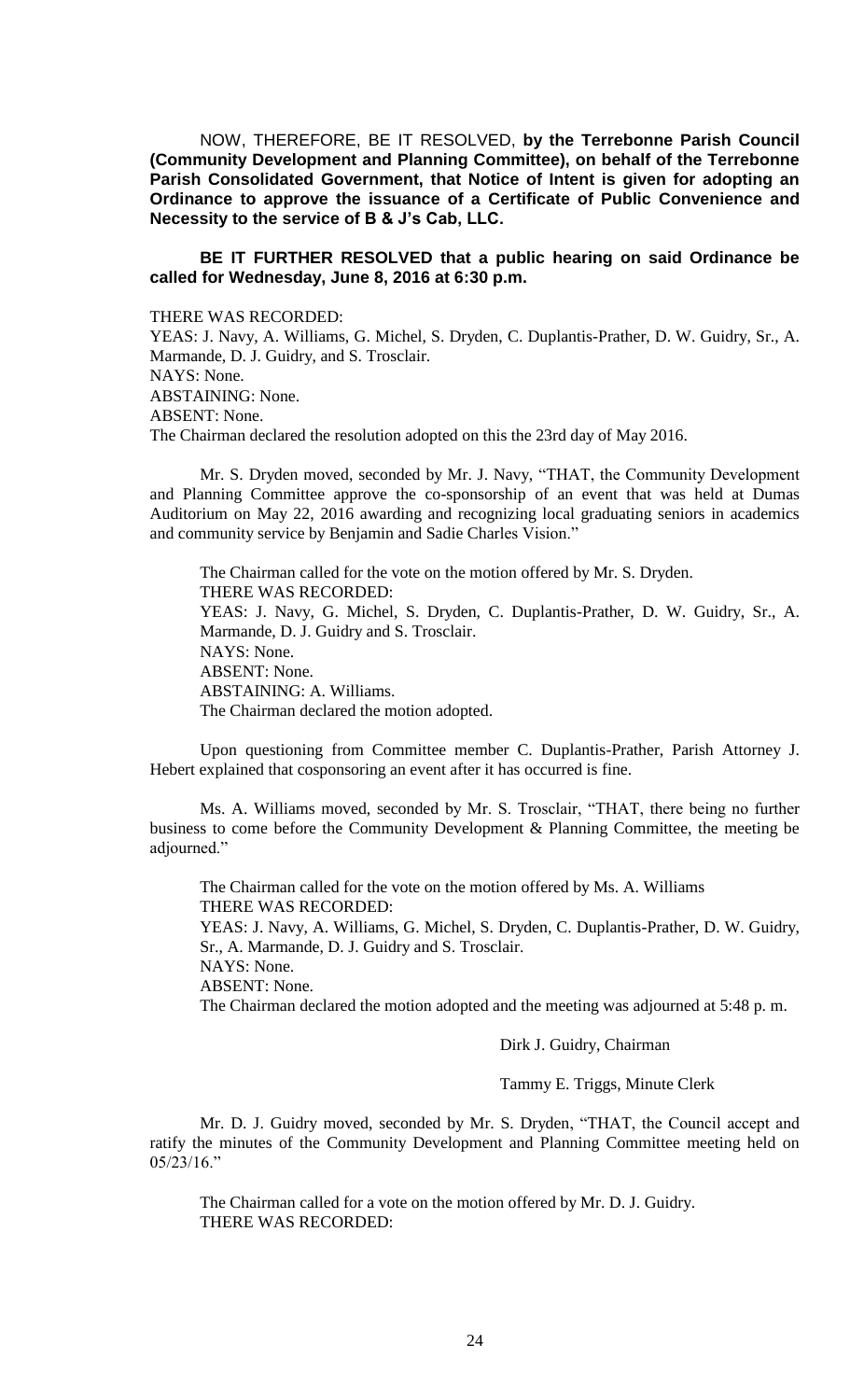YEAS: J. Navy, A. Williams, G. Michel, S. Dryden, C. Duplantis-Prather, D. W. Guidry Sr., A. Marmande, D. J. Guidry and S. Trosclair. NAYS: None. ABSENT: None. The Chairman declared the motion adopted.

Ms. A. Williams moved, seconded by Mr. D. J. Guidry, "THAT, the Council go back and visit Item 2A - Public Wishing to Address the Council."

The Chairman called for a vote on the motion offered by Ms. A. Williams. THERE WAS RECORDED: YEAS: J. Navy, A. Williams, G. Michel, S. Dryden, C. Duplantis-Prather, D. W. Guidry Sr., A. Marmande, D. J. Guidry and S. Trosclair. NAYS: None. ABSENT: None. The Chairman declared the motion adopted.

Under Agenda Item 2A - Public Wishing to Address the Council (No speaker cards were submitted prior to agenda deadline.)

Mr. D. J. Guidry moved, seconded by Ms. C. Duplantis-Prather, "THAT, the Council continue with the regular order of business."

The Chairman called for a vote on the motion offered by Mr. D. J. Guidry. THERE WAS RECORDED: YEAS: J. Navy, A. Williams, G. Michel, S. Dryden, C. Duplantis-Prather, D. W. Guidry Sr., A. Marmande, D. J. Guidry and S. Trosclair. NAYS: None. ABSENT: None. The Chairman declared the motion adopted.

The Chairman called for a report on the Budget and Finance Committee meeting held on 05/23/16, whereupon the Committee Chairwoman noting ratification of minutes calls public hearings on June 8, 2016 at 6:30 p.m., rendered the following:

## BUDGET & FINANCE COMMITTEE

# MAY 23, 2016

The Chairwoman, Arlanda Williams, called the Budget & Finance Committee meeting to order at 5:50 p. m. in the Terrebonne Parish Council Meeting Room with an Invocation offered by Committee member J. Navy and the Pledge of Allegiance led by Committee member S. Trosclair. Upon roll call, Committee Members recorded as present were: J. Navy, A. Williams, G. Michel, S. Dryden, C. Duplantis-Prather, D. W. Guidry, Sr., A. Marmande, D. J. Guidry and S. Trosclair. A quorum was declared present.

| OFFERED BY:         | MR. A. MARMANDE  |
|---------------------|------------------|
| <b>SECONDED BY:</b> | MR. D. J. GUIDRY |

# **RESOLUTION NO. 16-271**

A resolution authorizing the execution of Change Order No. 1 To the Construction Agreement for Parish Project # 15-1/9-53 Yearly Maintenance Contract for the Public Works Department.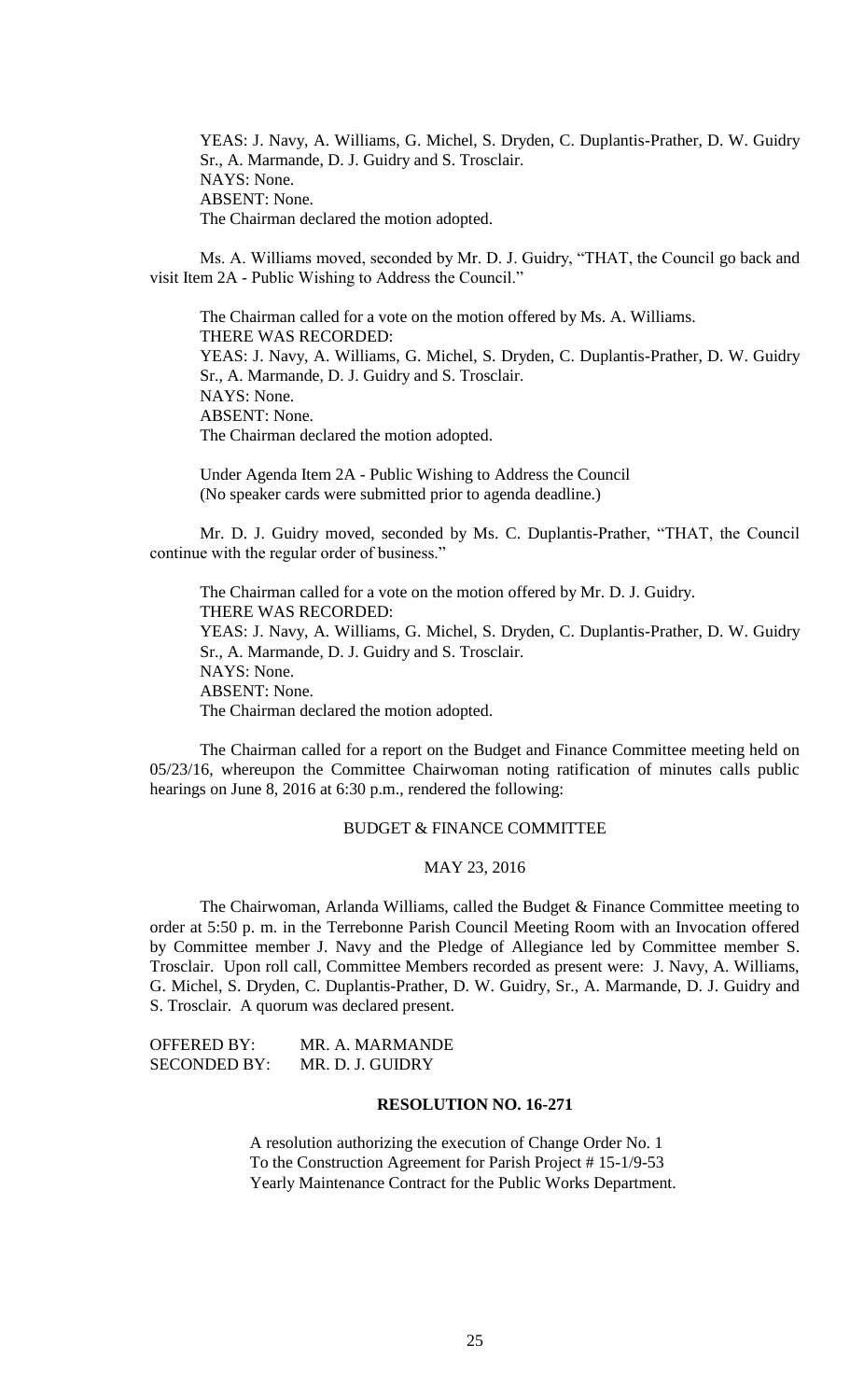**WHEREAS**, the Terrebonne Parish Consolidated Government did enter into a contract dated December 23, 2015, with Norris & Boudreaux Contractors, LLC for the Yearly Maintenance Contract for the Public Works Department, and

**WHEREAS**, this change order is required to request the following changes to the type of insurance the Contractor must have to perform maintenance and repair to work over any bodies of water, and

USL&H Coverage – If the project or any work involves wharves, piers, docks, decking, floodwalls, levees, battures, other structures or construction near, over, contiguous to or alongside any body of water the policy shall also include USL&H coverage with minimum limits of \$1,000,000; and Maritime Employers' Liability insurance with minimum limits of \$1,000,000. The policy shall provide:

- a. Waiver of Subrogation to include any contract in favor of Terrebonne Parish Consolidated Government; and
- b. Thirty (30) days prior written notice of cancellation, non-renewal or adverse material changes to Terrebonne Parish Consolidated Government by specific endorsement to the applicable policy.

**NOW, THEREFORE, BE IT RESOLVED**, that the Terrebonne Parish Council, on behalf of the Terrebonne Parish Consolidated Government, does hereby approve and authorize the execution by Terrebonne Parish President Gordon E. Dove of Change Order No. 1 to the insurance requirements for Project # 15-1/9-53 Yearly Maintenance Contract for the Public Works Department, and

**BE IT FURTHER RESOLVED**, that the certified copy of the Resolution be forwarded to the Purchasing Division in order for the amendment to be made to the existing contract.

#### THERE WAS RECORDED:

YEAS: J. Navy, A. Williams, G. Michel, S. Dryden, C. Duplantis-Prather and D. W. Guidry, Sr., A. Marmande, D. J. Guidry, and S. Trosclair. NAYS: None. ABSTAINING: None. ABSENT: None. The Chairman declared the resolution adopted on this the 23rd day of May 2016.

Ms. C. Duplantis-Prather moved, seconded by Mr. S. Trosclair, "THAT, the Budget & Finance Committee introduce an ordinance to declare one (1) 1998 XL4100 Gradall from the Gravity Drainage Division, with a value in excess of \$5,000, as surplus and authorizing said items to be disposed of through legally approved methods and call a public hearing on said matter on Wednesday, June 8, 2016 at 6:30 p.m."

The Chairwoman called for the vote on the motion offered by Ms. C. Duplantis-Prather. THERE WAS RECORDED:

YEAS: J. Navy, A. Williams, G. Michel, S. Dryden, C. Duplantis-Prather, D. W. Guidry, Sr., A. Marmande, D. J. Guidry and S. Trosclair. NAYS: None. ABSENT: None.

The Chairwoman declared the motion adopted.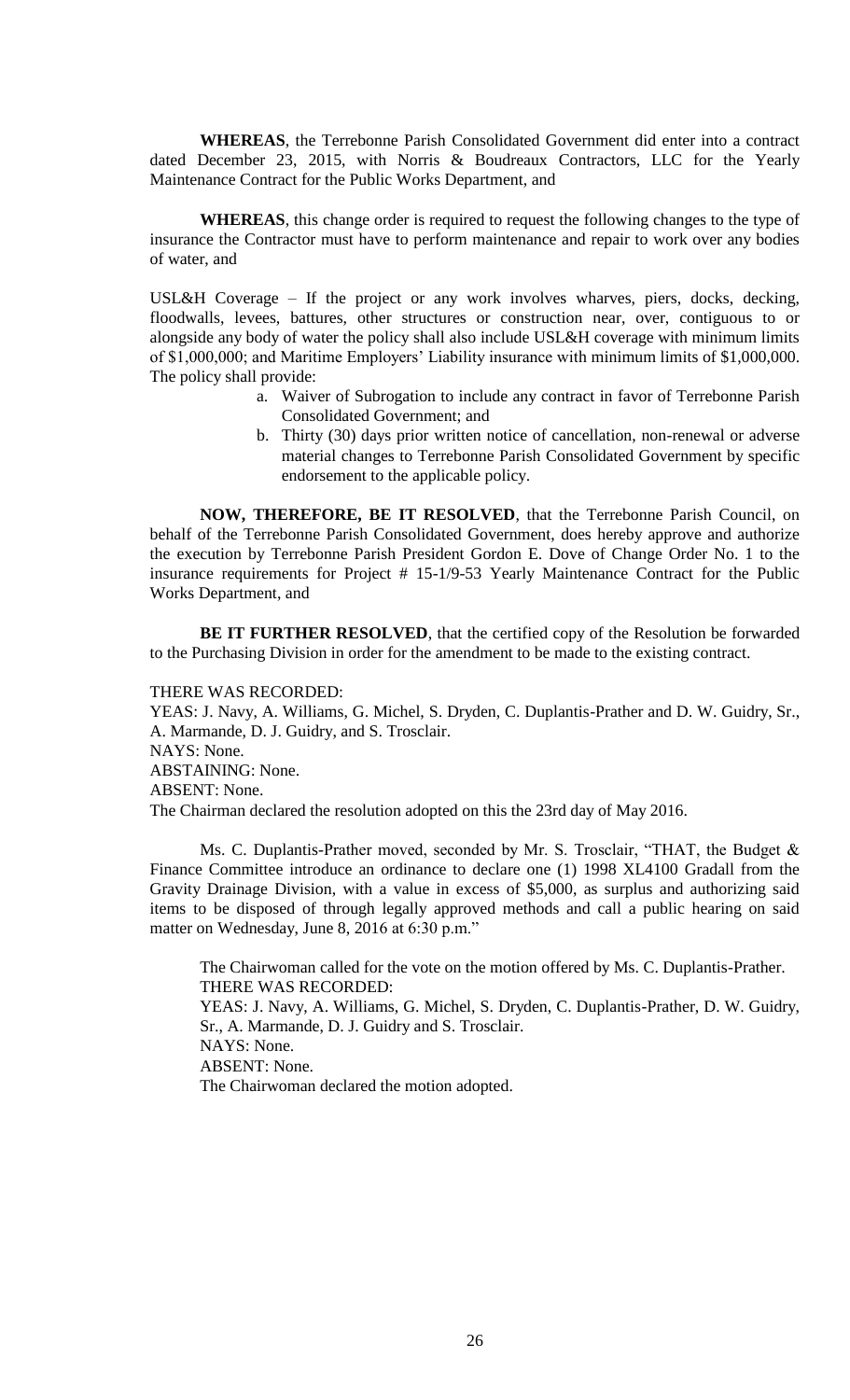# OFFERED BY: MR. G. MICHEL SECONDED BY: MS. C. DUPLANTIS-PRATHER

### **RESOLUTION NO. 16-272**

**WHEREAS,** Louisiana Statutory Law provides for the disposal of surplus movable property having a value of \$5,000.00 or less, in addition to other legally permissible means, at private sale which is, in the opinion of the governing authority, not needed for public purposes; and

**WHEREAS**, the movable property listed in the attached Exhibit A each have a valued of \$5,000.00 or less, as indicated by the values set out next to each item on the attached Exhibit A; and

**WHEREAS**, the parish administration has recommended that the movable property listed in the attached Exhibit A be declared surplus as the items are no longer useful, nor do they serve a public purpose and authorizes immediate award to the highest bidder for all items, including those where the highest bid exceeds \$5,000.00; and

**NOW THEREFORE, BE IT RESOLOVED** by the Terrebonne Parish Council that the movable property listed in the attached Exhibit A be declared surplus and grants authorization to dispose of said items by private sale or by any other legally approved method to the highest bidder pursuant to statutory law, including those where the highest bid exceeds \$5,000.00.

## THERE WAS RECORDED:

YEAS: S. Trosclair, J. Navy, A. Williams, G. Michel, S. Dryden, C. Duplantis-Prather and D. W. Guidry, Sr., A. Marmande, and D. J. Guidry. NAYS: None. ABSTAINING: None. ABSENT: None. The Chairman declared the resolution adopted on this the 23rd day of May 2016.

Upon questioning from Committee member J. Navy, Parish Manager A. Levron explained that the surplus computers can be donated to non-profit organizations and that anyone interested should contact Purchasing Manager Angela Guidry.

| <b>OFFERED BY:</b>  | MR. D. W. GUIDRY, SR.     |
|---------------------|---------------------------|
| <b>SECONDED BY:</b> | MS. C. DUPLANTIS-PPRATHER |

#### **RESOLUTION NO. 16-273**

A Resolution to Amend Resolution 16-142 to reflect a change in specifications and a reduction in price of one (1) 2016 Kenworth T440 Heavy Duty Truck

**WHEREAS,** on April 11, 2016 the Budget and Finance Committee adopted resolution 16-142 for the purchase of the aforementioned truck via Jefferson Parish Contract number 55- 0001556 under provisions set forth in the Louisiana Revised Statutes Title 39:1702 et seq., for the Solid Waste Division of the Public Work Department, and

**WHEREAS**, after additional correspondence between the Purchasing Division, Clay Naquin, Solid Waste Administrator and the vendor, Kenworth of Louisiana LLC, it was determined that several options provided on the initial quote did not coincide with the intended use of the truck and the deletion and addition of options are necessary which reduces the price of the 2016 Kenworth T440 to Ninety-Three Thousand, Three Hundred Ninety-Two Dollars (\$93,392.00), and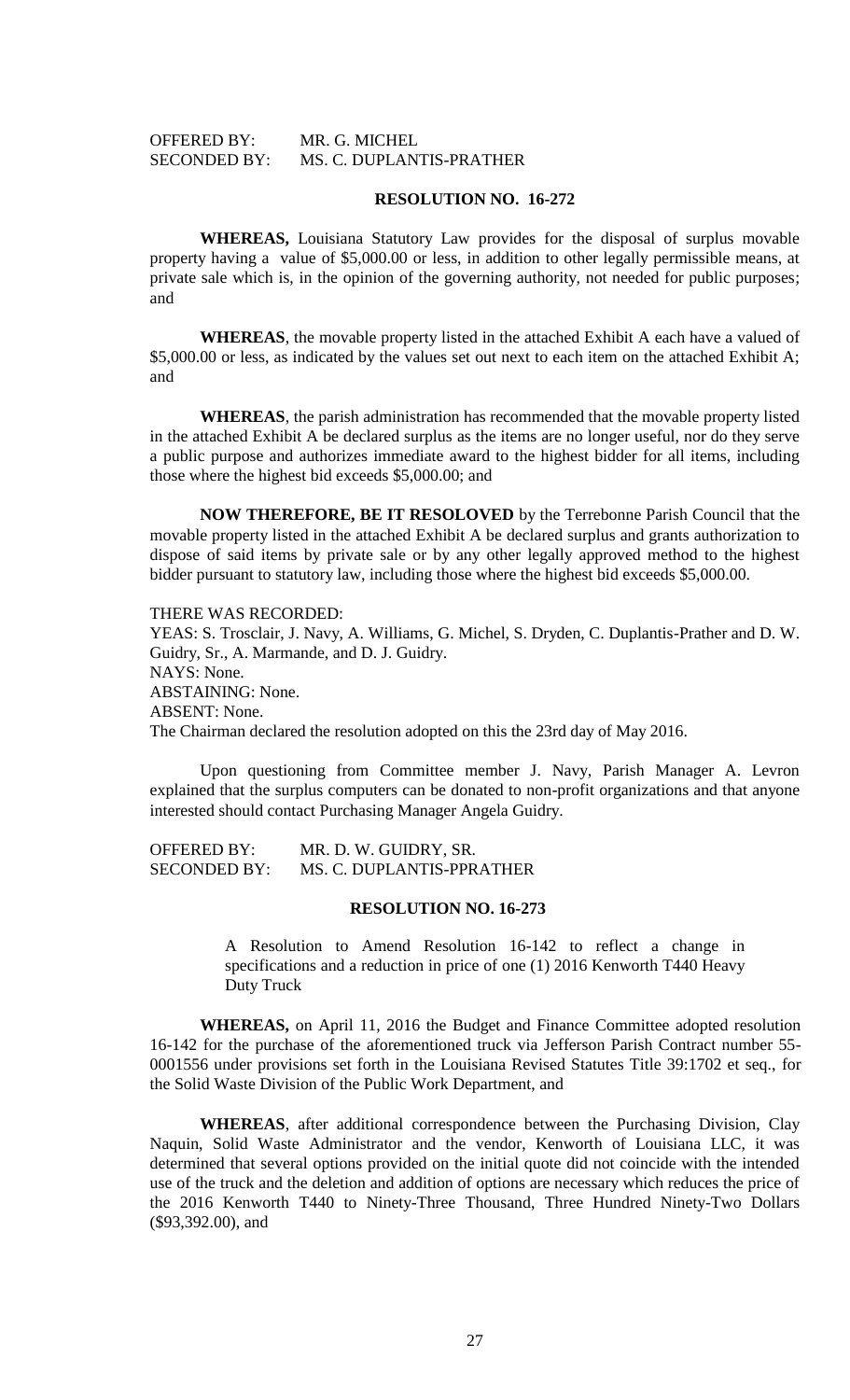**WHEREAS,** Parish Administration concurs with the recommendation to amend resolution 16-142 to reflect the price reduction and option changes, as per the attached documents, and

**NOW, THEREFORE BE IT RESOLVED** by the Terrebonne Parish Council (Budget and Finance Committee), on behalf of the Terrebonne Parish Consolidated Government, that the recommendation of the Parish Administration be approved and resolution 16-142 be amended to reflect the changes to the truck, as per attached documents.

#### THERE WAS RECORDED:

YEAS: S. Trosclair, J. Navy, A. Williams, G. Michel, S. Dryden, C. Duplantis-Prather and D. W. Guidry, Sr., A. Marmande, and D. J. Guidry. NAYS: None.

ABSTAINING: None.

ABSENT: None.

The Chairman declared the resolution adopted on this the 23rd day of May 2016.

Ms. Diana Edmonson, Executive Director of the Terrebonne Council on Aging addressed the Budget and Finance Committee and presented the Terrebonne Council on Aging, Inc. mission statement, history and FY 2017 Budget. Ms. Edmonson stated that the Terrebonne Council on Aging has been in existence for 47 years and is a premier agency in Louisiana. Their primary goal is to assist the elderly population in Terrebonne Parish, which is the fastest growing population in America. The Council on Aging provides the following life sustaining services to the elderly residents of Terrebonne Parish:

- Transportation Services:
	- o This service is their propriety service which includes disaster assistance transportation, shelter transportation as well as evacuation transportation. In FY 2015, they provided 697 unduplicated transportation services in Terrebonne Parish; noting that with elderly rural and urban transportation, Council on Aging have saved the parish \$150,000 per year over the past eleven years.
- Nutrition Services:
	- o This service includes the Meals on Wheels program that provide meals to the elderly. In FY 2015, 575 unduplicated elderly residents were serviced and in FY 2016, through April, 2016, 569 elderly residents have been served. Home delivered meals in FY 2015 was 1,088 and in FY 2016, as of April, they have served 1,025.
	- o For FY 2017, Meals on Wheels is projected to serve 227,300 meals, which is a saving of \$11.3 million dollars of state and federal funds.
- In-Home Services:
	- o This service includes Personal Care, In Home Respite and Homemaker Services. In FY 2017, it is projected that \$1.4 million dollars will be needed for these services; noting that these services help the elderly residents remain in their homes.

Ms. Edmonson continued and explained that \$8.4 million dollars in services is provided each year in Terrebonne Parish; noting that every four years the Council on Aging is required to do an area plan, which started in FY 2016 through FY 2019. The Council on Aging will be expanding their services to include:

- an increase in Personal Care Services from twice a week to three times a week,
- an increase in In-Home Care Services and Home Respite Care Services from eight hours a month to eight hours a week and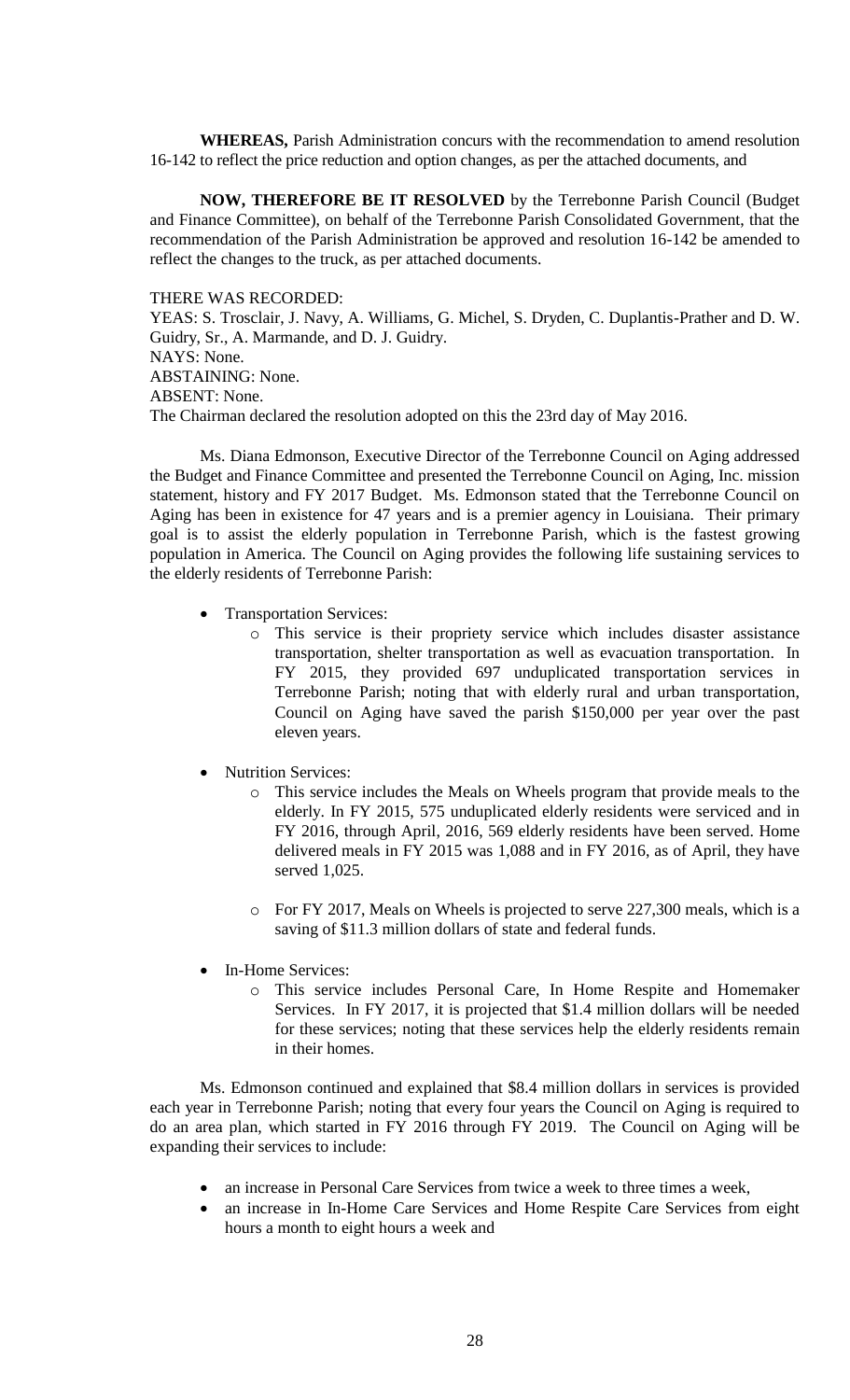- increased Home Maker Services from two hours every other week to two hours every week.
- Other Services provided by the Council on Aging includes: telephoning, utilities assistance, wellness, recreation, medication management, aging and disabilities resource center and public legal services.

Several Committee members thanked Ms. Edmonson and her staff for a job well done with assisting the elderly population in Terrebonne Parish. Some Committee members expressed their concerns with the amount of services and funding needed to continue helping the elderly; noting that rolling up this millage will help to sustain the livelihood of the elderly population, as well as promote independence among this group of residents.

Committee member C. Duplantis-Prather welcomed and recognized Lafourche Parish Councilman Jerry Lafont, Council District No. 8, who was in the audience for tonight's proceedings.

Ms. Edmonson thanked her staff, Mr. L. J. Folse, Council on Aging Vice Chairman, Ms. Darla Cantrelle, Council on Aging Operations Manager and Ms. Marla Breaux, Council on Aging Financial Officer who was in the audience for tonight's proceedings.

Parish President G. Dove thanked Ms. Edmonson and her staff for a job well done and stated that Terrebonne Parish will do whatever is necessary to promote healthy living for the parish's elderly residents.

Ms. C. Duplantis-Prather moved, seconded unanimously, "THAT, the Budget & Finance Committee introduce an ordinance to amend the 2016 Adopted Operating Budget and 5-year Capital Outlay Budget of the Terrebonne Parish Consolidated Government for the following items and to provide for related matters:

- I. East Houma/East Park Walking Trails, \$122,000
- II. Multi Task Force Grant Award, \$27,500
- III. CDBG Program, (\$32,037)
- IV. HOME Investment Partnerships Program, (\$24,339)

and call a public hearing on said matter on June 8, 2016 at 6:30 p.m."

The Chairwoman called for the vote on the motion offered by Ms. C. Duplantis-Prather. THERE WAS RECORDED: YEAS: J. Navy, A. Williams, G. Michel, S. Dryden, C. Duplantis-Prather, D. W. Guidry, Sr., A. Marmande, D. J. Guidry and S. Trosclair. NAYS: None. ABSENT: None. The Chairwoman declared the motion adopted.

Mr. D. J. Guidry moved, seconded by Mr. S. Trosclair, "THAT, there being no further business to come before the Budget & Finance Committee, the meeting be adjourned."

The Chairwoman called for the vote on the motion offered by Mr. D. J. Guidry. THERE WAS RECORDED: YEAS: J. Navy, A. Williams, G. Michel, S. Dryden, C. Duplantis-Prather, D. W. Guidry, Sr., A. Marmande, D. J. Guidry and S. Trosclair. NAYS: None. ABSENT: None. The Chairwoman declared the motion adopted and the meeting was adjourned at 6:33 p.m.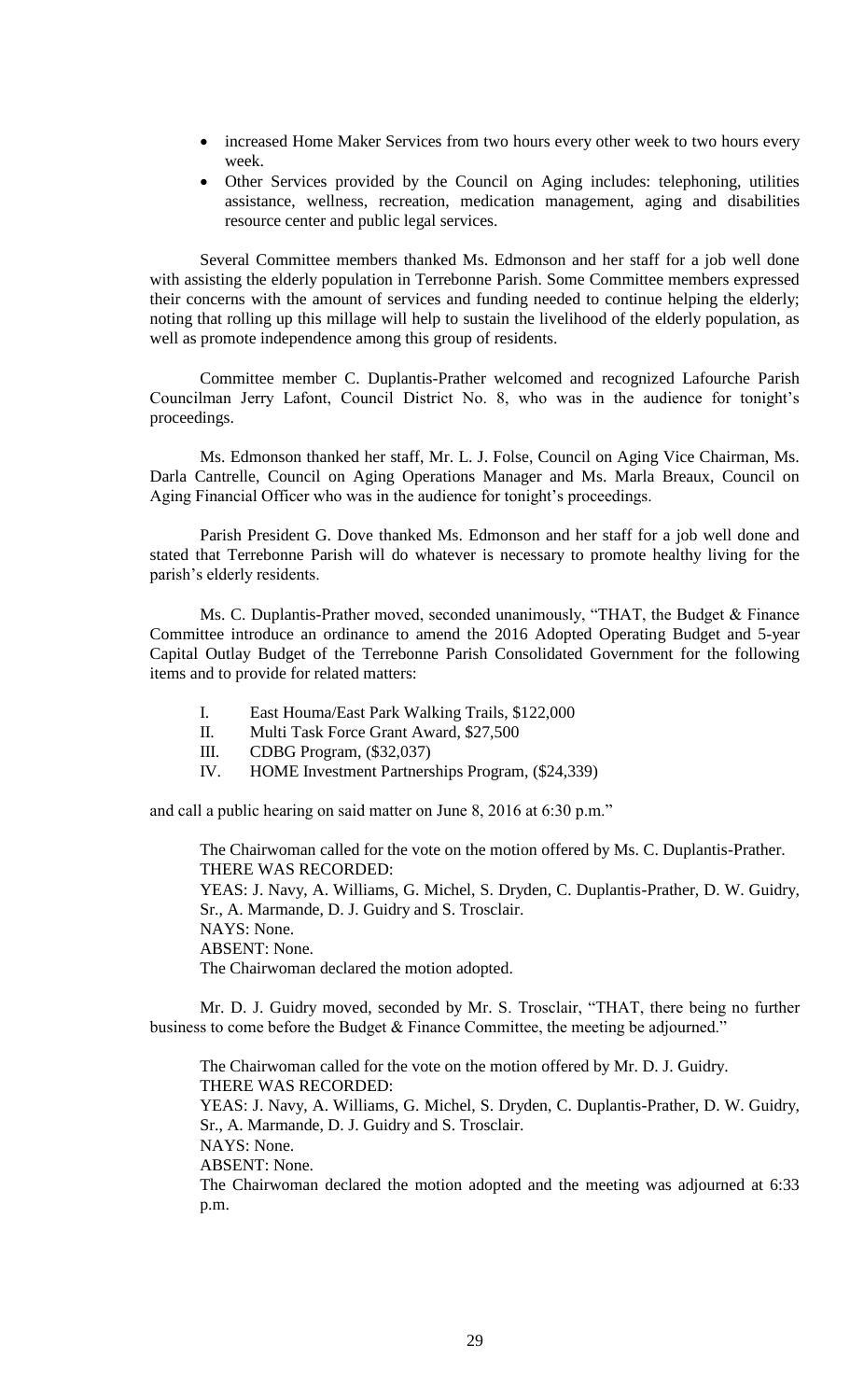Arlanda J. Williams, Chairwoman

Tammy E. Triggs, Minute Clerk

Ms. A. Williams moved, seconded by Mr. S. Dryden, "THAT, the Council accept and ratify the minutes of the Budget and Finance Committee meeting held on 05/23/16."

The Chairman called for a vote on the motion offered by Ms. A. Williams. THERE WAS RECORDED: YEAS: J. Navy, A. Williams, G. Michel, S. Dryden, C. Duplantis-Prather, D. W. Guidry Sr., A. Marmande, D. J. Guidry and S. Trosclair. NAYS: None. ABSENT: None. The Chairman declared the motion adopted.

The Chairman called for a report on the Policy, Procedure and Legal Committee meeting held on 05/23/16, whereupon the Committee Chairman rendered the following:

### POLICY, PROCEDURE, & LEGAL COMMITTEE

## MAY 23, 2016

The Chairman, Darrin W. Guidry, Sr., called the Policy, Procedure, & Legal Committee meeting to order at 6:34 p. m. in the Terrebonne Parish Council Meeting Room with an Invocation offered by Committee member C. Duplantis-Prather and the Pledge of Allegiance led by Committee member C. Duplantis-Prather. Upon roll call, Committee Members recorded as present were: J. Navy, A. Williams, G. Michel, S. Dryden and C. Duplantis-Prather, D. W. Guidry, Sr., A. Marmande, D. J. Guidry and S. Trosclair. A quorum was declared present.

| OFFERED BY:  | MS. A. WILLIAMS  |
|--------------|------------------|
| SECONDED BY: | MR. S. TROSCLAIR |

#### **RESOLUTION NO. 16-274**

A RESOLUTION AUTHORIZING A ONE-YEAR RENEWAL ON PROFESSIONAL SERVICE CONTRACTS FOR CATERING SERVICES AT THE HOUMA-TERREBONNE CIVIC CENTER

WHEREAS, the Terrebonne Parish Consolidated Government wishes to renew services of catering companies currently contracted to provide catering at the Houma-Terrebonne Civic Center; and

WHEREAS, Resolution #10-289 authorized the Parish President to enter into a three-year professional services agreement with Premier Catering & Events Inc., RGR, Inc./DBA Heads & Tails Catering and Cannata's Supermarket Inc.; and

WHEREAS, the contract allows for one-year renewals thereafter, and

WHEREAS, these three caterers and Civic Center Management wish to renew the professional service agreement for one year; and

WHEREAS, these three caterers have provided quality and value to the clients of the Houma-Terrebonne Civic Center for six years; and

WHEREAS, these caterers represent three of the four current caterers on the Civic Center's approved catering list, which allows up to five caterers in total; and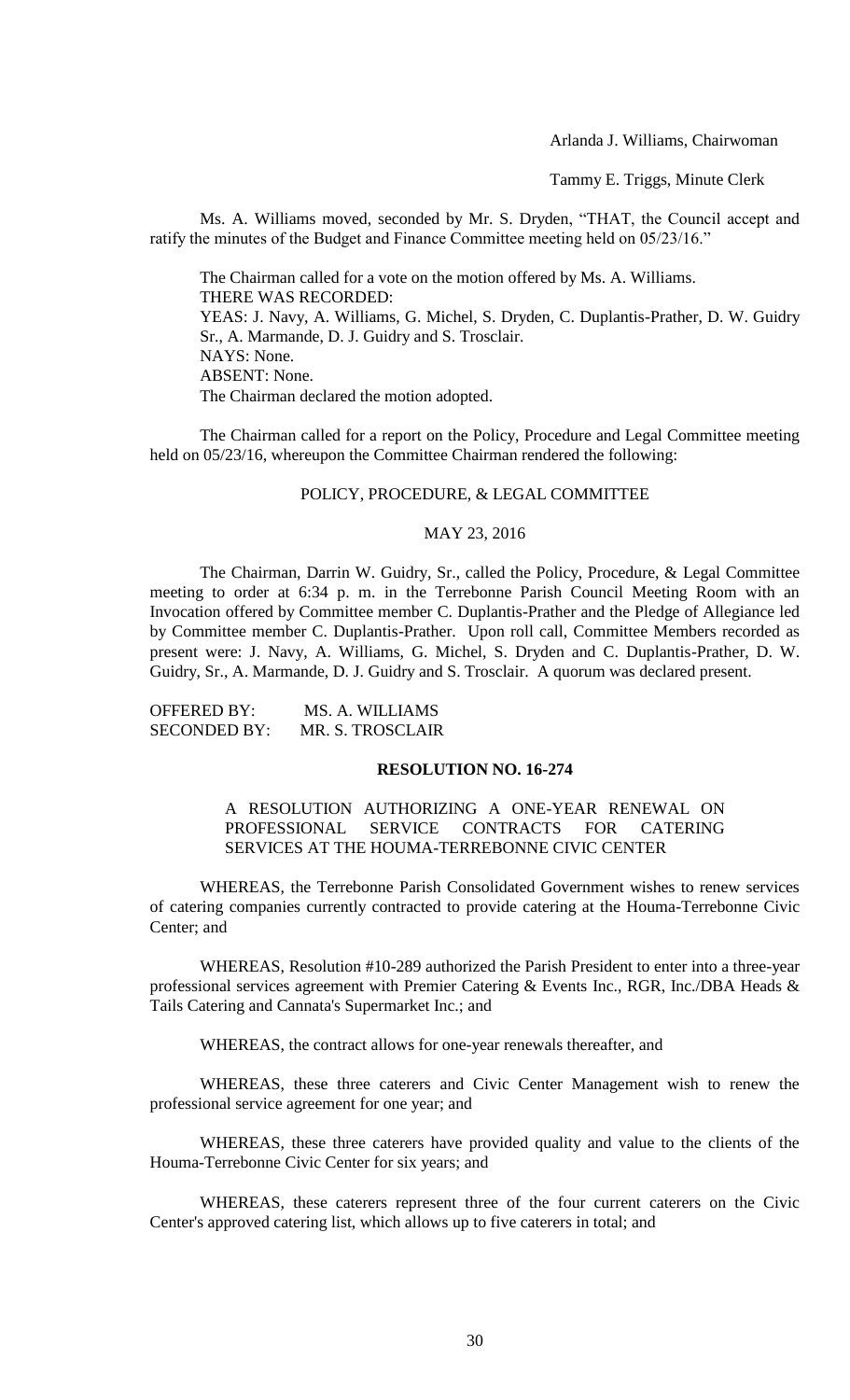WHEREAS, Cashios 360 Catering is the fourth caterer which is still within their threeyear contract period to expire in 2017; and

NOW, THEREFORE BE IT RESOLVED by the Terrebonne Parish Council (Policy, Procedure, & Legal Committee), on the behalf of the Terrebonne Parish Consolidated Government, that the terms of the existing professional service contracts with Premier Catering & Events, Inc., RGR, Inc./DBA Heads & Tails Catering and Cannata's Supermarket, Inc. for catering services at the Houma-Terrebonne Civic Center be extended for one year.

THERE WAS RECORDED:

YEAS: J. Navy, A. Williams, G. Michel, S. Dryden, C. Duplantis-Prather, D. W. Guidry, Sr., A. Marmande, D. J. Guidry, and S. Trosclair. NAYS: None.

ABSTAINING: None.

ABSENT: None.

The Chairman declared the resolution adopted on this the 23rd day of May 2016.

Mr. G. Michel moved, seconded unanimously, "THAT, there being no further business to come before the Policy, Procedure, & Legal Committee, the meeting be adjourned."

The Chairman called for the vote on the motion offered by Ms. A. Williams. THERE WAS RECORDED:

YEAS: J. Navy, A. Williams, G. Michel, S. Dryden, C. Duplantis-Prather, D. W. Guidry, Sr., A. Marmande, D. J. Guidry and S. Trosclair.

NAYS: None.

ABSENT: None.

The Chairman declared the motion adopted and the meeting was adjourned at 6:36 p. m.

Darrin W. Guidry, Sr., Chairman

Tammy E. Triggs, Minute Clerk

Mr. D. W. Guidry Sr. moved, seconded by Mr. D. J. Guidry, "THAT, the Council accept and ratify the minutes of the Policy, Procedure and Legal Committee meeting held on 05/23/16."

The Chairman called for a vote on the motion offered by Mr. D. W. Guidry Sr. THERE WAS RECORDED: YEAS: J. Navy, A. Williams, G. Michel, S. Dryden, C. Duplantis-Prather, D. W. Guidry Sr., A. Marmande, D. J. Guidry and S. Trosclair. NAYS: None. ABSENT: None. The Chairman declared the motion adopted.

Ms. A. Williams moved, seconded by Mr. D. J. Guidry, "THAT, the Council approve the following street light list:

INCREASE THE STREET LIGHT WATTAGE OF LIGHTS ALONG CROZIER DRIVE TO 250 WATTS; RLD #10; ENTERGY; DISTRICT 1; JOHN NAVY."

The Chairman called for a vote on the motion offered by Ms. A. Williams. THERE WAS RECORDED: YEAS: J. Navy, A. Williams, G. Michel, S. Dryden, C. Duplantis-Prather, D. W. Guidry Sr., A. Marmande, D. J. Guidry and S. Trosclair. NAYS: None. ABSENT: None. The Chairman declared the motion adopted.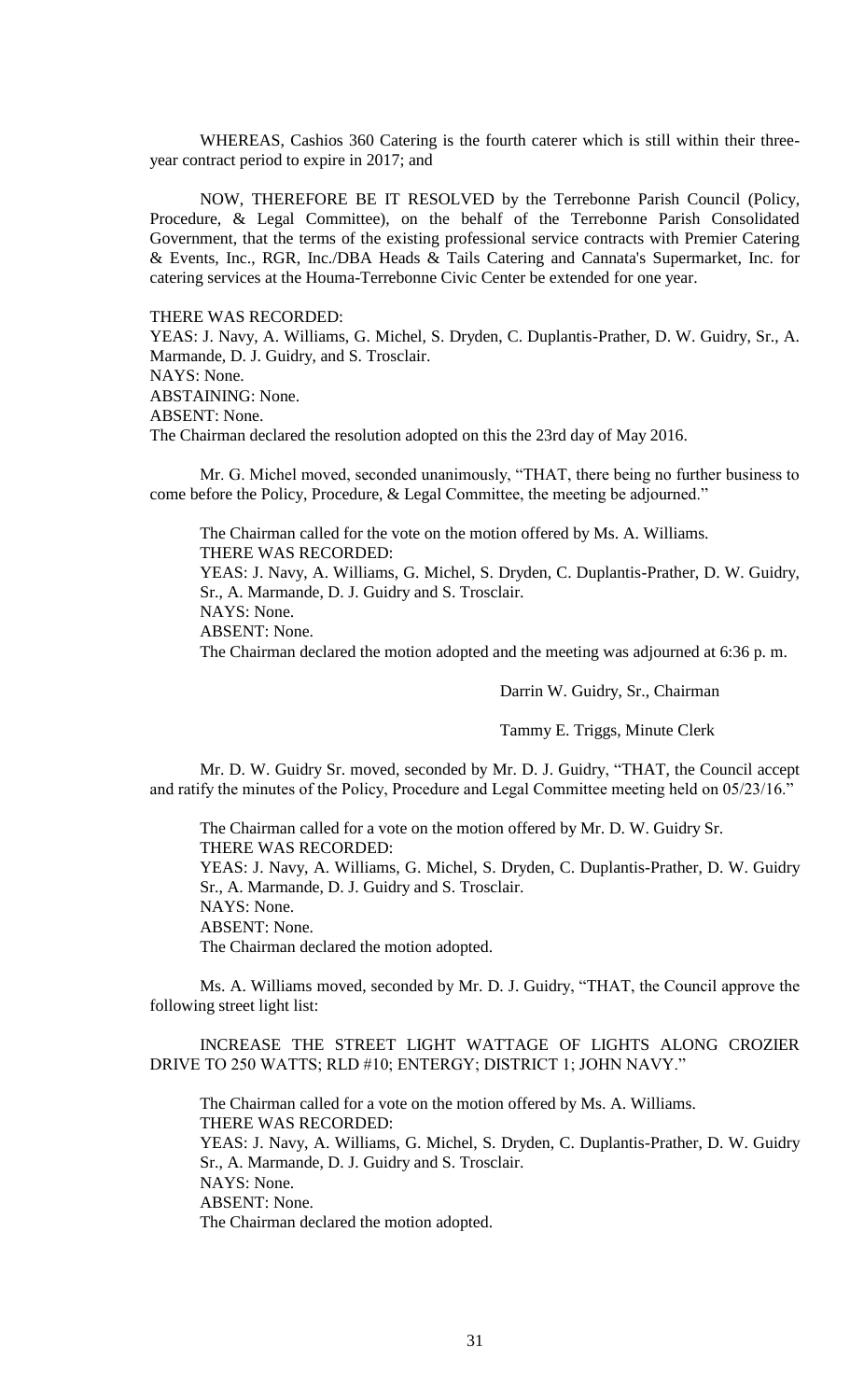Mr. D. J. Guidry moved, seconded by Mr. G. Michel, "THAT, the Council hold nominations open for the one vacancy, due to a resignation on the Recreation District No. 3A Board until the next Council meeting."

The Chairman called for a vote on the motion offered by Mr. D. J. Guidry. THERE WAS RECORDED: YEAS: J. Navy, A. Williams, G. Michel, S. Dryden, C. Duplantis-Prather, D. W. Guidry Sr., A. Marmande, D. J. Guidry and S. Trosclair. NAYS: None. ABSENT: None. The Chairman declared the motion adopted.

Mr. D. W. Guidry Sr. moved, seconded by Ms. C. Duplantis-Prather, "THAT, the Council open nominations for the one term expiring on 06/08/16 on the Recreation District No. 9 Board, nominate Mr. Kenneth Broussard and Mr. Willie St. Pierre; close nominations and that a voice vote of the Council be taken to determine who will fill said vacancies."

The Chairman called for a vote on the motion offered by Mr. D. W. Guidry Sr. THERE WAS RECORDED: YEAS: J. Navy, A. Williams, G. Michel, S. Dryden, C. Duplantis-Prather, D. W. Guidry

Sr., A. Marmande, D. J. Guidry and S. Trosclair. NAYS: None. ABSENT: None. The Chairman declared the motion adopted.

Voting to appoint Mr. Kenneth Broussard: A. Williams D. J. Guidry

Voting to appoint Mr. Willie St. Pierre: J. Navy G. Michel S. Dryden C. Duplantis-Prather D. W. Guidry Sr. A. Marmande S. Trosclair

Council Minute Clerk K. Cologne announced the votes tallied for the one expiring term on 06/08/16 on the Recreation District No. 9 Board and they were recorded as follows: two (2) votes for Mr. Kenneth Broussard, and seven (7) votes for Mr. Willie St. Pierre.

The Chairman stated that, as per the above voice vote, Mr. Willie St. Pierre is appointed to serve a term on the Recreation District No. 9 Board.

Ms. C. Duplantis-Prather moved, seconded by Mr. S. Trosclair, "THAT, the Council open nominations for the three expiring terms on Terrebonne ARC, one representing the NAACP, the Terrebonne ARC Membership and the Chamber of Commerce, NAACP nominates Mr. Larry Pete, the ARC Membership nominates Mr. Richard Watkins and the Chamber of Commerce nominates Mr. Mike Allemand; close nominations and re-appoint Mr. Larry Pete, Mr. Richard Watkins and Mr. Mike Allemand to serve another term on said board."

The Chairman called for a vote on the motion offered by Ms. C. Duplantis-Prather. THERE WAS RECORDED: YEAS: J. Navy, A. Williams, G. Michel, S. Dryden, C. Duplantis-Prather, D. W. Guidry

Sr., A. Marmande, D. J. Guidry and S. Trosclair.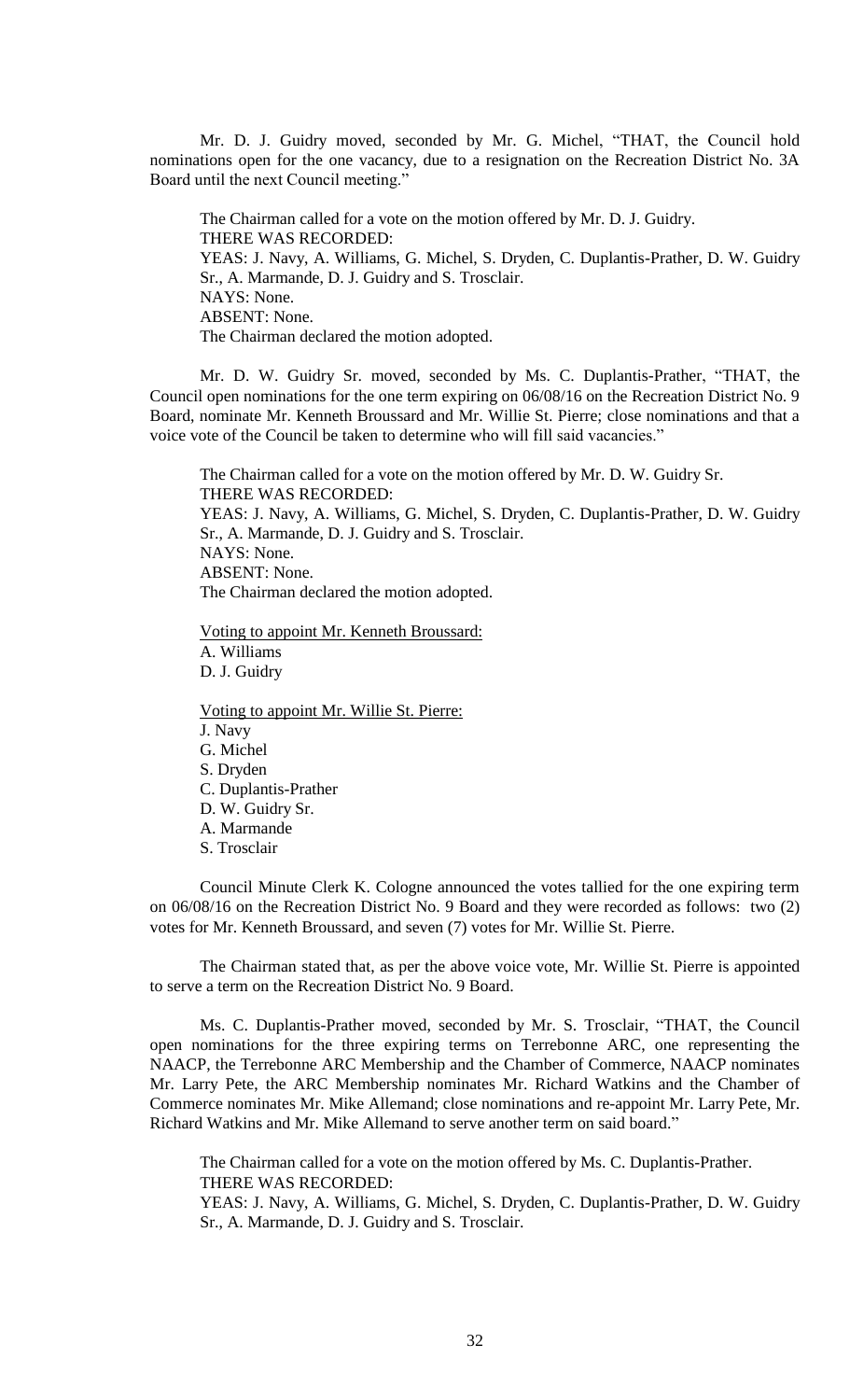NAYS: None. ABSENT: None. The Chairman declared the motion adopted.

Ms. A. Williams moved, seconded by Ms. C. Duplantis-Prather, "THAT, the Council hold nominations open for the one vacancy, due to a resignation on the Terrebonne Parish Children & Youth Planning Board until the next Council meeting."

The Chairman called for a vote on the motion offered by Ms. A. Williams. THERE WAS RECORDED: YEAS: J. Navy, A. Williams, G. Michel, S. Dryden, C. Duplantis-Prather, D. W. Guidry Sr., A. Marmande, D. J. Guidry and S. Trosclair. NAYS: None. ABSENT: None. The Chairman declared the motion adopted.

The Chairman announced the following vacancies, which he noted will be handled as per usual procedure:

- Waterworks District No. 1 Board: Three terms in Council Districts 1, 2 & 4 expiring on 6/26/16.
- Coastal Zone Management & Restoration Advisory Committee: One vacancy representing the Commercial Fishing Industry, due to resignation.

Under Agenda Item 8A - Announcements, Council members

- Councilman A. Marmande explained that there have been several burglaries in the Mulberry and Barrios areas, and urged citizens to lock their vehicles and report any suspicious activity to their local law enforcement.
- Councilwoman C. Duplantis-Prather encouraged every pet owner to have their pets spayed or neutered to help control the pet population and asked that if a stray animal is found, please contact the Animal Shelter at (985) 873-6709.
- Councilwoman C. Duplantis-Prather announced that a petit Boxer-mixed dog named Maggie is in need of adoption, noting that she is currently being fostered and is very friendly.
- Councilman D. J. Guidry reminded everyone that Hurricane season is approaching and urged citizens to help the parish by cleaning their catch basins, storm drains and ridding their property of any debris.
- Councilman G. Michel urged citizens to remove their firearms from vehicles and to put them in a safe place.
- Councilman G. Michel reminded everyone that school has ended and to be cautious and careful when driving in neighborhoods where children play.
- Councilman G. Michel wished his wife a Happy Birthday.

Under Agenda Item 8B - Announcements, Parish President

- For precaution Administration is working on cuts to the budget expenditures and are proposing the cuts to be in the amount of \$5,833,418.67, noting that it will not have any adverse effect on services.
- There is one section of the Morganza levee to complete in the 4-point area. Once completed the Morganza will have 35 miles of levee, from Point Aux Chenes to Falgout Canal, and 5 flood gates to protect the citizens of Terrebonne Parish.
- Working with the state to receive 15 million dollars to put back into the Capital Outlay for the EOC, Sports complex and Morganza projects; noting that it is looking favorable.

Mr. D. J. Guidry moved, seconded by Ms. A. Williams, "THAT, it now being 6:33 p.m., the Council open public hearings."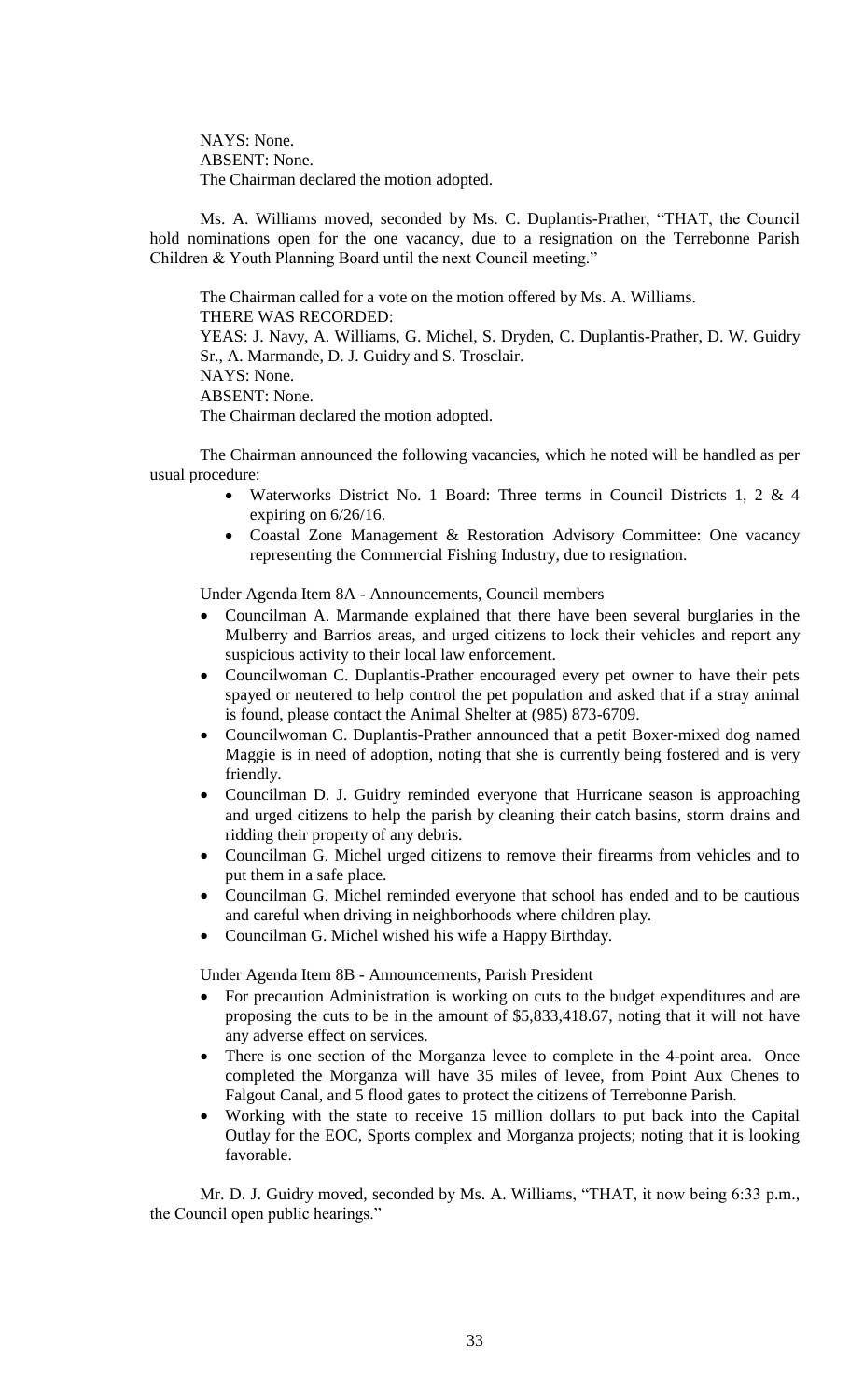The Chairman called for a vote on the motion offered by Mr. D. J. Guidry. THERE WAS RECORDED: YEAS: J. Navy, A. Williams, G. Michel, S. Dryden, C. Duplantis-Prather, D. W. Guidry Sr., A. Marmande, D. J. Guidry and S. Trosclair. NAYS: None. ABSENT: None. The Chairman declared the motion adopted.

The Chairman recognized the public for comments on the following:

A. An ordinance to amend: Chapter 9 "Flood Damage Prevention", Article III, "Flood Hazard Reduction", Section 9-34 thru 9-37.

There were no comments from the public on the aforementioned proposed ordinance.

Ms. A. Williams moved, seconded by Mr. S. Trosclair, "THAT, the Council close the aforementioned public hearing."

The Chairman called for a vote on the motion offered by Ms. A. Williams. THERE WAS RECORDED: YEAS: J. Navy, A. Williams, G. Michel, S. Dryden, C. Duplantis-Prather, D. W. Guidry Sr., A. Marmande, D. J. Guidry and S. Trosclair. NAYS: None. ABSENT: None.

The Chairman declared the motion adopted.

OFFERED BY: Ms. A. Williams SECONDED BY: Mr. G. Michel

## **ORDINANCE NO 8702**

# **AN ORDINANCE AMEND THE CODE OF TERREBONNE PARISH, CHAPTER 9 "FLOOD DAMAGE PREVENTION", ARTICLE III, "FLOOD HAZARD REDUCTION" AND TO ALLOW FOR RELATED AND CONSEQUENTIAL MATTERS.**

## **SECTION I**

**BE IT ORDAINED** by the Terrebonne Parish Council in regular session convened, acting pursuant to the authority invested in it by the Constitution and Laws of the State of Louisiana, the Home Rule Charter for a Consolidated Government for Terrebonne Parish and including, but not limited to, LSA RS 33:1368 and other statutes of the State of Louisiana, to amend the Code of Terrebonne Parish, Chapter 9 "Flood Damage Prevention", Article III, "Flood Hazard Reduction" to read as follows:

### **Sec. 9-34. – Variance for functionally dependent uses**.

A variance to the provisions of this chapter may only be issued for new construction, substantial improvement, and/or for other development necessary for the conduct of a functionally dependent use, as defined in section 9.1 of this chapter, provided that all of the following conditions are met:

- (1) That the functionally dependent use variance only be issued upon a determination that the variance is the minimum necessary, considering both the flood hazard and the proposed usage to afford relief;
- (2) That the structure or other development is protected by methods that minimize flood damages during the base flood and create no additional threats to public safety;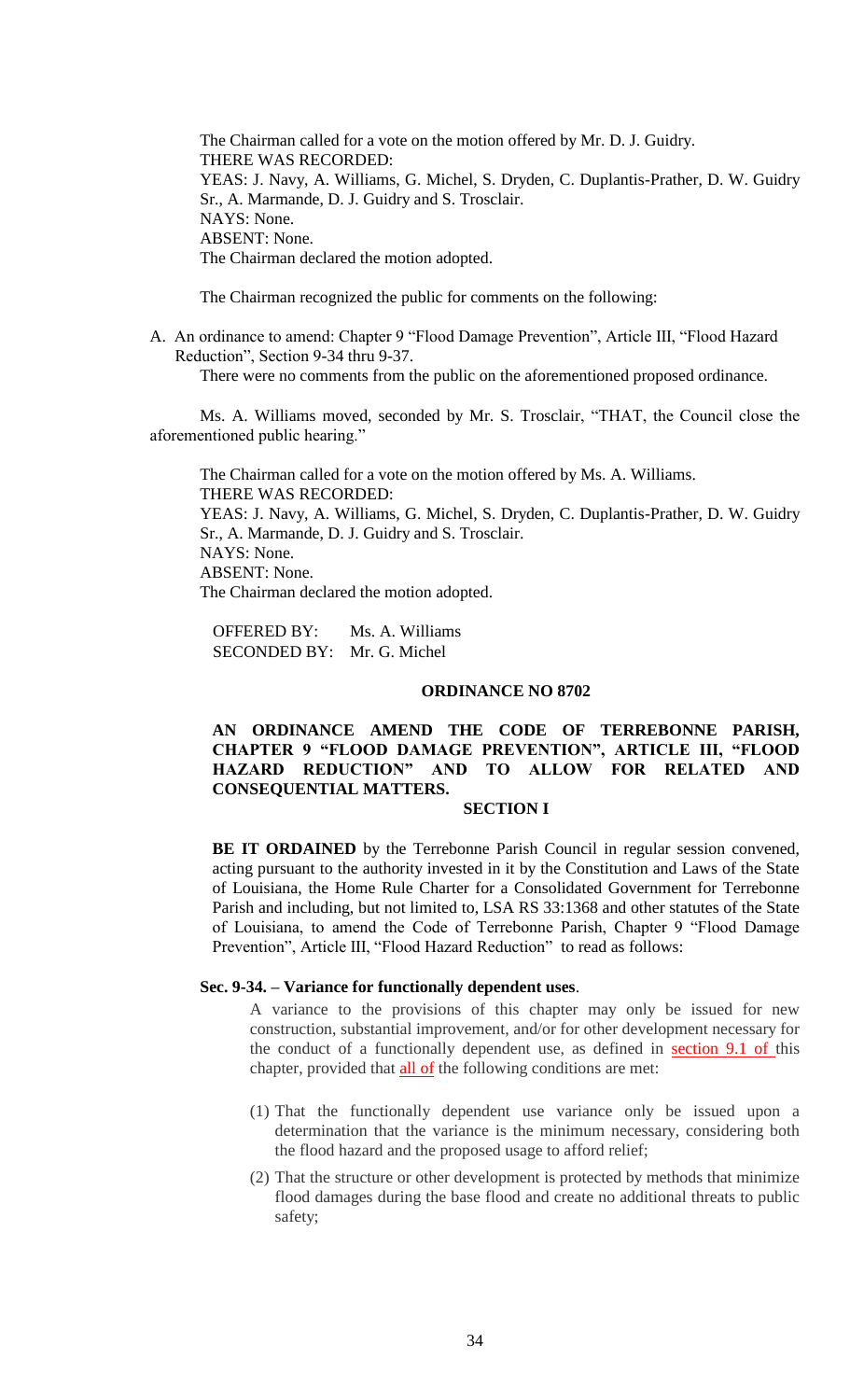- (3) That any applicant to whom a functionally dependent use variance is granted shall be given written notice that the structure will be permitted to be built with the lowest floor elevation below the base flood elevation, and that the cost of flood insurance will be commensurate with the increased risk resulting from the reduced floor elevation;
- (4) That failure to grant the functionally dependent use variance would result in exceptional hardship to the applicant;
- (5) That a determination is made that the granting of a variance will not result in increased flood heights, additional threats to public safety, extraordinary public expense, create nuisances, cause fraud on or victimization of the public, or conflict with existing local laws or ordinances.

*(Parish Code 1979, § 7-64)*

**State law reference—** Obstruction of drainage channels prohibited, R.S. 38:219.

## **Sec. 9-35 Application procedure re variance.**

Applications for a functionally dependent use variance shall be made to the Terrebonne Parish Port Commission, which Parish Director of Planning & Zoning who is hereby designated as the reviewing authority.

- (1) Such applications shall be made on forms, as provided by the floodplain administrator, and be accompanied by an application fee of twenty-five dollars (\$25.00). an elevation certificate, Department of Health approval if community sewer is not available, and all other proposed construction documentation as required for the grant of a permit.
- (2) The Terrebonne Parish Port Commission reviewing authority may attach such conditions to the granting of the functionally dependent use variance as it deems necessary, to further the purpose and objectives of this chapter. *(Parish Code 1979, § 7-65)*

**State law reference—** Terrebonne Parish Port Commission, R.S. 34:2201 et seq.

## **Sec. 9-36 Factors in granting or denying an application.**

Approval or denial of a development permit by the floodplain administrator reviewing authority shall be based on all of the provisions of this chapter and all of the following relevant factors:

- (1) The danger to life and property due to flooding or erosion damage;
- (2) The susceptibility of the proposed facility and its contents to flood damage and the effect of such damage on the individual owner;
- (3) The danger that materials may be swept onto other lands to the injury of others;
- (4) The compatibility of the proposed use with existing and anticipated development;
- (5) The safety of access to the property in times of flood for ordinary and emergency vehicles;
- (6) The costs of providing governmental services during and after flood conditions including maintenance and repair of streets and bridges, and public utilities and facilities such as sewer, gas, electrical, and water systems;
- (7) The expected heights, velocity, duration, rate of rise, and sediment transportation of the floodwaters and the effects of wave action, if applicable, expected at the site;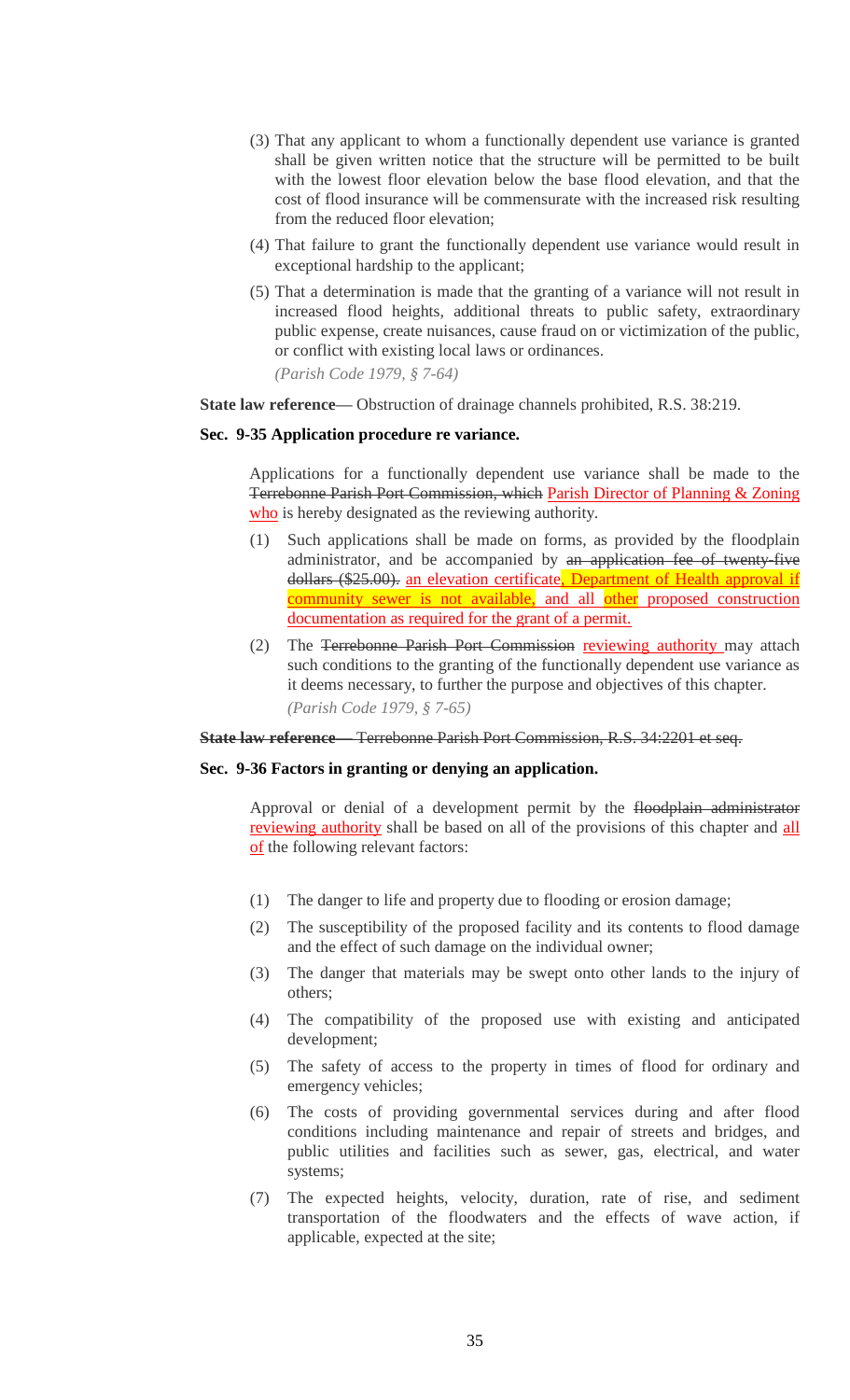- (8) The necessity to the facility of a location in close proximity to water, where applicable;
- (9) The availability of alternative locations, not subject to flooding or erosion damage, for the proposed use;

(10) The relationship of the proposed use to the comprehensive plan for that area.

*(Parish Code 1979, § 7-66; Ord. No. 5498, Art. V, § D, 10-25-95)*

**State law reference—** Adoption of master plans, R.S. 33:106.

## **Sec 9-37 – Appeals against denial of variance by the reviewing authority**

In order to hear and decide appeals against unfavorable functionally dependent use determinations made by the Reviewing Authority, there shall be and hereby is created an appeals body which shall consist of The South Central Regional Construction Code Council.

- (1) **Application for appeal** shall only be valid if it is delivered in writing to the Director of Planning & Zoning within 15 days of the issuance of notice for the decision against which appeal is being made. Such application shall be accompanied by a non-refundable application fee of one hundred dollars (\$100).
- (2) **Rules of Procedure.** The Director of Planning and Zoning shall refer a correctly filed appeal to the appeals body within 5 working days of its receipt; and the appeals body shall, within the normal rules of procedure for conducting its business, hear the appeal as expeditiously as possible. All decisions and findings of the appeals body shall be communicated in writing to the appellant, within 5 working days of the conclusion of its hearing, with copies to the parish building code administrator, the parish floodplain administrator, and the Director of Planning & Zoning,
- (3) **Limitations on authority.** An appeal may only be based on a claim that:
	- a. The true intent of this ordinance has been incorrectly interpreted; or
	- b. The relevant provisions of this ordinance do not apply to the structure; or
	- An equally good or better form of construction is proposed and supported by an engineering assessment sealed by a professional engineer acting within his registered specialty.

The appeals body shall have no authority to otherwise waive, modify or grant variance in respect of any of the provisions or requirements of this ordinance.

**Secs. 9-37 38 —9-55. - Reserved.** 

# **SECTION II**

If any word, clause, phrase, section, or other portion of this ordinance shall be declared null, void, invalid, illegal, or unconstitutional, the remaining words, clauses, phrases, sections, or other portions of this ordinance shall remain in full force and effect, the provisions of this ordinance hereby being declared to be severable.

## **SECTION III**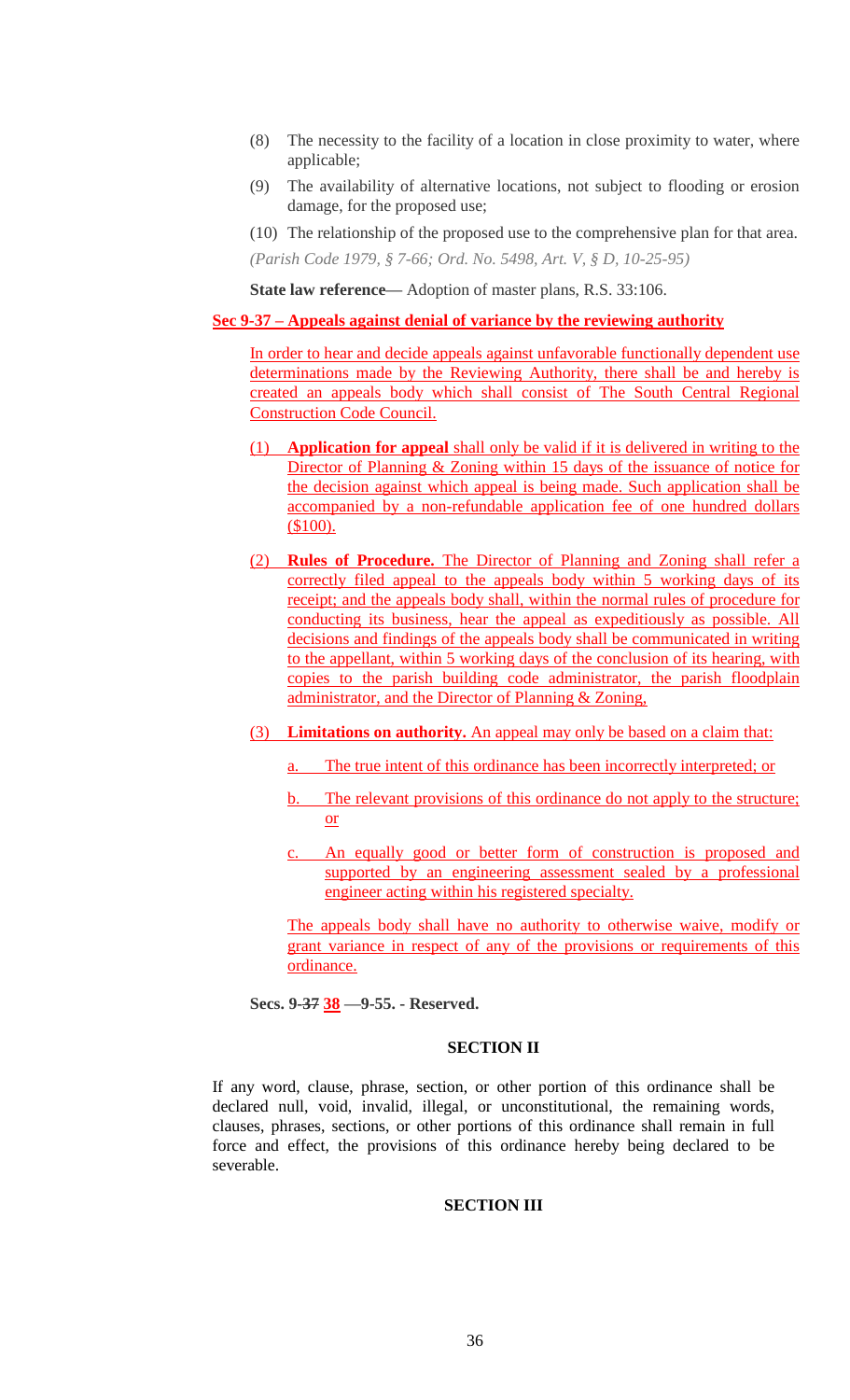This ordinance shall become effective upon approval by the Parish President or as otherwise provided in Section 2-13 (b) of the Home Rule Charter for a Consolidated Government of Terrebonne Parish, whichever occurs sooner.

\*\*\*\*\*\*\*\*\*\*\*\*\*\*\*\*\*\*\*\*\*\*\*\*\*

This ordinance, having been introduced and laid on the table for at least two weeks, was voted upon as follows:

## THERE WAS RECORDED:

YEAS: J. Navy, A. Williams, G. Michel, S. Dryden, C. Duplantis-Prather, D.W. Guidry, Sr., A. Marmande, D. J. Guidry and S. Trosclair. NAYS: None. NOT VOTING: None. ABSTAINING: None. ABSENT: None. The Chairman declared the ordinance adopted on this, the 25th day of May 2016.

The Chairman recognized the public for comments on the following:

B. An ordinance that will authorize the Parish President to execute a Cooperative Endeavor Agreement for the lease of Hazard Mitigation Grant Program (HMGP) property between TPCG and William Burley for the HMGP properties located at 120 Clausen Drive and 103 Theresa Drive.

There were no comments from the public on the aforementioned proposed ordinance.

Mr. S. Dryden moved, seconded by Mr. G. Michel, "THAT, the Council close the aforementioned public hearing."

The Chairman called for a vote on the motion offered by Mr. S. Dryden. THERE WAS RECORDED: YEAS: J. Navy, G. Michel, S. Dryden, C. Duplantis-Prather, D. W. Guidry Sr., A. Marmande, D. J. Guidry and S. Trosclair. NAYS: None. ABSENT: A. Williams. The Chairman declared the motion adopted.

OFFERED BY: Mr. S. Dryden SECONDED BY: Mr. G. Michel

#### ORDINANCE NO. 8703

# AN ORDINANCE AUTHORIZING THE PARISH PRESIDENT TO EXECUTE A COOPERATIVE ENDEAVOR AGREEMENT FOR LEASE OF PARISH PROPERTIES BETWEEN TPCG AND WILLIAM BURLEY

WHEREAS, the Terrebonne Parish Consolidated Government ("TPCG") received a ten million dollar grant from the FEMA Hazard Mitigation Grant Program in January of 2003; and

WHEREAS, TPCG is in the process of the "buy-back" portion of the program and has purchased several different properties in Terrebonne Parish; and

WHEREAS, FEMA imposes stringent deed restrictions consistent with their "open space" philosophy on the property obtained by TPCG through the grant monies; and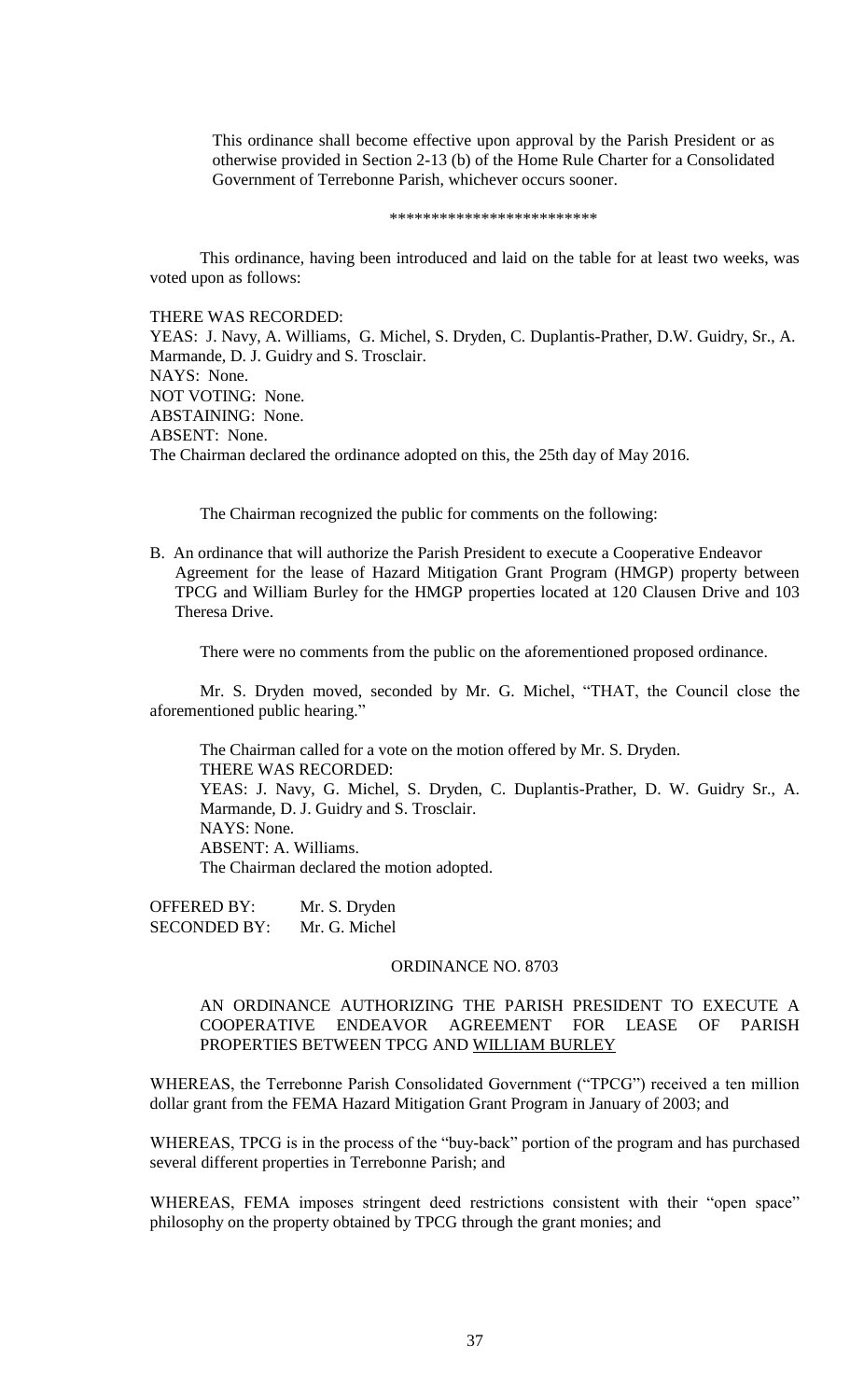WHEREAS, TPCG requires assistance in the healthy and sanitary maintenance of these properties and to assure that the use of the property remains consistent with FEMA requirements; and

WHEREAS WILLIAM BURLEY desires to lease the properties subject to maintenance requirements and FEMA restrictions; and

WHEREAS, TPCG and WILLIAM BURLEY believes that entering into this Cooperative Endeavor Lease Agreement will serve a public purpose and have a public benefit commensurate with the cost;

The Terrebonne Parish Council, on behalf of the Terrebonne Parish Consolidated Government, authorizes the Parish President to negotiate and to execute a Cooperative Endeavor Lease Agreement with WILLIAM BURLEY containing substantially the same terms as those set out in the attached agreement.

#### SECTION II

If any word, clause, phrase, section or other portion of this ordinance shall be declared null, void, invalid, illegal, or unconstitutional, the remaining words, clauses, phrases, sections and other portions of this ordinance shall remain in full force and effect, the provisions of this ordinance hereby being declared to be severable.

## SECTION III

This ordinance shall become effective upon approval by the Parish President or as otherwise provided in Section 2-13(b) of the Home Rule Charter for a Consolidated Government for Terrebonne Parish, whichever occurs sooner.

This ordinance, having been introduced and laid on the table for at least two weeks, was voted upon as follows:

THERE WAS RECORDED:

YEAS: J. Navy, G. Michel, S. Dryden, C. Duplantis-Prather, D.W. Guidry, Sr., A. Marmande, D. J. Guidry and S. Trosclair. NAYS: None. NOT VOTING: None. ABSTAINING: None. ABSENT: A. Williams. The Chairman declared the ordinance adopted on this, the 25th day of May 2016.

The Chairman recognized the public for comments on the following:

C. An ordinance that will authorize the Parish President to execute a Cooperative Endeavor Agreement for the lease of Hazard Mitigation Grant Program (HMGP) property between TPCG and Virgia and James Beach for the HMGP property located at 214 Bayou Gardens Drive.

There were no comments from the public on the aforementioned proposed ordinance.

Mr. S. Dryden moved, seconded by Mr. D. J. Guidry, "THAT, the Council close the aforementioned public hearing."

The Chairman called for a vote on the motion offered by Mr. S. Dryden. THERE WAS RECORDED: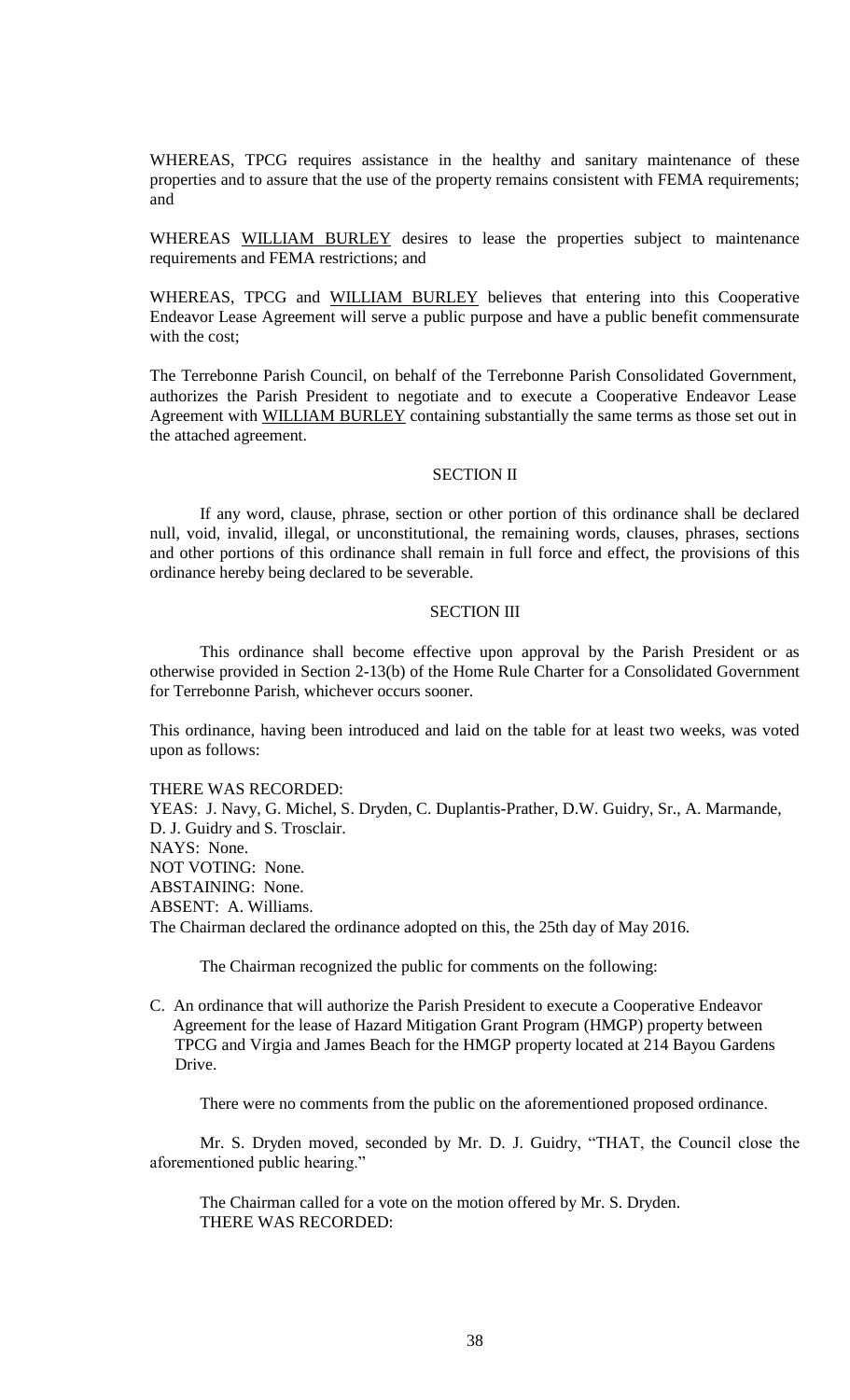YEAS: J. Navy, G. Michel, S. Dryden, C. Duplantis-Prather, D. W. Guidry Sr., A. Marmande, D. J. Guidry and S. Trosclair. NAYS: None. ABSENT: A. Williams. The Chairman declared the motion adopted.

OFFERED BY: Mr. S. Dryden SECONDED BY: Mr. S. Trosclair

#### ORDINANCE NO. 8704

# AN ORDINANCE AUTHORIZING THE PARISH PRESIDENT TO EXECUTE A COOPERATIVE ENDEAVOR AGREEMENT FOR LEASE OF PARISH PROPERTY BETWEEN TPCG AND VIRGIA & JAMES BEACH

WHEREAS, the Terrebonne Parish Consolidated Government ("TPCG") received a ten million dollar grant from the FEMA Hazard Mitigation Grant Program in January of 2003; and

WHEREAS, TPCG is in the process of the "buy-back" portion of the program and has purchased several different properties in Terrebonne Parish; and

WHEREAS, FEMA imposes stringent deed restrictions consistent with their "open space" philosophy on the property obtained by TPCG through the grant monies; and

WHEREAS, TPCG requires assistance in the healthy and sanitary maintenance of these properties and to assure that the use of the property remains consistent with FEMA requirements; and

WHEREAS VIRGIA & JAMES BEACH desire to lease the property subject to maintenance requirements and FEMA restrictions; and

WHEREAS, TPCG and VIRGIA & JAMES BEACH believe that entering into this Cooperative Endeavor Lease Agreement will serve a public purpose and have a public benefit commensurate with the cost;

The Terrebonne Parish Council, on behalf of the Terrebonne Parish Consolidated Government, authorizes the Parish President to negotiate and to execute a Cooperative Endeavor Lease Agreement with VIRGIA & JAMES BEACH containing substantially the same terms as those set out in the attached agreement.

# SECTION II

If any word, clause, phrase, section or other portion of this ordinance shall be declared null, void, invalid, illegal, or unconstitutional, the remaining words, clauses, phrases, sections and other portions of this ordinance shall remain in full force and effect, the provisions of this ordinance hereby being declared to be severable.

## SECTION III

This ordinance shall become effective upon approval by the Parish President or as otherwise provided in Section 2-13(b) of the Home Rule Charter for a Consolidated Government for Terrebonne Parish, whichever occurs sooner.

This ordinance, having been introduced and laid on the table for at least two weeks, was voted upon as follows: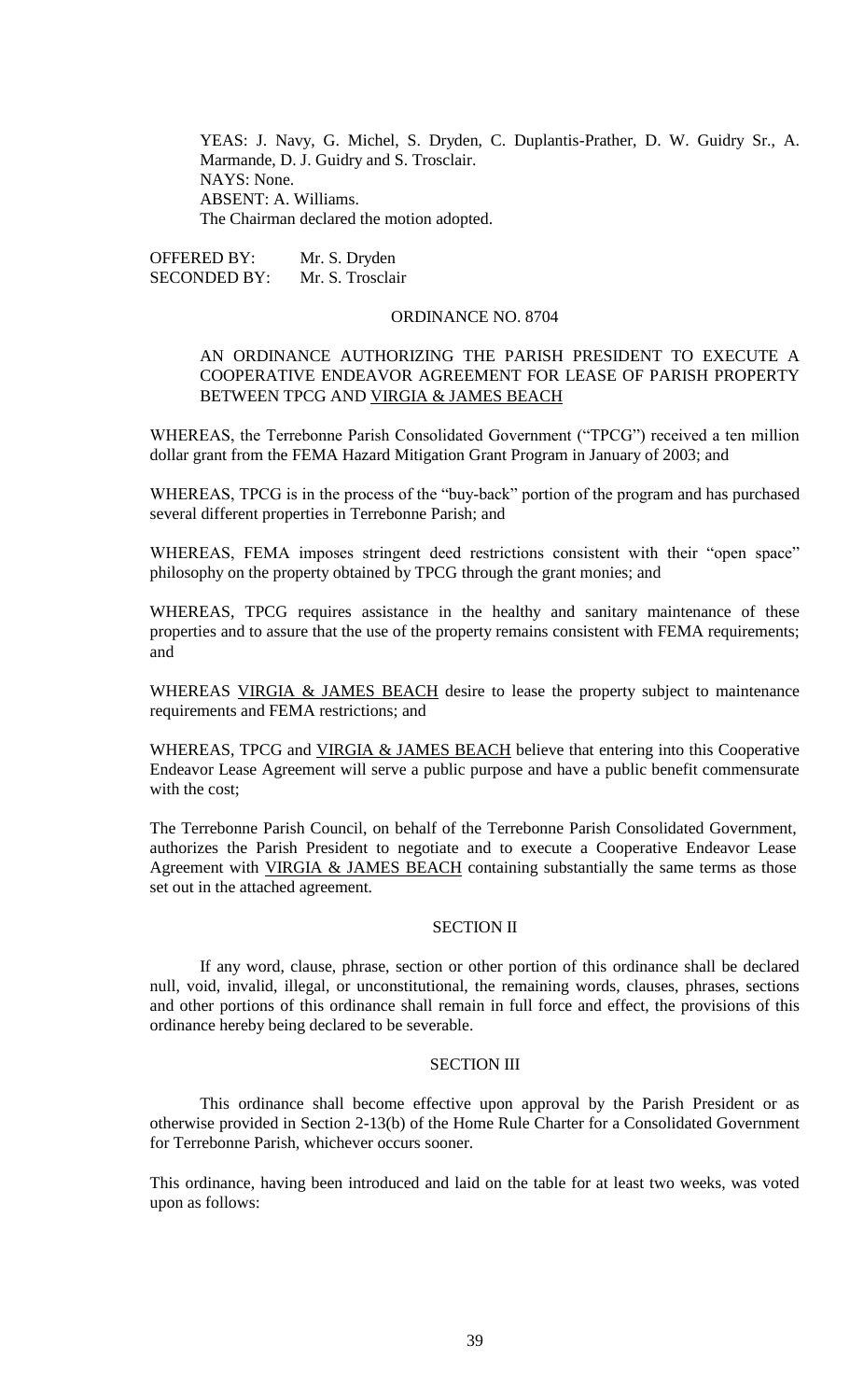THERE WAS RECORDED:

YEAS: J. Navy, G. Michel, S. Dryden, C. Duplantis-Prather, D.W. Guidry, Sr., A. Marmande, D. J. Guidry and S. Trosclair. NAYS: None. NOT VOTING: None. ABSTAINING: None. ABSENT: A. Williams. The Chairman declared the ordinance adopted on this, the 25th day of May 2016.

The Chairman recognized the public for comments on the following:

- D. An ordinance to amend the 2016 Adopted Operating Budget and 5-Year Capital Outlay Budget of the Terrebonne Parish Consolidated Government for the following items and to provide for related matters:
	- I. Houma Downtown Development, \$278,719
	- II. Animal Shelter Facility, \$100,000
	- III. FEMA-Terrebonne Parish-Elevation of Repetitive Loss Structures PDMC-06-LA-2014- 002, \$4,089,089
	- IV. General Fund Housing and Human Services, \$5,000.

There were no comments from the public on the aforementioned proposed ordinance.

Mr. D. J. Guidry moved, seconded by Ms. C. Duplantis-Prather, "THAT, the Council close the aforementioned public hearing."

The Chairman called for a vote on the motion offered by Mr. D. J. Guidry. THERE WAS RECORDED: YEAS: J. Navy, G. Michel, S. Dryden, C. Duplantis-Prather, D. W. Guidry Sr., A. Marmande, D. J. Guidry and S. Trosclair. NAYS: None. ABSENT: A. Williams. The Chairman declared the motion adopted.

OFFERED BY: Ms. C. Duplantis-Prather SECONDED BY: Mr. D.J. Guidry

## ORDINANCE NO. 8705

AN ORDINANCE TO AMEND THE 2016 ADOPTED OPERATING BUDGET AND 5-YEAR CAPITAL OUTLAY BUDGET OF THE TERREBONNE PARISH CONSOLIDATED GOVERNMENT FOR THE FOLLOWING ITEMS AND TO PROVIDE FOR RELATED MATTERS.

- I. Houma Downtown Development, \$278,719
- II. Animal Shelter Facility, \$100,000
- III. FEMA-Terrebonne Parish-Elevation of Repetitive Loss Structures PDMC-06-LA-2014-002, \$4,089,089
- IV. General Fund Housing and Human Services, \$5,000

## SECTION I

 WHEREAS, the Downtown Development Board has received State Revenue Sharing from Hotel/Motel Tax in the amount of \$278,719, for the 2016 year, and

WHEREAS, \$254,719 of the Hotel/Motel Tax has been allocated by the Downtown Development Board for beautification and operations of the Folklife Cultural Museum and to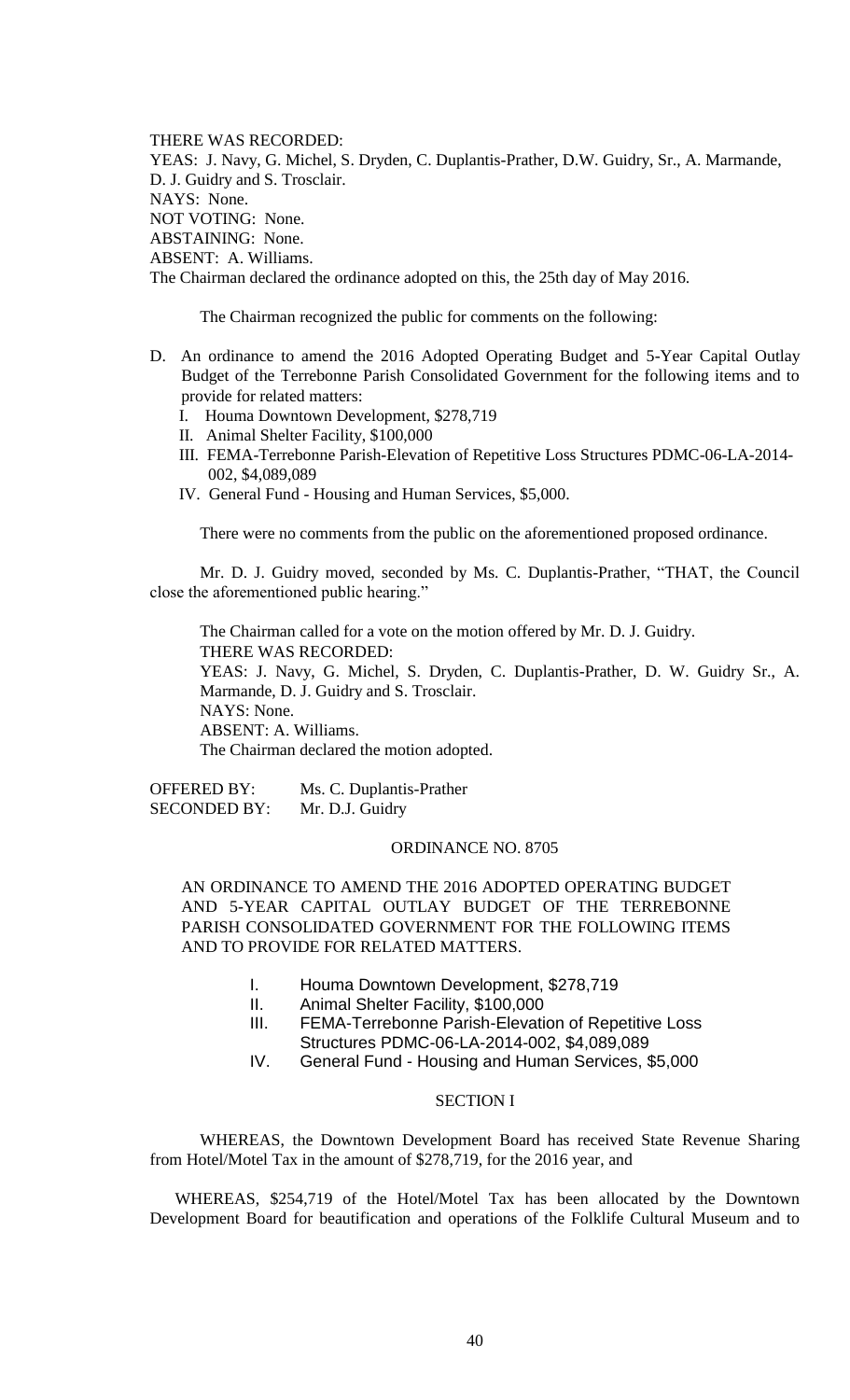help maintain the existing buildings, parks and the Court Square in the Historic District, as well as to advertise to market Houma's Historic District attractions, and

WHEREAS, the Downtown Development Board wants to help maintain the Marina with operational expenses for the amount of \$25,000.

BE IT ORDAINED, by the Terrebonne Parish Council, on behalf of the Terrebonne Parish Consolidated Government that the 2016 Adopted Budget of the Terrebonne Parish Consolidated Government be amended to adjust various Downtown Development Corporation Accounts. (See Attachment A)

## SECTION II

 WHEREAS, the Terrebonne Parish Consolidated Government (TPCG) is constructing a new Animal Shelter Facility that will provide humane care to the animals in our custody, and

WHEREAS, through Resolution No. 15-011, TPCG has entered into a Cooperative Endeavor Agreement with the State of Louisiana, for the Terrebonne Parish Animal Shelter Facility FP&C Project No. 50-J55-14-05, and

WHEREAS, the agreement has been amended by \$100,000, and

WHEREAS, TPCG believes that this will serve a public purpose and have a public benefit commensurate with the costs.

BE IT ORDAINED, by the Terrebonne Parish Council, on behalf of the Terrebonne Parish Consolidated Government, that the 2016 Adopted Operating Budget and the 5-Year Capital Outlay be amended for the Animal Shelter Facility Project. (Attachment B)

## SECTION III

WHEREAS, Federal assistance under the Pre-Disaster Mitigation Grant Program (PDMC) was approved by FEMA on September 18, 2015 for the Terrebonne Parish-Elevation of Repetitive Loss Structures (PDMC-06-LA-2014-002), and

WHEREAS, this Program requires a 28% (\$1,130,852) non-federal match (Homeowners), and the State will reimburse the Parish 72% (\$2,958,237) of the total project costs (\$4,089,089) that are expended on eligible activities.

NOW, THEREFORE BE IT FURTHER ORDAINED, by the Terrebonne Parish Council, on behalf of the Terrebonne Parish Consolidated Government, that the 2016 Adopted Operating Budget be amended for the Terrebonne Parish-Elevation of Repetitive Loss Structures. (Attachment C)

#### SECTION IV

WHEREAS, the General Fund, Housing and Human Services Department has received funds from the first year lease payment for the Houma School Apartments for \$5,000, and

WHEREAS, these funds will be used to supplement grant program activities and costs.

NOW, THEREFORE BE IT FURTHER ORDAINED, by the Terrebonne Parish Council, on behalf of the Terrebonne Parish Consolidated Government, that the 2016 Adopted Operating Budget be amended in the General Fund, Housing and Human Services Department. (Attachment D)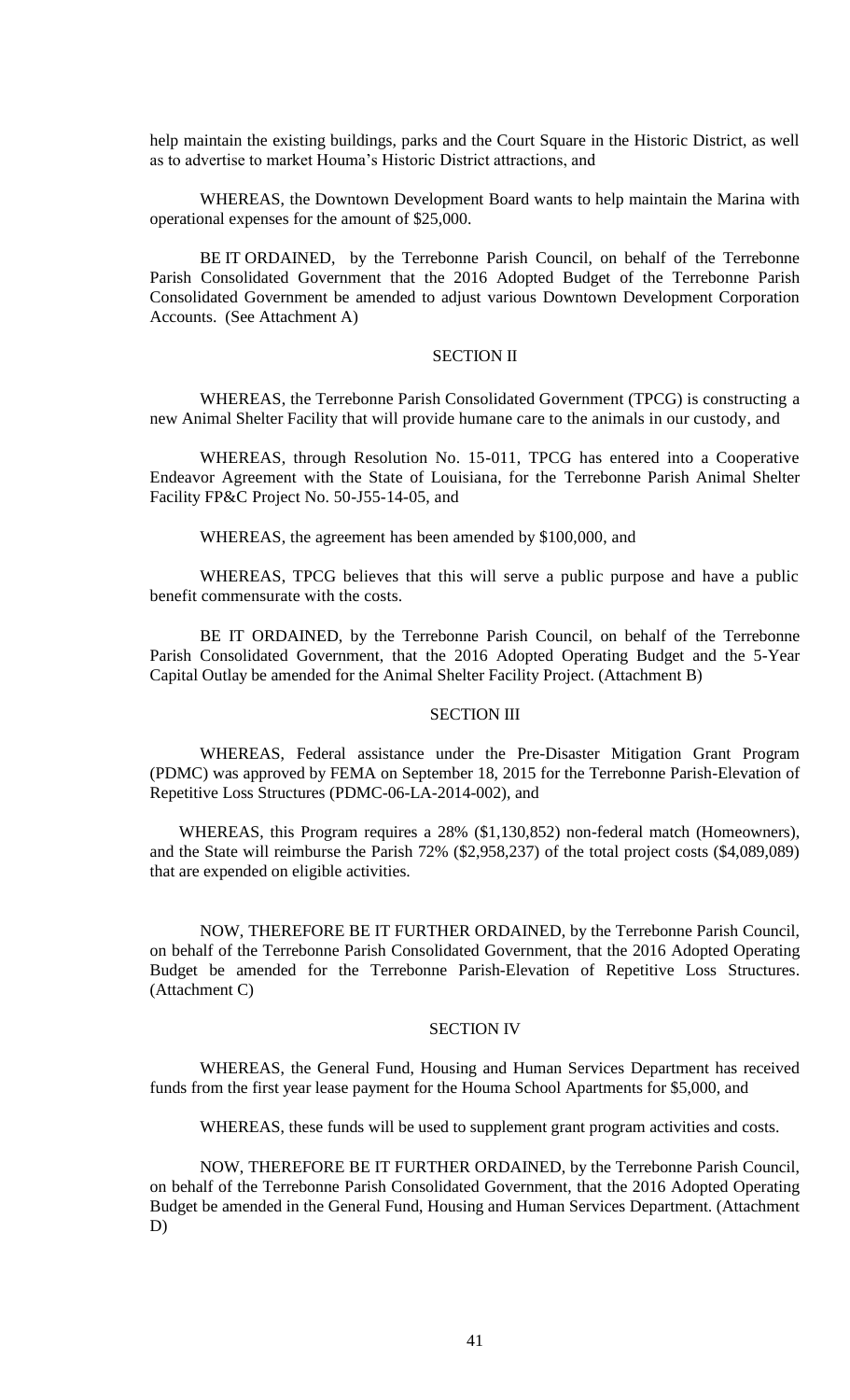# SECTION V

If any word, clause, phrase, section or other portion of this ordinance shall be declared null, void, invalid, illegal, or unconstitutional, the remaining words, clauses, phrases, sections and other portions of this ordinance shall remain in full force and effect, the provisions of this ordinance hereby being declared to be severable.

## SECTION VI

This ordinance shall become effective upon approval by the Parish President or as otherwise provided in Section 2-13(b) of the Home Rule Charter for a Consolidated Government for Terrebonne Parish, whichever occurs sooner.

This ordinance, having been introduced and laid on the table for at least two weeks, was voted upon as follows:

THERE WAS RECORDED: YEAS: J. Navy, G. Michel, S. Dryden, C. Duplantis-Prather, D.W. Guidry, Sr., A. Marmande, D. J. Guidry and S. Trosclair. NAYS: None. NOT VOTING: None. ABSTAINING: None. ABSENT: A. Williams. The Chairman declared the ordinance adopted on this, the 25th day of May 2016.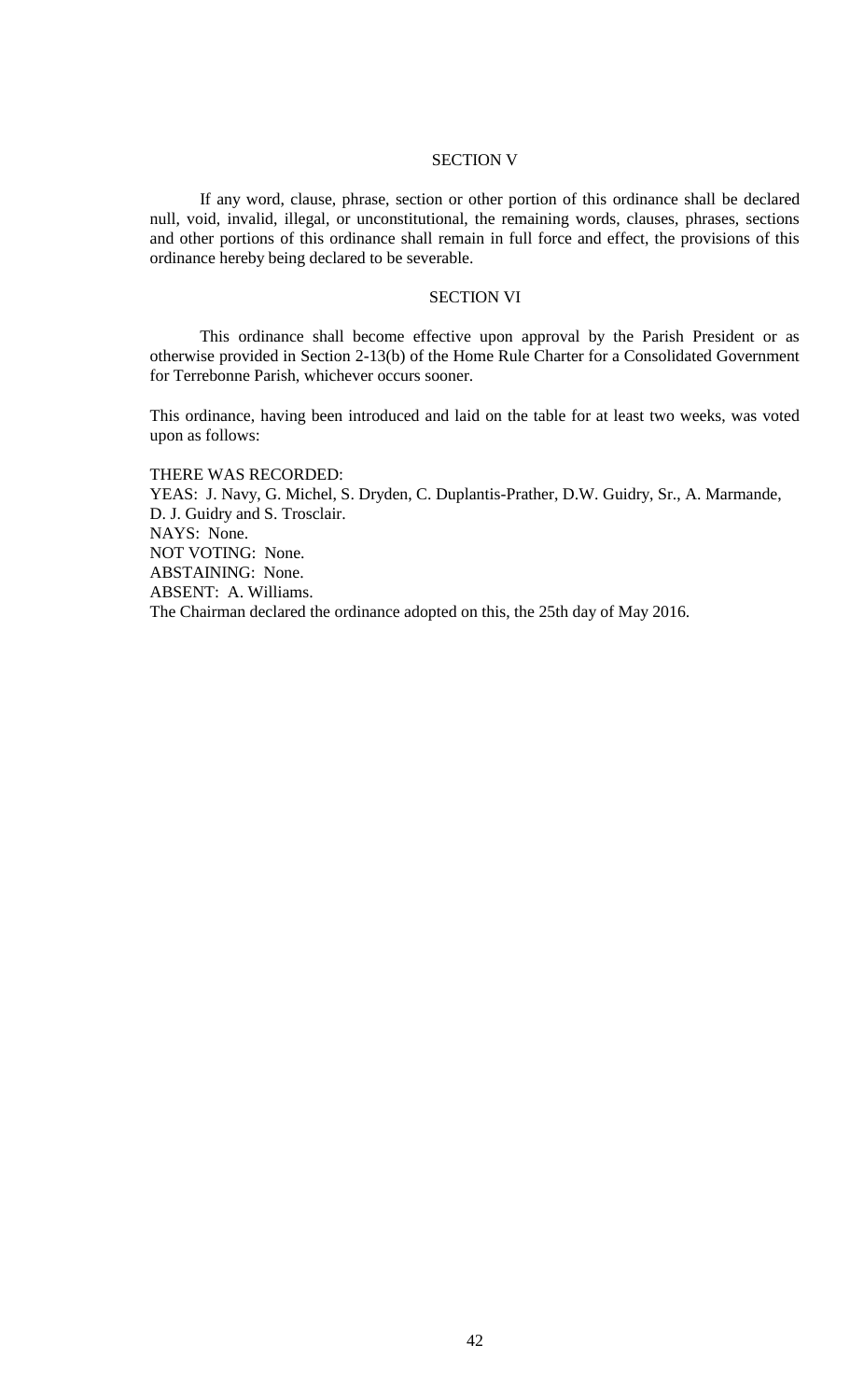# **ATTACHMENT A - Houma Downtown Development**

|                             | 2016           |               |            |
|-----------------------------|----------------|---------------|------------|
|                             | <b>Adopted</b> | <b>Change</b> | Amended    |
|                             |                |               |            |
| <b>Salaries</b>             |                | 25,818        | 25,818     |
| <b>Operating Supplies</b>   | 1,010          | 18,100        | 19,110     |
| Advertising                 | -              | 50,400        | 50,400     |
| <b>Special Events</b>       | -              | 95,100        | 95,100     |
| <b>Contract Services</b>    | -              | 42,000        | 42,000     |
| Repairs                     | -              | 22,301        | 22,301     |
| <b>Other Fees</b>           | 4,200          | 25,000        | 29,200     |
| State-Hotel/Motel Tax Share |                | (278, 719)    | (278, 719) |

# **ATTACHMENT B - Animal Shelter Facility**

|                                | 2016           |               |           |
|--------------------------------|----------------|---------------|-----------|
|                                | <b>Adopted</b> | <b>Change</b> | Amended   |
|                                |                |               |           |
| New Animal Shelter Building    | 2,756,635      | 100,000       | 2,856,635 |
| <b>FP&amp;C Animal Shelter</b> | (438,000)      | (100,000)     | (538,000) |

# **ATTACHMENT C - FEMA Terr Parish Elevation of Repetitive Loss Structures**

|                                      | 2016           |               |               |
|--------------------------------------|----------------|---------------|---------------|
|                                      | <b>Adopted</b> | <b>Change</b> | Amended       |
|                                      |                |               |               |
| PDMC-06 Elevation of Repetitive Loss | -              | 4,089,089     | 4,089,089     |
| PDMC-06 FEMA                         | -              | (2,958,237)   | (2,958,237)   |
| PDMC-06 Non Federal                  |                | (1, 130, 852) | (1, 130, 852) |

# **ATTACHMENT D - Housing and Human Services**

|                         |                | 2016          |         |
|-------------------------|----------------|---------------|---------|
|                         | <b>Adopted</b> | <b>Change</b> | Amended |
| <b>Client Services</b>  | -              | 5.000         | 5,000   |
| <b>Facility Rentals</b> | (2,500)        | (5,000)       | (7,500) |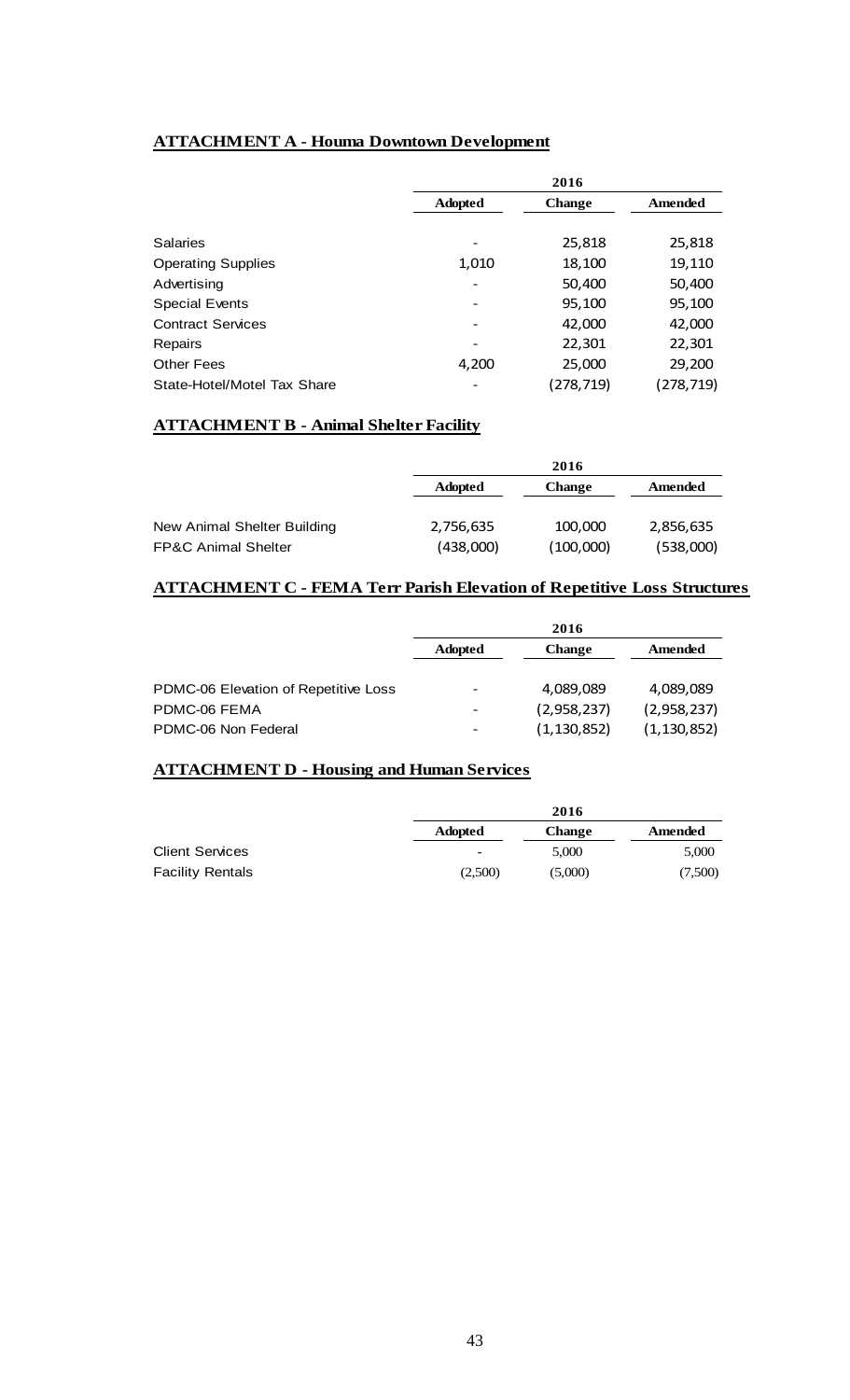E. An ordinance that will establish a "3-Way Stop" at the intersection of Ellender St. and Saadi St.

There were no comments from the public on the aforementioned proposed ordinance.

Ms. C. Duplantis-Prather moved, seconded by Mr. S. Dryden, "THAT, the Council close the aforementioned public hearing."

The Chairman called for a vote on the motion offered by Ms. C. Duplantis-Prather. THERE WAS RECORDED: YEAS: J. Navy, A. Williams, G. Michel, S. Dryden, C. Duplantis-Prather, D. W. Guidry Sr., A. Marmande, D. J. Guidry and S. Trosclair. NAYS: None. ABSENT: None. The Chairman declared the motion adopted.

OFFERED BY: Ms. C. Duplantis-Prather SECONDED BY: Mr. S. Trosclair

## ORDINANCE NO. 8706

AN ORDINANCE AMENDING THE PARISH CODE OF TERREBONNE PARISH, CHAPTER 18, ARTICLE IV. OPERATION OF VEHICLES, DIVISION 2. PARISH, SECTION 18-88 TO ESTABLISH A "3-WAY STOP" AT THE INTERSECTION OF SAADI STREET AND ELLENDER STREET AND TO AUTHORIZE THE INSTALLATION OF THE APPROPRIATE SIGNS; AND TO ADDRESS OTHER MATTERS RELATIVE THERETO.

## SECTION I

BE IT ORDAINED by the Terrebonne Parish Council, in regular session convened, acting pursuant to the authority invested in it by the Constitution and laws of the State of Louisiana, the Home Rule Charter for a Consolidated Government for Terrebonne Parish, and including, but not limited to, LSA R.S. 33:1368 and other statutes of the State of Louisiana, to amend the Parish Code of Terrebonne Parish, Chapter 18, Article IV, Section 18-88 to create a "3 Way Stop" at the intersection of Saadi Street and Ellender Street, as follows:

CHAPTER 18, Motor Vehicles and Traffic ARTICLE IV, Operation of Vehicles DIVISION 2. Parish SECTION 18-88. Three-way stop intersections.

(ADD TO LIST) Saadi Street and Ellender Street

The intersection of Saadi Street and Ellender Street shall be declared as a "3 Way Stop" intersection, and appropriate "3 Way Stop" signs shall be erected and maintained along said roadways. Any vehicle traveling on Saadi Street and Ellender Street adhere to the provisions of this ordinance.

## SECTION II

If any word, clause, phrase, section or other portion of this ordinance shall be declared null, void, invalid, illegal, or unconstitutional, the remaining words, clauses, phrases, sections and other portions of this ordinance shall remain in full force and effect, the provisions of this ordinance hereby being declared to be severable.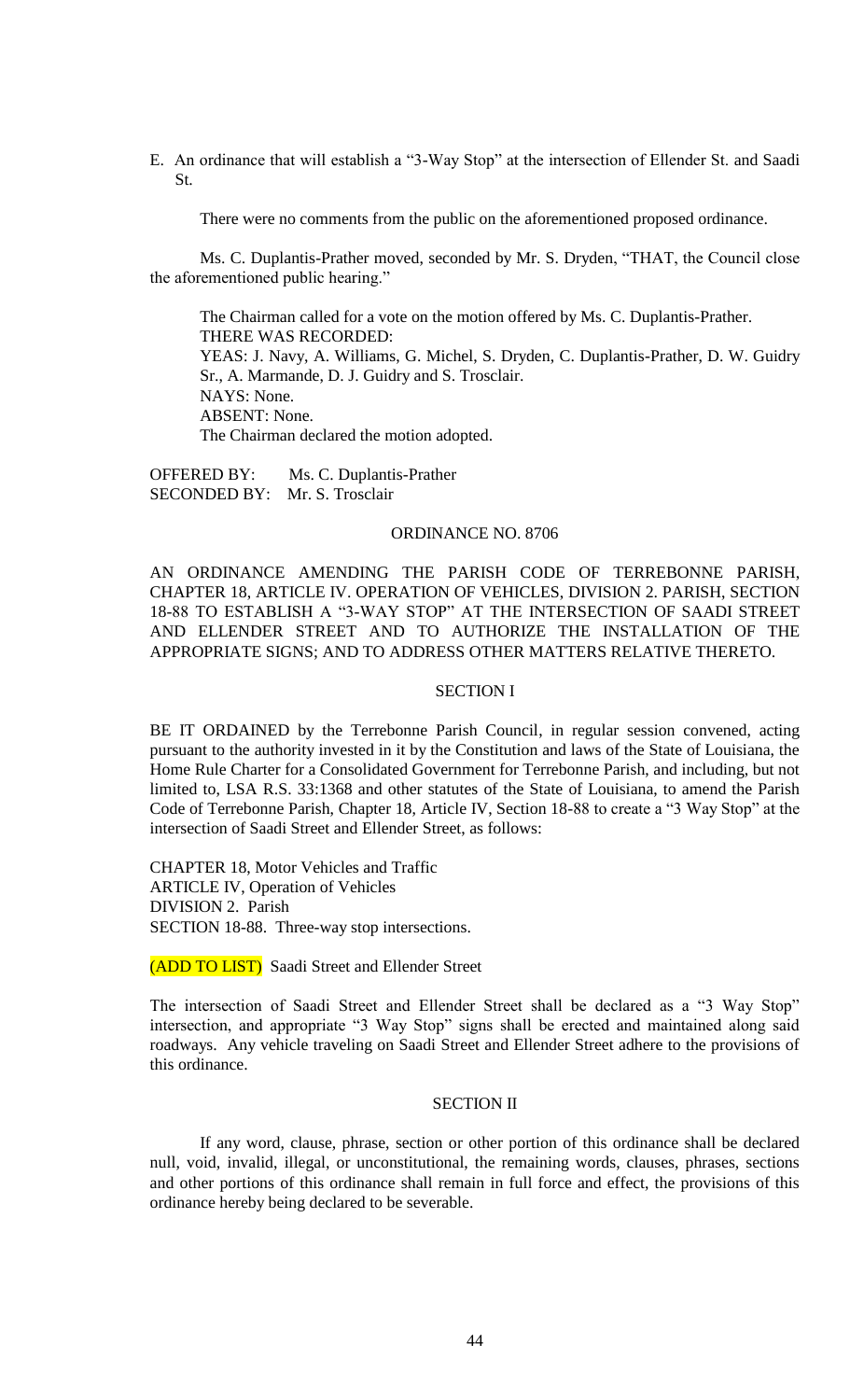#### SECTION III

This ordinance shall become effective upon approval by the Parish President or as otherwise provided in Section 2-13(b) of the Home Rule Charter for a Consolidated Government for Terrebonne Parish, whichever occurs sooner.

This ordinance, having been introduced and laid on the table for at least two weeks, was voted upon as follows:

This ordinance, having been introduced and laid on the table for at least two weeks, was voted upon as follows:

THERE WAS RECORDED:

YEAS: J. Navy, A. Williams, G. Michel, S. Dryden, C. Duplantis-Prather, D.W. Guidry, Sr., A. Marmande, D. J. Guidry and S. Trosclair. NAYS: None. NOT VOTING: None. ABSTAINING: None. ABSENT: None. The Chairman declared the ordinance adopted on this, the 25th day of May 2016.

The Chairman recognized the public for comments on the following:

F. An ordinance that will establish a "4-Way Stop" at the intersection of Buron St. and Mahler St.

There were no comments from the public on the aforementioned proposed ordinance.

Ms. C. Duplantis-Prather moved, seconded by Mr. D. W. Guidry Sr., "THAT, the Council close the aforementioned public hearing."

The Chairman called for a vote on the motion offered by Ms. C. Duplantis-Prather. THERE WAS RECORDED: YEAS: J. Navy, A. Williams, G. Michel, S. Dryden, C. Duplantis-Prather, D. W. Guidry Sr., A. Marmande, D. J. Guidry and S. Trosclair. NAYS: None. ABSENT: None. The Chairman declared the motion adopted.

OFFERED BY: Ms. C. Duplantis-Prather SECONDED BY: Mr. D.W. Guidry, Sr.

#### ORDINANCE NO. 8707

AN ORDINANCE AMENDING THE PARISH CODE OF TERREBONNE PARISH, CHAPTER 18, MOTOR VEHICLES AND TRAFFIC, ARTICLE IV. OPERATION OF VEHICLES, DIVISION 2. PARISH, SECTION 18-87. FOUR-WAY STOP INTERSECTIONS, TO ESTABLISH A "4-WAY STOP" AT THE INTERSECTION OF MAHLER STREET AND BURON STREET; TO AUTHORIZE THE INSTALLATION OF THE REQUIRED SIGNS; AND TO ADDRESS OTHER MATTERS RELATIVE THERETO.

## SECTION I

BE IT ORDAINED by the Terrebonne Parish Council, in regular session convened, acting pursuant to the authority invested in it by the Constitution and laws of the State of Louisiana, the Home Rule Charter for a Consolidated Government for Terrebonne Parish, and including, but not limited to, LSA R.S. 33:1368 and other statutes of the State of Louisiana, to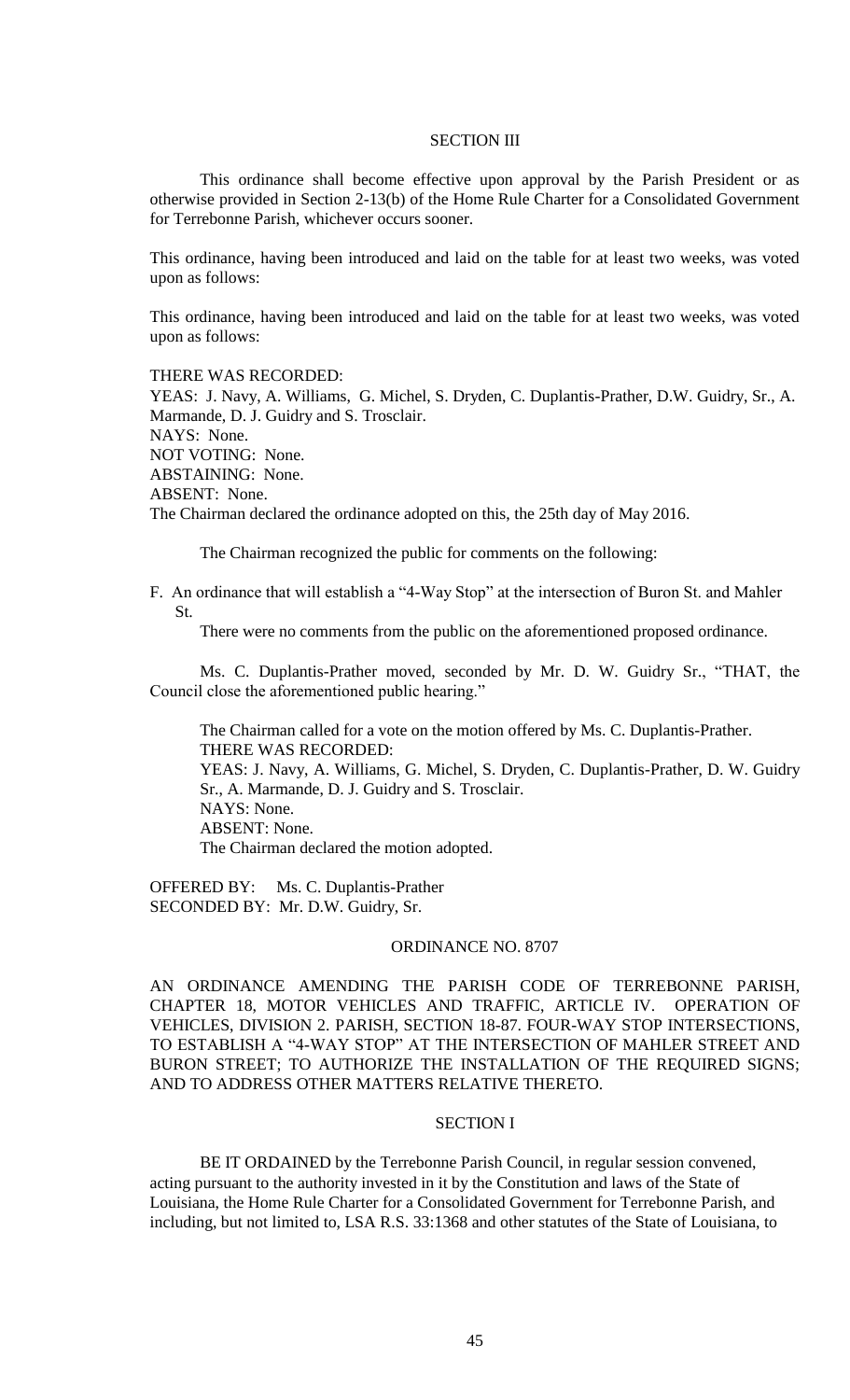amend the parish Codes of Terrebonne Parish, Chapter 18. Motor Vehicles and Traffic, Article IV. Operation of Vehicles, Division 2. Parish, Section 18-87. Four-way stop intersections, so as to establish a "4 Way Stop" at the intersection of Mahler Street and Buron Street, as follows:

# CHAPTER 18. MOTOR VEHICLES AND TRAFFIC ARTICLE IV. OPERATION OF VEHICLES DIVISION 2. PARISH SECTION 18-87. FOUR-WAY STOP INTERSECTIONS

The intersection of Mahler Street and Buron Street shall hereby be established as a "4 Way Stop" and the appropriate "4 Way Stop" signs shall be erected and maintained at said location. Any vehicle traveling at the aforementioned location shall respect and adhere to the signs as posted.

#### SECTION II

If any word, clause, phrase, section or other portion of this ordinance shall be declared null, void, invalid, illegal, or unconstitutional, the remaining words, clauses, phrases, sections or other portions of this ordinance shall remain in full force and effect, the provisions of this section hereby being declared to be severable.

## SECTION III

Any ordinance or part thereof in conflict herewith is hereby repealed.

## SECTION IV

This ordinance shall become effective upon approval by the Parish President or as otherwise provided in Section 2-13 (b) of the Home Rule Charter for Consolidated Government for Terrebonne Parish, whichever occurs sooner.

This ordinance, having been introduced and laid on the table for at least two weeks, was voted upon as follows:

#### THERE WAS RECORDED:

YEAS: J. Navy, A. Williams, G. Michel, S. Dryden, C. Duplantis-Prather, D.W. Guidry, Sr., A. Marmande, D. J. Guidry and S. Trosclair. NAYS: None. NOT VOTING: None. ABSTAINING: None. ABSENT: None. The Chairman declared the ordinance adopted on this, the 25th day of May 2016.

The Chairman recognized the public for comments on the following:

G. An ordinance that will establish a "3-Way Stop" at the intersection of Ellender St. and Beatrice St.

There were no comments from the public on the aforementioned proposed ordinance.

Ms. C. Duplantis-Prather moved, seconded by Mr. D. W. Guidry Sr., "THAT, the Council close the aforementioned public hearing."

The Chairman called for a vote on the motion offered by Ms. C. Duplantis-Prather. THERE WAS RECORDED: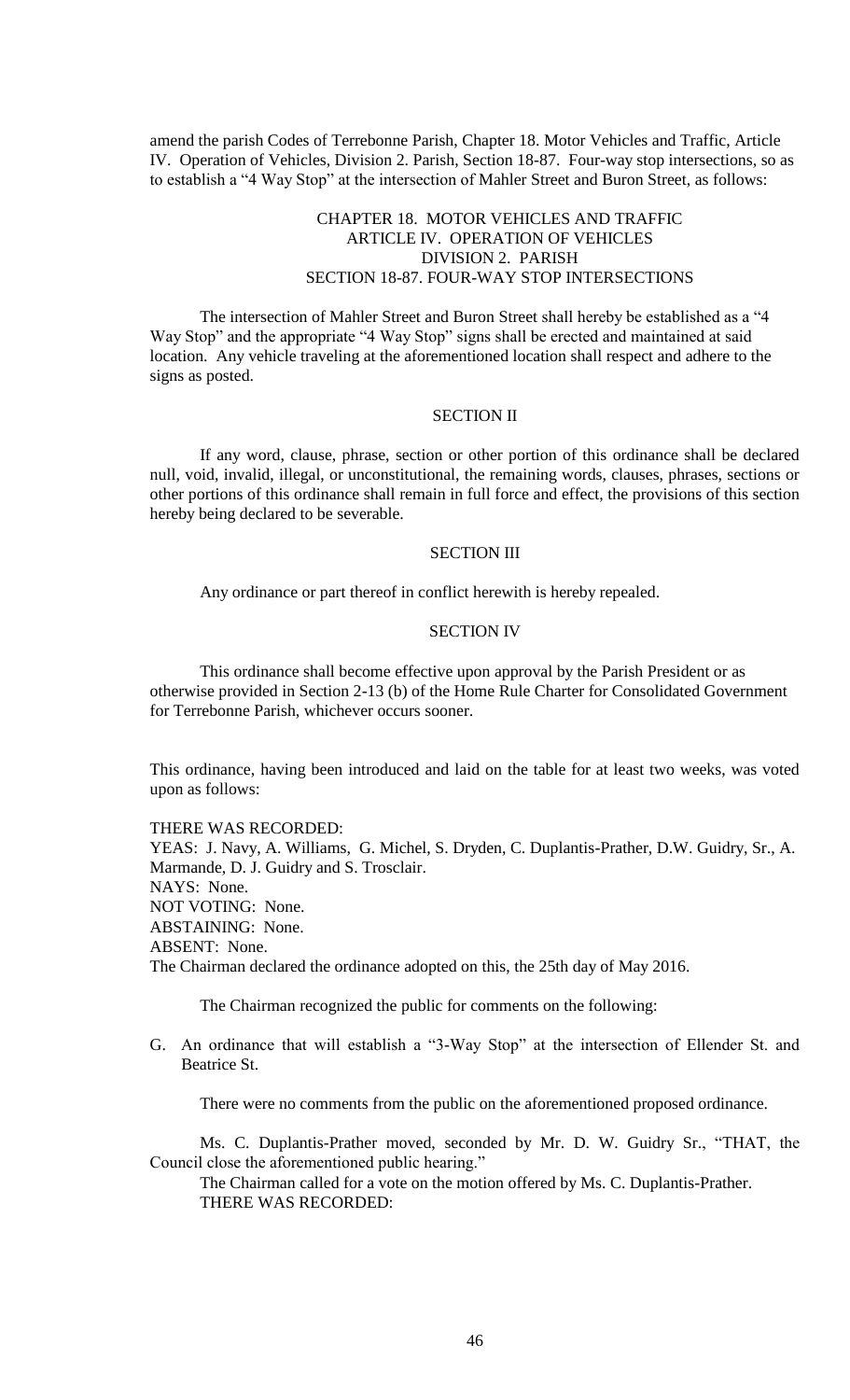YEAS: J. Navy, A. Williams, G. Michel, S. Dryden, C. Duplantis-Prather, D. W. Guidry Sr., A. Marmande, D. J. Guidry and S. Trosclair. NAYS: None. ABSENT: None. The Chairman declared the motion adopted.

OFFERED BY: Ms. C. Duplantis-Prather SECONDED BY: Mr. D.W. Guidry, Sr.

## ORDINANCE NO. 8708

AN ORDINANCE AMENDING THE PARISH CODE OF TERREBONNE PARISH, CHAPTER 18, ARTICLE IV. OPERATION OF VEHICLES, DIVISION 2. PARISH, SECTION 18-88 TO ESTABLISH A "3-WAY STOP" AT THE INTERSECTION OF BEATRICE STREET AND ELLENDER STREET AND TO AUTHORIZE THE INSTALLATION OF THE APPROPRIATE SIGNS; AND TO ADDRESS OTHER MATTERS RELATIVE THERETO.

#### SECTION I

BE IT ORDAINED by the Terrebonne Parish Council, in regular session convened, acting pursuant to the authority invested in it by the Constitution and laws of the State of Louisiana, the Home Rule Charter for a Consolidated Government for Terrebonne Parish, and including, but not limited to, LSA R.S. 33:1368 and other statutes of the State of Louisiana, to amend the Parish Code of Terrebonne Parish, Chapter 18, Article IV, Section 18-88 to create a "3 Way Stop" at the intersection of Beatrice Street and Ellender Street, as follows:

CHAPTER 18, Motor Vehicles and Traffic ARTICLE IV, Operation of Vehicles DIVISION 2. Parish SECTION 18-88. Three-way stop intersections.

(ADD TO LIST) Beatrice Street and Ellender Street

The intersection of Beatrice Street and Ellender Street shall be declared as a "3 Way Stop" intersection, and appropriate "3 Way Stop" signs shall be erected and maintained along said roadways. Any vehicle traveling on Beatrice Street and Ellender Street adhere to the provisions of this ordinance.

# *SECTION II*

If any word, clause, phrase, section or other portion of this ordinance shall be declared null, void, invalid, illegal, or unconstitutional, the remaining words, clauses, phrases, sections or other portions of this ordinance shall remain in full force and effect, the provisions of this section hereby being declared to be severable.

## *SECTION III*

Any ordinance or part thereof in conflict herewith is hereby repealed.

## *SECTION IV*

This ordinance shall become effective upon approval by the Parish President or as otherwise provided in Section 2-13 (b) of the Home Rule Charter for Consolidated Government for Terrebonne Parish, whichever occurs sooner.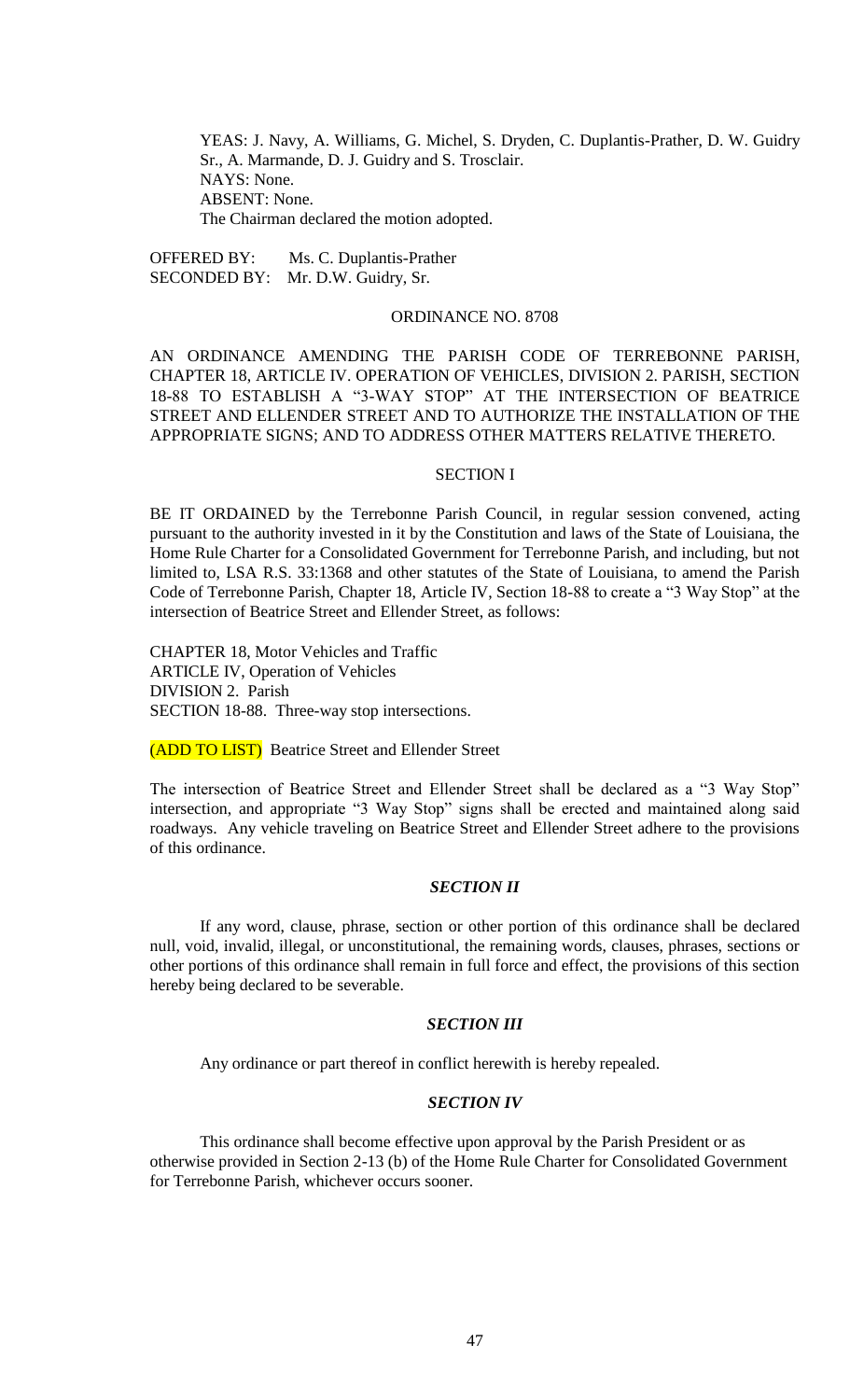This ordinance, having been introduced and laid on the table for at least two weeks, was voted upon as follows:

THERE WAS RECORDED: YEAS: J. Navy, A. Williams, G. Michel, S. Dryden, C. Duplantis-Prather, D.W. Guidry, Sr., A. Marmande, D. J. Guidry and S. Trosclair. NAYS: None. NOT VOTING: None. ABSTAINING: None. ABSENT: None. The Chairman declared the ordinance adopted on this, the 25th day of May 2016.

The Chairman recognized the public for comments on the following:

H. An ordinance that will merge and/or consolidate voting precincts, pending approval from the Louisiana Legislature, and providing for further matters with respect to.

There were no comments from the public on the aforementioned proposed ordinance.

Ms. A. Williams moved, seconded by Ms. C. Duplantis-Prather, "THAT, the Council close the aforementioned public hearing."

The Chairman called for a vote on the motion offered by Ms. A. Williams. THERE WAS RECORDED: YEAS: J. Navy, A. Williams, G. Michel, S. Dryden, C. Duplantis-Prather, D. W. Guidry Sr., A. Marmande, D. J. Guidry and S. Trosclair. NAYS: None. ABSENT: None. The Chairman declared the motion adopted.

OFFERED BY: Ms. A. Williams SECONDED BY: Ms. C. Duplantis-Prather

## ORDINANCE NO. 8709

An ordinance to merge and/or consolidate voting precincts, pending approval from the Louisiana Legislature, and providing for further matters with respect to.

The Terrebonne Parish Council hereby ordains:

"The following precincts are amended in their description or their polling locations consolidated and the changes described in the attached EXHIBIT A"

## SECTION I: PRECINCT MERGERS

The following precinct shall be merged as follows:

- (A.) Precincts 028 & 103 merge into precinct 103
- (B.) Precincts 033 & 059 merge into precinct 059
- (C.) Precincts 040 & 047 merge into precinct 040

## SECTON II – PRECINCT CONSOLIDATION

The following precincts are approved as consolidated precincts and re-designated as noted:

(A.) Precincts 005 & 095 – Consolidated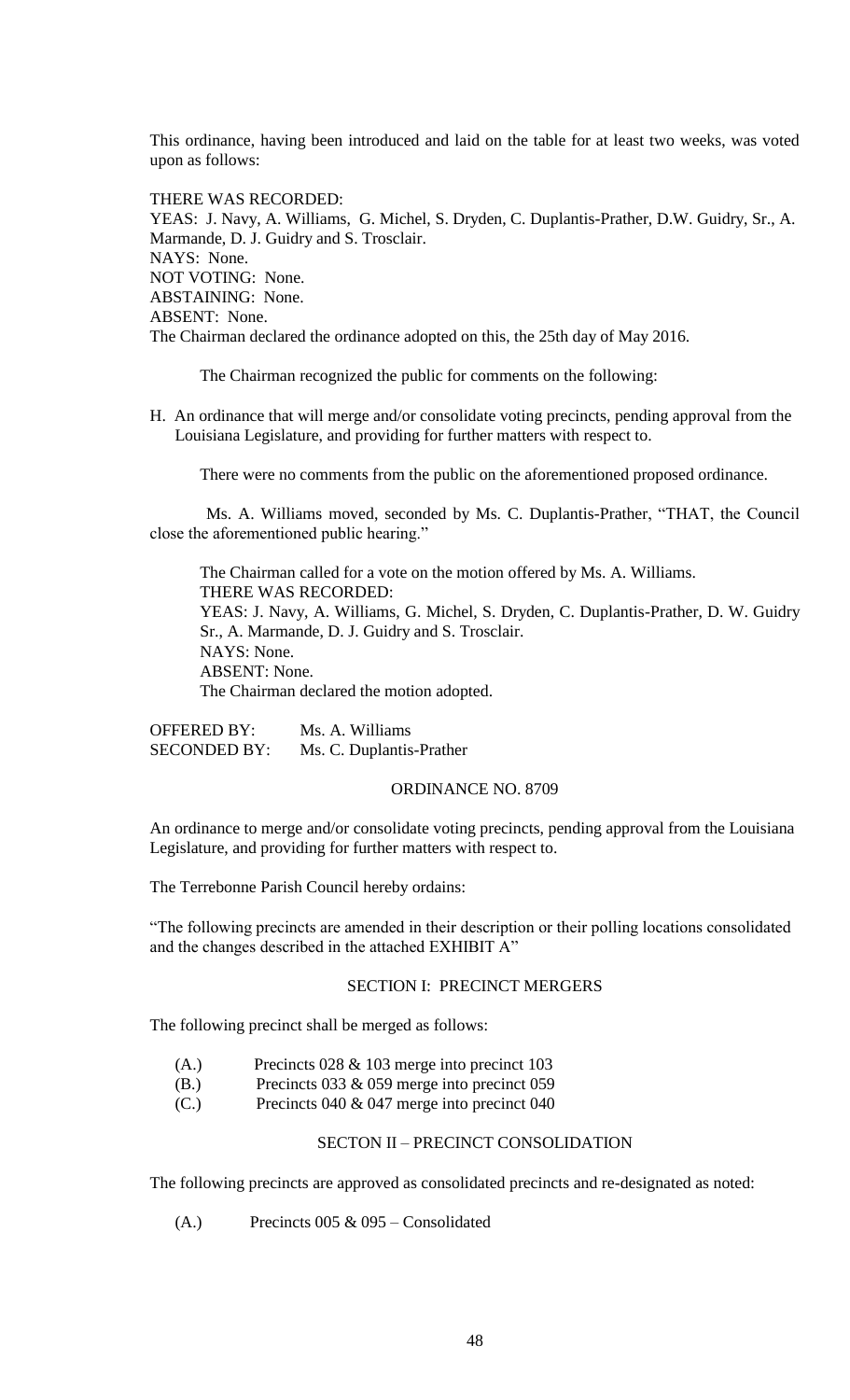| (B.) | Precincts 014, 074 & 116 - Consolidated |
|------|-----------------------------------------|
| (C.) | Precincts 018 & 099 - Consolidated      |
| (D.) | Precincts $027 & 028$ – Consolidated    |
| (E.) | Precincts 033 & 035 – Consolidated      |
| (F.) | Precincts 038 & $105$ – Consolidated    |
| (G.) | Precincts 040 & $107 -$ Consolidated    |
| (H.) | Precincts 041 & $106 -$ Consolidated    |
| (I.) | Precincts $052 \& 118$ – Consolidated   |
| (J.) | Precincts 063 & $112$ – Consolidated    |
| (K.) | Precincts $064 \& 081$ – Consolidated   |
| (L.) | Precincts 065 & 066 – Consolidated      |
| (M.) | Precincts $068 \& 082$ – Consolidated   |
| (N.) | Precincts 071 & $115$ – Consolidated    |
| (0.) | Precincts 078 & 084 – Consolidated      |
| (P.) | Precincts $109 \& 110$ – Consolidated   |

# *SECTION III*

If any word, clause, phrase, section or other portion of this ordinance shall be declared null, void, invalid, illegal, or unconstitutional, the remaining words, clauses, phrases, sections or other portions of this ordinance shall remain in full force and effect, the provisions of this section hereby being declared to be severable.

# *SECTION IV*

Any ordinance or part thereof in conflict herewith is hereby repealed.

# *SECTION V*

This ordinance shall become effective upon approval by the Parish President or as otherwise provided in Section 2-13 (b) of the Home Rule Charter for Consolidated Government for Terrebonne Parish, whichever occurs sooner.

This ordinance, having been introduced and laid on the table for at least two weeks, was voted upon as follows:

THERE WAS RECORDED: YEAS: J. Navy, A. Williams, G. Michel, S. Dryden, C. Duplantis-Prather, D.W. Guidry, Sr., A. Marmande, D. J. Guidry and S. Trosclair. NAYS: None. NOT VOTING: None. ABSTAINING: None. ABSENT: None. The Chairman declared the ordinance adopted on this, the 25th day of May 2016.

I. An ordinance granting a variance from the present city/parish code and dedicating and accepting the maintenance/operation of the street, drainage servitude and street servitude for Defraites Drive; Energize and accept the street lights; incorporate the said street into the enhanced 911 Emergency Response System; informing the program agencies of the street name and to authorize the installation of the appropriate street signs; and to address other matters relative thereto.

There were no comments from the public on the aforementioned proposed ordinance.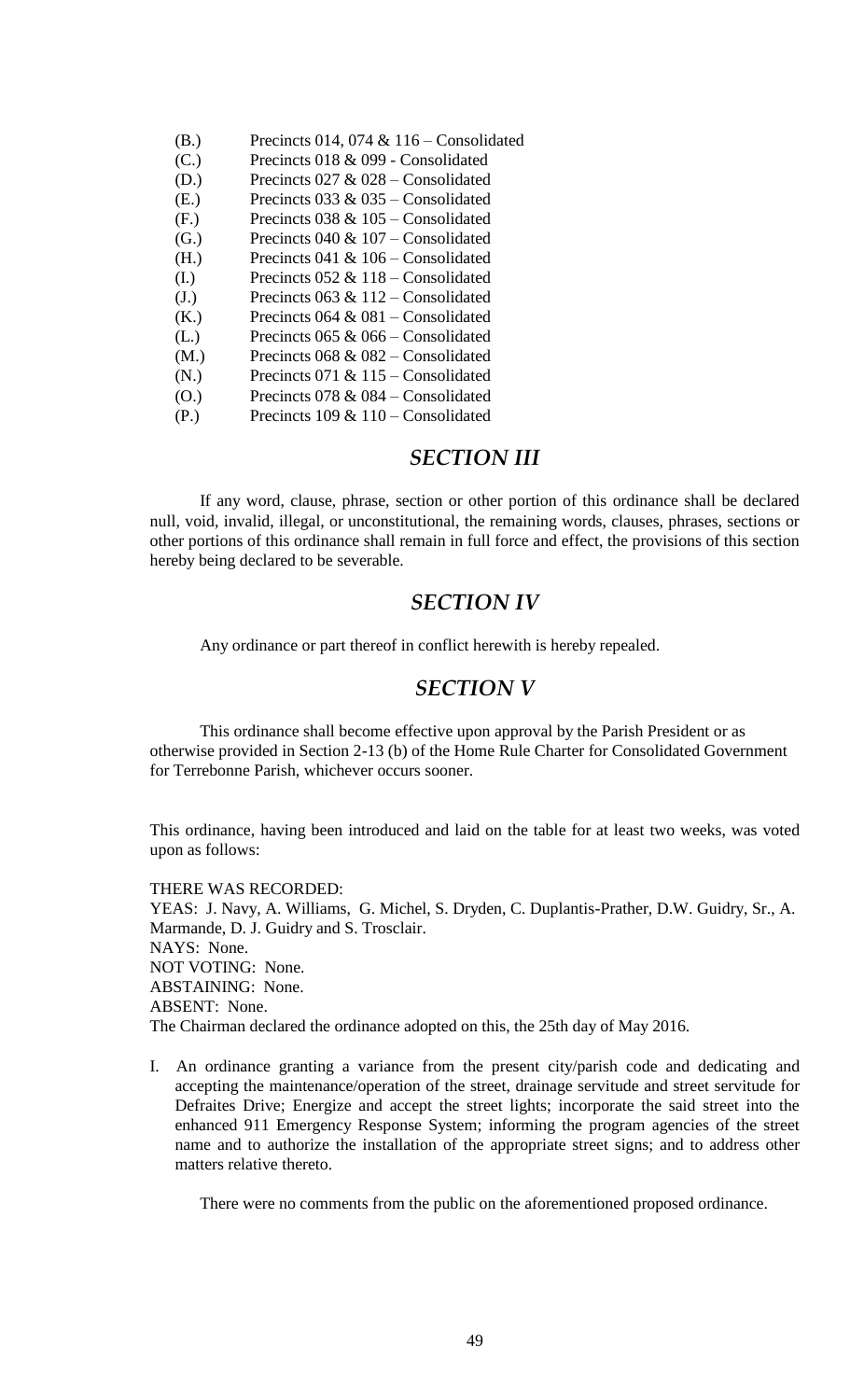Ms. A. Williams moved, seconded by Ms. C. Duplantis-Prather and Mr. D. J. Guidry, "THAT, the Council close the aforementioned public hearing."

The Chairman called for a vote on the motion offered by Ms. A. Williams. THERE WAS RECORDED: YEAS: J. Navy, A. Williams, G. Michel, S. Dryden, C. Duplantis-Prather, D. W. Guidry Sr., A. Marmande, D. J. Guidry and S. Trosclair. NAYS: None. ABSENT: None. The Chairman declared the motion adopted.

OFFERED BY: Ms. A. Williams SECONDED BY: Ms. C. Duplantis-Prather

#### ORDINANCE NO. 8710

AN ORDINANCE GRANTING A VARIANCE FROM THE PRESENT CITY/PARISH CODE AND DEDICATING AND ACCEPTING THE MAINTENANCE/OPERATION OF THE STREET, DRAINAGE SERVITUDE AND STREET SERVITUDE FOR DE FRAITES PLACE; ENERGIZE AND ACCEPT THE STREET LIGHTS; INCORPORATE THE SAID STREET INTO THE ENHANCED 911 EMERGENCY RESPONSE SYSTEM; INFORMING THE PROGRAM AGENCIES OF THE STREET NAME AND TO AUTHORIZE THE INSTALLATION OF THE APPROPRIATE STREET SIGNS; AND TO ADDRESS OTHER MATTERS RELATIVE THERETO.

WHEREAS, the street improvements constructed in 1973 in a publicly dedicated street servitude, now named "DE FRAITES DRIVE" were in compliance with the standards of the then City of Houma, and

WHEREAS, these improvements have been privately maintained, and

WHEREAS, the intended use of the street has changed in the last year, and the street should now become part of the City/Parish road system, and,

WHEREAS, the properties adjacent to DE FRAITES DRIVE have dual access from either Grand Caillou Road or East Street, and

WHEREAS, the Parish Public Works Department has inspected the said improvements and made recommendation for certain corrective repairs to the existing improvements, as may be seen in the attached Exhibit "A",

## NOW THEREFORE BE IT ORDAINED;

## SECTION I

That the Terrebonne Parish Council, on behalf of the Terrebonne Parish Consolidated Government, grant the following variances from the present City/Parish Code for DE FRAITES DRIVE:

1. The existing servitude is 40 feet wide in lieu of 60 feet wide.

2. The existing pavement is 6 inches thick in lieu of 8 inches thick.

and

BE IT FURTHER ORDAINED; that the Parish dedicates and accepts the maintenance/operations of the streets and drainage servitude of De Fraites Drive as depicted on a plat entitled "Map Showing Servitude of DE FRAITES DRIVE", as prepared by Providence/GSE Associates, LLC and dated April 20, 2016, a copy of which is attached hereto and made a part hereof, as per Exhibit "B", upon the completion of the recommended repairs and the receipt of a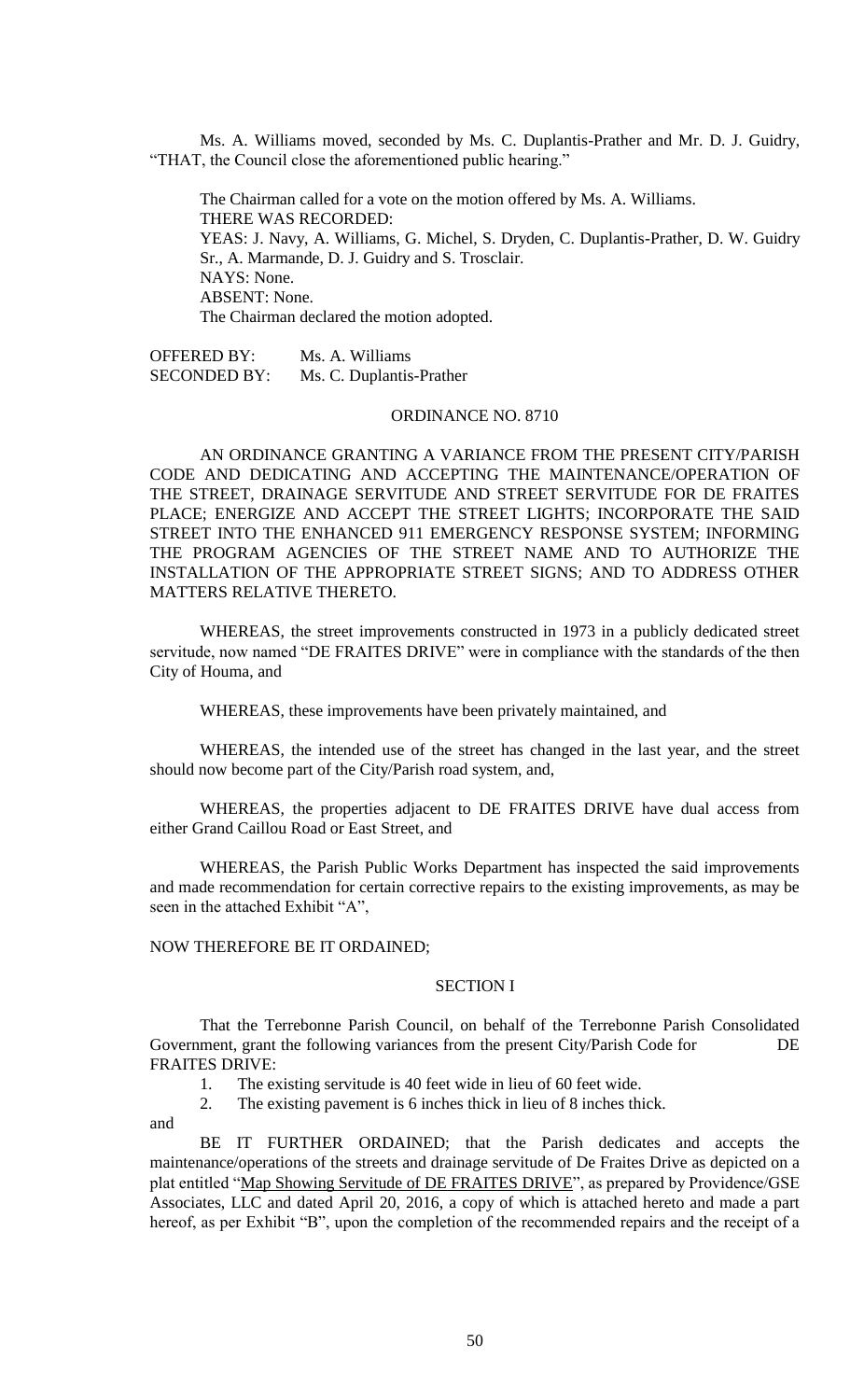letter from the Parish Department of Public Works, to the Parish Council Clerk stating that a final inspection has been made and that the repairs have been satisfactorily completed (the letter), which shall occur within 270 days of adoption of this ordinance, and

BE IT FURTHER ORDAINED, that upon receipt of the letter by the Parish Council Clerk, the street lights be energized and accepted, and

BE IT FURTHER ORDAINED, that the DE FRAITES DRIVE be incorporated into the enhanced 911 Emergency Response System for the purpose of providing a better means of locating addresses upon receipt of the letter, and

BE IT FURTHER ORDAINED, that a copy of this ordinance be filed with the Clerk of Court and submitted to the Terrebonne Parish Communications Board, local U.S. Postal Services, fire districts, Acadian Ambulance, Terrebonne Parish Sheriff's Office, and any other appropriate agency, upon receipt of the letter; and

BE IT FURTHER ORDAINED, that the Parish forces be directed to install the proper street sign on the appropriate street, and that any other actions relative thereto be addressed, upon receipt of the letter.

## *SECTION II*

If any word, clause, phrase, section or other portion of this ordinance shall be declared null, void, invalid, illegal, or unconstitutional, the remaining words, clauses, phrases, sections or other portions of this ordinance shall remain in full force and effect, the provisions of this section hereby being declared to be severable.

## *SECTION III*

Any ordinance or part thereof in conflict herewith is hereby repealed.

## *SECTION IV*

This ordinance shall become effective upon approval by the Parish President or as otherwise provided in Section 2-13 (b) of the Home Rule Charter for Consolidated Government for Terrebonne Parish, whichever occurs sooner.

This ordinance, having been introduced and laid on the table for at least two weeks, was voted upon as follows:

THERE WAS RECORDED:

YEAS: J. Navy, A. Williams, G. Michel, S. Dryden, C. Duplantis-Prather, D.W. Guidry, Sr., A. Marmande, D. J. Guidry and S. Trosclair. NAYS: None. NOT VOTING: None. ABSTAINING: None. ABSENT: None. The Chairman declared the ordinance adopted on this, the 25th day of May 2016.

Ms. A. Williams moved, seconded by Mr. D. J. Guidry, "THAT, there being no further business to come before the Council the meeting be adjourned."

The Chairman called for a vote on the motion offered by Ms. A. Williams. THERE WAS RECORDED: YEAS: J. Navy, A. Williams, G. Michel, S. Dryden, C. Duplantis-Prather, D. W. Guidry Sr., A. Marmande, D. J. Guidry and S. Trosclair.